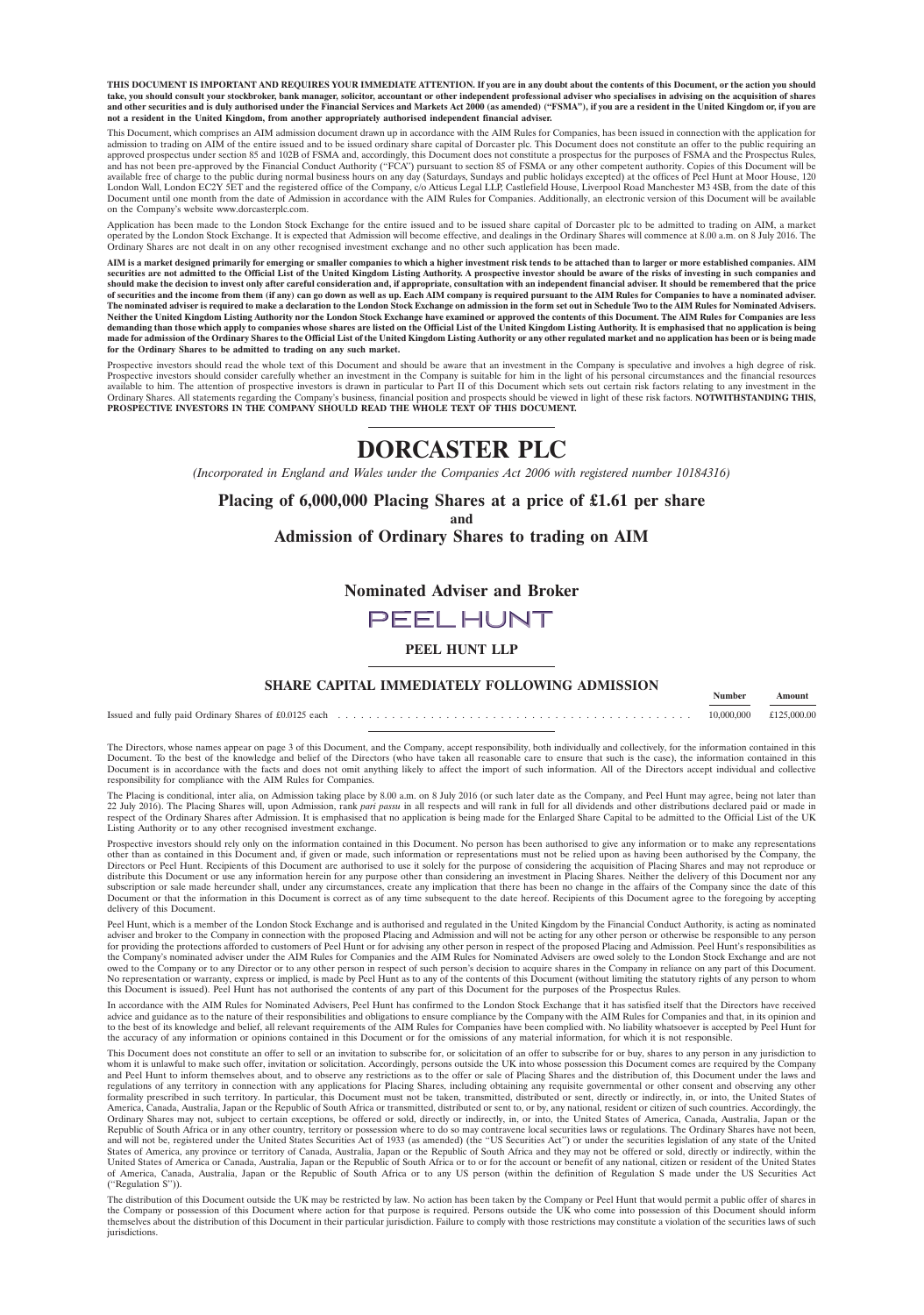#### **IMPORTANT INFORMATION**

No legal, business, tax or other advice is provided in this Document. Prospective investors should consult their professional advisers as needed on the potential consequences of subscribing for, purchasing, holding or selling Ordinary Shares under the laws of their country and/or state of citizenship, domicile or residence.

The Ordinary Shares have not been, and will not be, registered under the US Securities Act, or the securities laws of any other jurisdiction of the United States. The Ordinary Shares may not be offered or sold, directly or indirectly, in or into the United States (except pursuant to an exemption from, or a transaction not subject to, the registration requirements of the US Securities Act). No public offering of the Ordinary Shares is being made in the United States. The Ordinary Shares are being offered and sold only outside the United States in ''offshore transactions'' within the meaning of, and in reliance on, Regulation S. The Ordinary Shares have not been approved or disapproved by the United States Securities and Exchange Commission, any state securities commission in the United States or any other regulatory authority in the United States, nor have any of the foregoing authorities passed on or endorsed the merits of the Placing or the accuracy or adequacy of the information contained in this Document. Any representation to the contrary is a criminal offence in the United States.

#### **Notice to prospective investors in the European Economic Area**

In the United Kingdom this Document is being distributed to, and is directed only at qualified investors (as defined in the Prospectus Directive (as defined below)) who are (i) persons having professional experience in matters relating to investments who fall within the definition of ''investment professionals'' in Article 19(5) of the Financial Services and Markets Act 2000 (Financial Promotion) Order 2005, as amended (the "Order"), or (ii) high net worth bodies corporate, unincorporated associations and partnerships and trustees of high value trusts as described in Article 49(2) of the Order, and persons within the United Kingdom who receive this Document (other than persons falling within (i) and (ii) above) should not rely on or act upon this Document.

In relation to each member state of the European Economic Area which has implemented the Prospectus Directive (each, a "Relevant Member State"), no Ordinary Shares have been offered, or will be offered, pursuant to the Placing to the public in that Relevant Member State prior to the publication of a prospectus in relation to the Ordinary Shares which has been approved by the competent authority in that Relevant Member State, all in accordance with the Prospectus Directive, except that offers of Ordinary Shares to the public may be made at any time under the following exemptions under the Prospectus Directive, if they are implemented in that Relevant Member State:

- A. to any legal entity which is a qualified investor as defined in the Prospectus Directive;
- B. to fewer than 150, or, if the Relevant Member State has not implemented the relevant provision of the Prospectus Directive, 100 natural or legal persons (other than ''qualified investors'' as defined in the Prospectus Directive) in such Relevant Member State; or
- C. in any other circumstances falling within Article 3(2) of the Prospectus Directive,

provided that no such offer of Ordinary Shares shall result in a requirement for the publication of a prospectus pursuant to Article 3 of the Prospectus Directive or any measure implementing the Prospectus Directive in a Relevant Member State and each person who initially acquires any Ordinary Shares or to whom any offer is made under the Placing will be deemed to have represented, acknowledged and agreed that it is a "qualified investor" within the meaning of Article  $2(1)(e)$  of the Prospectus Directive. For the purposes of this provision, the expression "an offer to the public" in relation to any offer of Ordinary Shares in any Relevant Member State means a communication in any form and by any means presenting sufficient information on the terms of the offer and any Ordinary Shares to be offered so as to enable an investor to decide to purchase or subscribe for the Ordinary Shares, as the same may be varied in that Relevant Member State by any measure implementing the Prospectus Directive in that Relevant Member State and the expression the ''Prospectus Directive'' means Directive 2003/71/EC (as amended), to the extent implemented in the Relevant Member State and includes any relevant implementing measure in each Relevant Member State.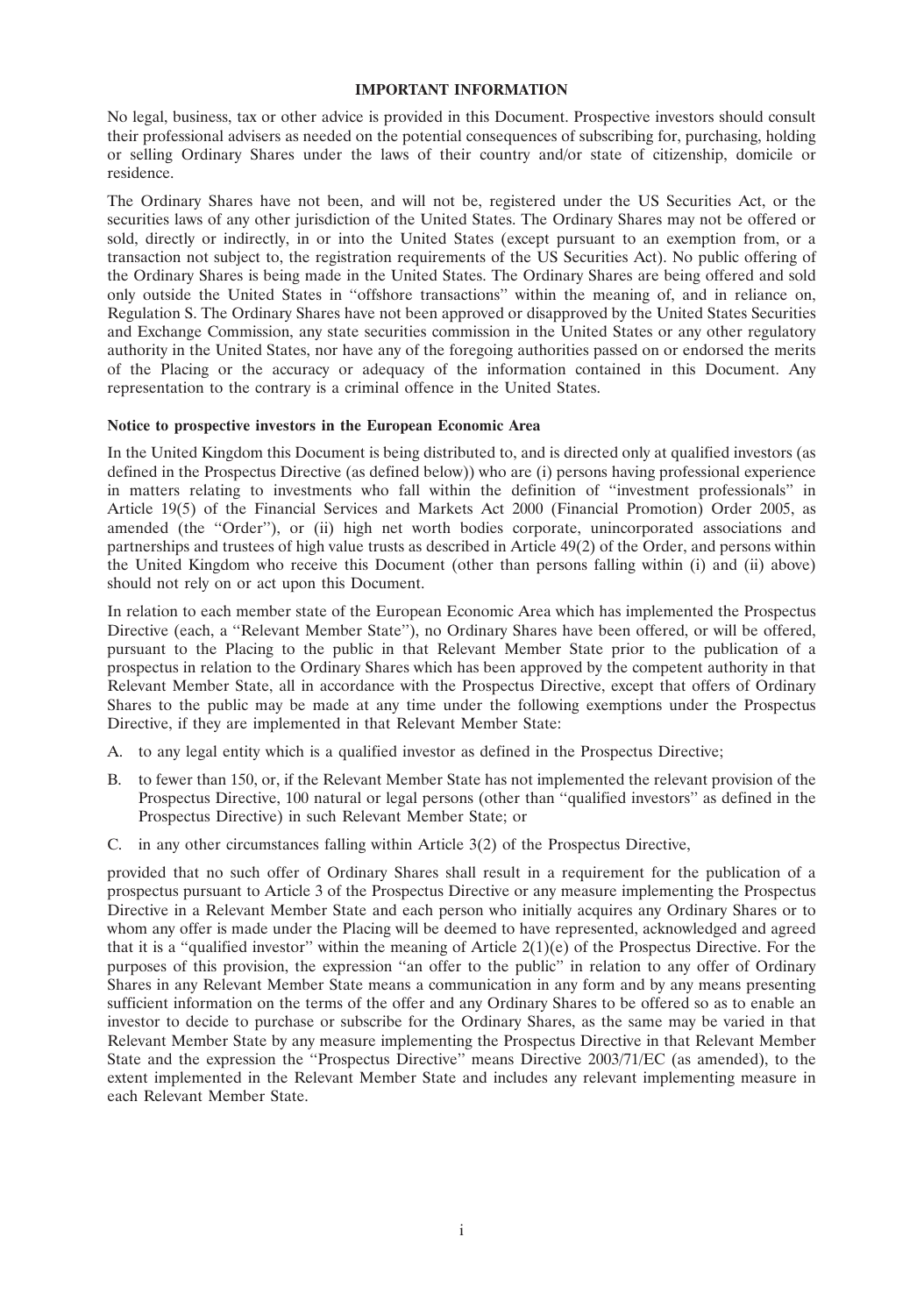#### **Forward—looking statements**

This Document includes ''forward-looking statements'' which include all statements other than statements of historical facts, including, without limitation, those regarding the Company's financial position, business strategy, plans and objectives of management for future operations and any statements preceded by, followed by or that include forward-looking terminology such as the words "targets", "believes", ''estimates'', ''expects'', ''aims'', ''intends'', ''can'', ''may'', ''anticipates'', ''would'', ''should'', ''could'' or similar expressions or the negative thereof. Such forward-looking statements involve known and unknown risks, uncertainties and other important factors beyond the Company's control that could cause the actual results, performance or achievements of the Company to be materially different from future results, performance or achievements expressed or implied by such forward-looking statements. Such forwardlooking statements are based on numerous assumptions regarding the Company's present and future business strategies and the environment in which the Company will operate in the future. Among the important factors that could cause the Company's actual results, performance or achievements to differ materially from those in forward-looking statements include those factors in Part II entitled ''Risk Factors'' and elsewhere in this Document. These forward-looking statements speak only as at the date of this Document. The Company expressly disclaims any obligation or undertaking to disseminate any updates or revisions to any forward-looking statements contained herein to reflect any change in the Company's expectations with regard thereto or any change in events, conditions or circumstances on which any such statements are based, unless required to do so by applicable law, the AIM Rules for Companies or the DTRs. As a result of these factors, the events described in the forward-looking statements in this Document may not occur.

# **Currency**

Unless otherwise indicated, all references in this Document to "GBP", "£", "pounds sterling", "pounds", "sterling", "pence", or "p", are to the lawful currency of the United Kingdom.

# **Data Protection**

The information that a prospective investor provides in documents in relation to a purchase of Placing Shares or subsequently by whatever means which relates to the prospective investor (if it is an individual) or a third party individual (''personal data'') will be held and processed by the Company (and any third party to whom it may delegate certain administrative functions in relation to the Company) in compliance with the relevant data protection legislation and regulatory requirements of the UK. Such information will be held and processed by the Company (or any third party, functionary or agent appointed by the Company) for the following purposes:

- verifying the identity of the prospective investor to comply with statutory and regulatory requirements in relation to anti-money laundering procedures;
- contacting the prospective investor with information about products and services, or its affiliates, which may be of interest to the prospective investor;
- carrying out the business of and administering of interests in the Company;
- meeting the legal, regulatory, reporting and/or financial obligations of the Company in England and Wales or elsewhere; and
- disclosing personal data to other functionaries of, or advisers to, the Company to operate and/or administer the Company.

Where appropriate it may be necessary for the Company (or any third party, functionary or agent appointed by the Company) to:

- disclose personal data to third party service providers, agents or functionaries appointed by the Company to provide services to prospective investors; and
- transfer personal data outside of the EEA to countries or territories which do not offer the same level of protection for the rights and freedoms of prospective investors as the UK.

If the Company (or any third party, functionary or agent appointed by the Company) discloses personal data to such a third party, agent or functionary and/or makes such a transfer of personal data it will use reasonable endeavours to ensure that any third party, agent or functionary to whom the relevant personal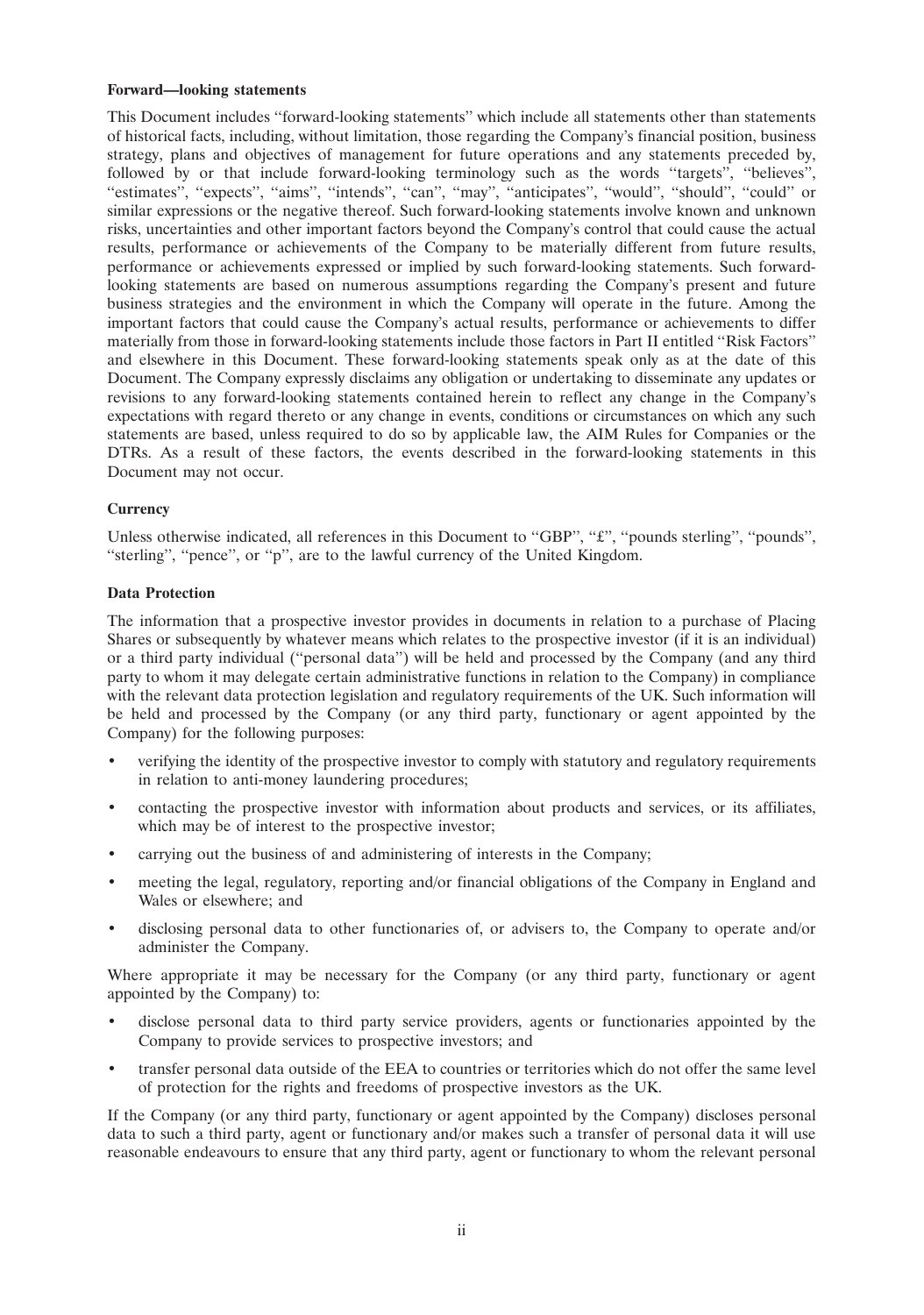data are disclosed or transferred is contractually bound to provide an adequate level of protection in respect of such personal data.

In providing such personal data, investors will be deemed to have agreed to the processing of such personal data in the manner described above. Prospective investors are responsible for informing any third party individual to whom the personal data relates of the disclosure and use of such data in accordance with these provisions.

# **Investment Considerations**

In making an investment decision, prospective investors must rely on their own examination of the Company, this Document and the terms of the Placing, including the merits and risks involved. The contents of this Document are not to be construed as advice relating to legal, financial, taxation, accounting, regulatory, investment or any other matters. Prospective investors should inform themselves as to:

- the legal requirements within their own countries for the purchase, holding, transfer or other disposal of the Ordinary Shares;
- any foreign exchange restrictions applicable to the purchase, holding, transfer or other disposal of the Ordinary Shares which they might encounter; and
- the income and other tax consequences which may apply in their own countries as a result of the purchase, holding, transfer or other disposal of the Ordinary Shares.

Prospective investors must rely upon their own representatives, including their own legal and financial advisers and accountants, as to legal, tax, financial, investment or any other related matters concerning the Company and an investment therein.

An investment in the Company should be regarded as a long-term investment. There can be no assurance that the Company's objective will be achieved.

This Document should be read in its entirety before making any investment in the Ordinary Shares. All Shareholders are entitled to the benefit of, are bound by, and are deemed to have notice of, the provisions of the Articles, which prospective investors should review.

#### **No Incorporation of Website**

The contents of the Company's website (or any other website) do not form part of this Document.

#### **Definitions**

A list of defined terms used in this Document is set out at pages 4 to 6.

#### **Governing Law**

Unless otherwise stated, statements made in this Document are based on the law and practice currently in force in England and Wales and are subject to the changes therein.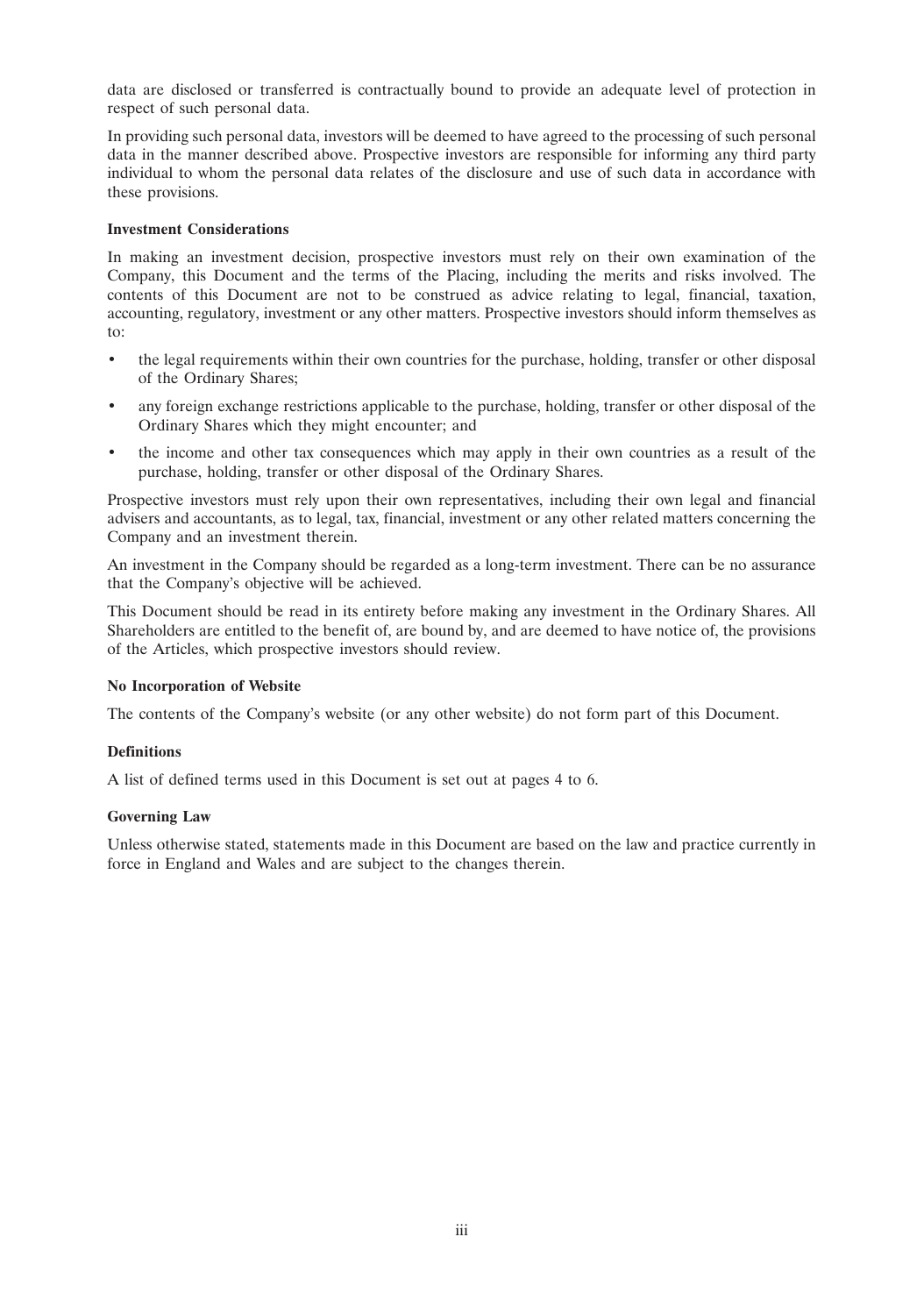# **CONTENTS**

|                                                                  | <b>PAGE</b> |
|------------------------------------------------------------------|-------------|
|                                                                  |             |
| PLACING STATISTICS AND EXPECTED TIMETABLE OF PRINCIPAL EVENTS  2 |             |
|                                                                  |             |
|                                                                  |             |
|                                                                  |             |
|                                                                  |             |
|                                                                  |             |
|                                                                  |             |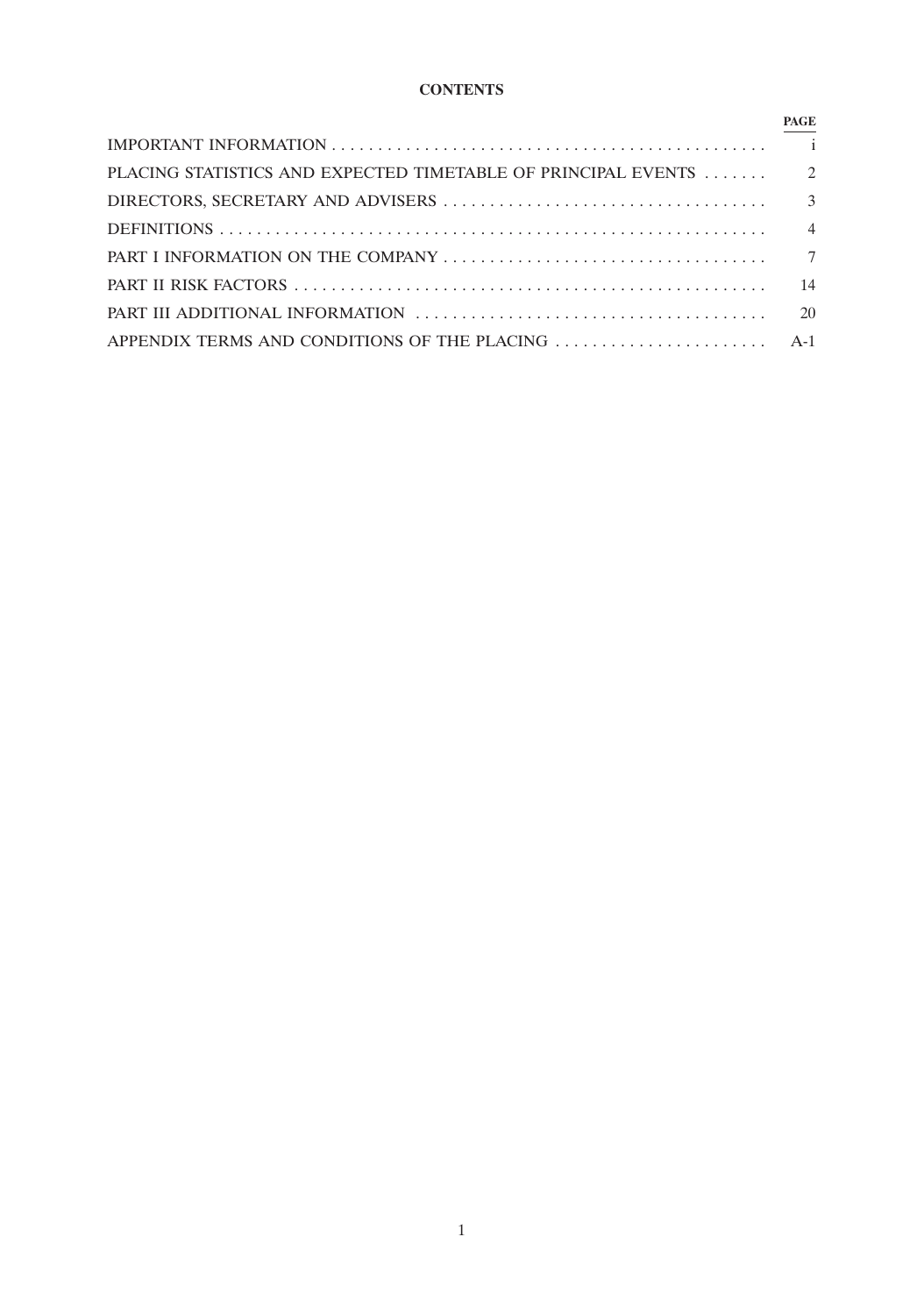# **PLACING STATISTICS AND EXPECTED TIMETABLE OF PRINCIPAL EVENTS**

### **Placing Statistics**

| Number of Ordinary Shares in issue prior to the Placing                      | 4,000,000     |
|------------------------------------------------------------------------------|---------------|
|                                                                              | 6,000,000     |
| Number of Ordinary Shares in issue following the Placing $\dots \dots \dots$ | 10,000,000    |
|                                                                              | £1.61         |
| Placing Shares as a percentage of Enlarged Share Capital                     | 60 per cent.  |
| Market capitalisation of the Company at the Placing Price immediately        | £16.1 million |
|                                                                              | £9.7 million  |
| Amount to be raised for the Company in the Placing, before expenses          | £9.7 million  |
| Estimated net proceeds of the Placing (after expenses) receivable by the     | £9.0 million  |
|                                                                              | <b>DAR</b>    |
|                                                                              | GB00BDB79J29  |
|                                                                              | BDB79J2       |
|                                                                              | ORD GBP0.0125 |
|                                                                              | <b>XLON</b>   |

# **Expected Timetable of Principal Events**

|                                                                               | 5 July 2016              |
|-------------------------------------------------------------------------------|--------------------------|
| Admission to trading on AIM effective and commencement of dealings in         | 8.00 a.m. on 8 July 2016 |
| CREST accounts credited with Placing Shares issued pursuant to the            | 8 July 2016              |
| Where applicable, share certificates in respect of Placing Shares to be       | 15 July 2016             |
| References to time above are references to the time in London, United Kingdom |                          |

*Each of the times and dates set out above and mentioned elsewhere in this Document may be subject to change at the absolute discretion of the Company, and Peel Hunt.*

*If any of the above times and/or dates change, the revised times and/or dates will be notified by an announcement through a Regulatory Information Service.*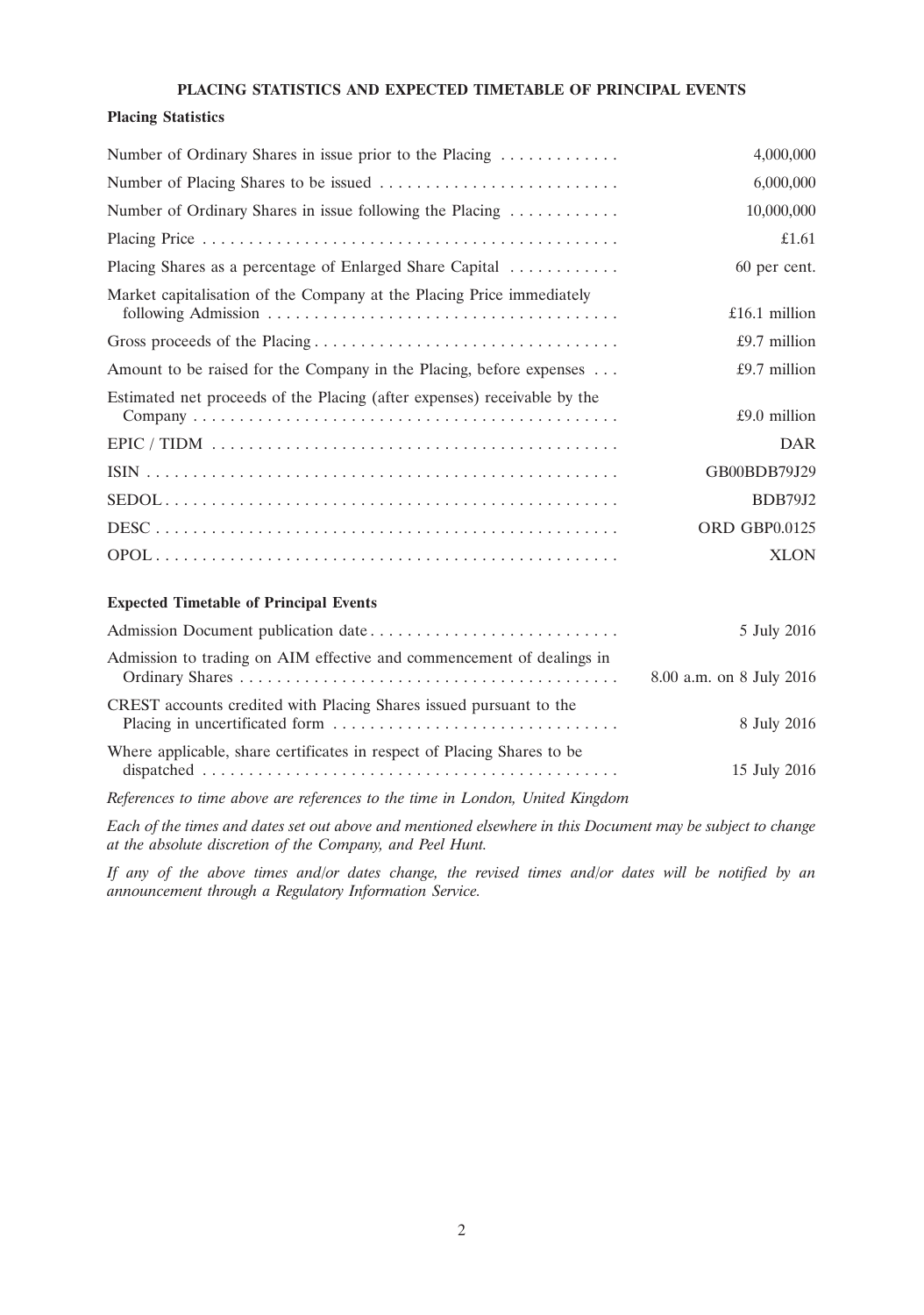# **DIRECTORS, SECRETARY AND ADVISERS**

|                                            | . Richard Sidney Rose (Non-executive Chairman)<br>Karen Elisabeth Dind Jones (Non-executive<br>Director)<br>Hubert Gerard Patrick Van Den Bergh<br>(Non-executive Director) |
|--------------------------------------------|-----------------------------------------------------------------------------------------------------------------------------------------------------------------------------|
| Company SecretaryAlistair Rae              |                                                                                                                                                                             |
|                                            | Castlefield House<br>Liverpool Road<br>Manchester<br><b>M3 4SB</b>                                                                                                          |
| <b>Telephone Number 0161 957 8888</b>      |                                                                                                                                                                             |
| Nominated Adviser and Broker Peel Hunt LLP | Moor House<br>120 London Wall<br>London EC2Y 5ET                                                                                                                            |
|                                            | 25 Farringdon Street<br>London EC4A 4AB                                                                                                                                     |
|                                            | 25 Farringdon Street<br>London EC4A 4AB                                                                                                                                     |
| Solicitors to the CompanyAtticus Legal LLP | Castlefield House<br>Liverpool Road<br>Manchester<br>M3 4SB                                                                                                                 |
|                                            | <b>Milton Gate</b><br>60 Chiswell Street<br>London EC1Y 4AG                                                                                                                 |
|                                            | . Equiniti Limited<br>Aspect House<br>Spencer Road<br>Lancing<br><b>West Sussex</b><br><b>BN99 6DA</b>                                                                      |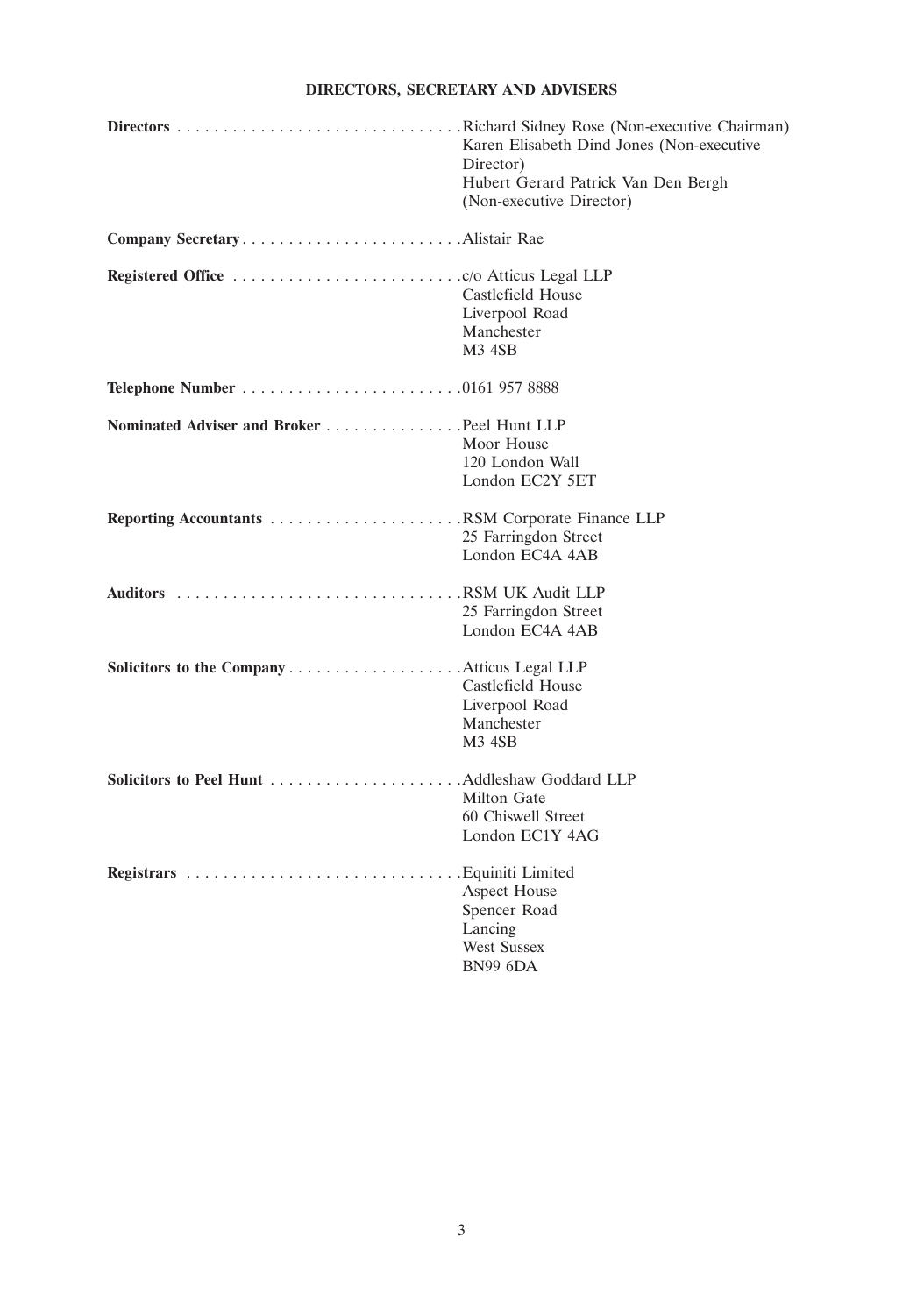# **DEFINITIONS**

|                                                                            | the Companies Act 2006, as amended from time to<br>time                                                                                                                                                                                                                                                                                                                                                      |
|----------------------------------------------------------------------------|--------------------------------------------------------------------------------------------------------------------------------------------------------------------------------------------------------------------------------------------------------------------------------------------------------------------------------------------------------------------------------------------------------------|
|                                                                            | admission of the entire issued and to be issued<br>ordinary share capital of the Company to trading on<br>AIM and such admission becoming effective in<br>accordance with the AIM Rules for Companies                                                                                                                                                                                                        |
|                                                                            | investment fund<br>alternative<br>under the<br>an<br>Alternative Investment Fund Managers Directive                                                                                                                                                                                                                                                                                                          |
|                                                                            | the market of that name operated by London Stock<br>Exchange                                                                                                                                                                                                                                                                                                                                                 |
| "AIM Rules for Companies"                                                  | the rules of the London Stock Exchange that set out<br>the obligations and responsibilities in relation to<br>companies whose shares are admitted to trading on<br>AIM, including without limitation the AIM Rules<br>for Companies dated July 2016, and the AIM Note<br>for Investing Companies dated July 2016, in each<br>case as published and amended by the London<br>Stock Exchange from time to time |
| "AIM Rules for Nominated Advisers"                                         | the rules of the London Stock Exchange that set out<br>the eligibility, obligations and certain disciplinary<br>matters in relation to nominated advisers as<br>published and amended by the London Stock<br>Exchange from time to time                                                                                                                                                                      |
| "Alternative Investment Fund Managers                                      | Directive 2011/61/EU of the European Parliament<br>and of the Council of 8 June 2011 on Alternative<br><b>Investment Fund Managers</b>                                                                                                                                                                                                                                                                       |
| "Articles"                                                                 | the articles of association of the Company                                                                                                                                                                                                                                                                                                                                                                   |
| "Board"                                                                    | the board of directors of the Company                                                                                                                                                                                                                                                                                                                                                                        |
| "City Code"                                                                | the UK City Code on Takeovers and Mergers                                                                                                                                                                                                                                                                                                                                                                    |
| "Company" $\ldots \ldots \ldots \ldots \ldots \ldots \ldots \ldots \ldots$ | Dorcaster plc, a company incorporated in England<br>and Wales with company number 10184316                                                                                                                                                                                                                                                                                                                   |
| "Corporate Governance Code"                                                | the UK Corporate Governance Code published in<br>September 2014 by the Financial Reporting Council                                                                                                                                                                                                                                                                                                           |
| "CREST"                                                                    | the relevant system (as defined in the CREST<br>Regulations) in accordance with which securities<br>may be held or transferred in uncertificated form,<br>and in respect of which Euroclear is the Operator<br>(as defined in the CREST Regulations)                                                                                                                                                         |
| "CREST Regulations"                                                        | the Uncertificated Securities Regulations 2001<br>(SI 2001/3755), as amended, and any applicable<br>rules made under those regulations                                                                                                                                                                                                                                                                       |
| "Deeds of Shareholder Undertaking"                                         | the deeds of undertaking each dated 5 July 2016,<br>and each between the Company and each of Karen<br>Jones, Hubert van den Bergh, Dominic Rose,<br>Jessica Rose and Jaime Sarah Rose Scudamore,<br>summary details of which are set out in<br>paragraph 9.5 of Part III of this Document                                                                                                                    |
| "Directors"                                                                | the directors of the Company for the time being, or<br>as the case may be the Directors assembled as a<br>board                                                                                                                                                                                                                                                                                              |
| "Document" or "Admission Document"                                         | this document dated 5 July 2016                                                                                                                                                                                                                                                                                                                                                                              |
|                                                                            |                                                                                                                                                                                                                                                                                                                                                                                                              |

The following terms apply in this Document unless the context requires otherwise: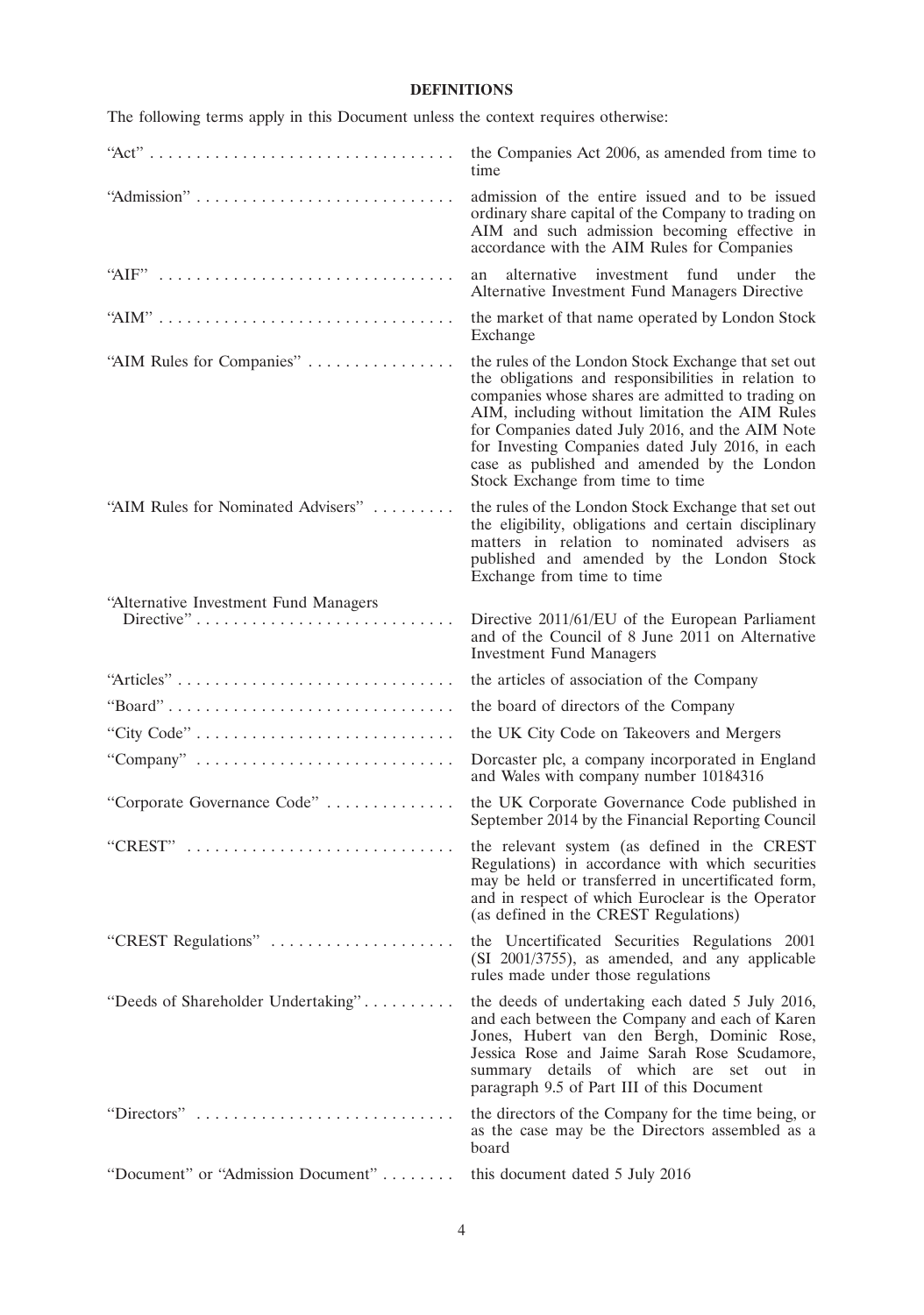|                                                                                      | the disclosure guidance and transparency rules, in<br>each case made by the FCA in its capacity as the<br>UKLA under Part VII of FSMA, and contained in<br>the UKLA publication of the same names, as<br>amended                                                                            |
|--------------------------------------------------------------------------------------|---------------------------------------------------------------------------------------------------------------------------------------------------------------------------------------------------------------------------------------------------------------------------------------------|
| "Enlarged Share Capital"                                                             | the entire issued share capital of the Company<br>following the Placing, comprising the Existing<br>Ordinary Shares and the Placing Shares                                                                                                                                                  |
| "Euroclear UK & Ireland"                                                             | Euroclear UK & Ireland Limited, the operator of<br><b>CREST</b>                                                                                                                                                                                                                             |
| "Existing Ordinary Shares"                                                           | the Ordinary Shares in issue as at the date of this<br>Document                                                                                                                                                                                                                             |
| $"FCA" \ldots \ldots \ldots \ldots \ldots \ldots \ldots \ldots \ldots \ldots \ldots$ | the Financial Conduct Authority of the United<br>Kingdom acting in its capacity as the competent<br>authority for the purposes of Part VI of FSMA                                                                                                                                           |
|                                                                                      | the Financial Services and Markets Act 2000 (as<br>amended)                                                                                                                                                                                                                                 |
|                                                                                      | the Company and its subsidiaries from time to time<br>(if any), and "Group Company" shall be construed<br>accordingly                                                                                                                                                                       |
| "Investing Company"                                                                  | an AIM company which has as its primary business<br>or objective, the investing of its fund in securities,<br>businesses or assets of any description                                                                                                                                       |
| "Investment Policy"                                                                  | the policy referred to in Paragraph 2 of Part I of this<br>Document                                                                                                                                                                                                                         |
| "London Stock Exchange"                                                              | London Stock Exchange plc                                                                                                                                                                                                                                                                   |
|                                                                                      | the Market Abuse Regulation (EU 596/2014) and<br>the regulations, rules and guidelines promulgated<br>thereunder, including but not limited to the<br>amended AIM Rules for Companies                                                                                                       |
| "Nomad and Broker Agreement"                                                         | the conditional agreement dated 5 July 2016<br>between the Company and Peel Hunt relating to<br>the appointment of Peel Hunt as the Company's<br>nominated adviser and broker following Admission,<br>summary details of which are set out in<br>paragraph 9.2 of Part III of this Document |
| "Official List"                                                                      | the Official List of the UK Listing Authority                                                                                                                                                                                                                                               |
| "Ordinary Shares"                                                                    | ordinary shares of £0.0125 each in the capital of the<br>Company                                                                                                                                                                                                                            |
|                                                                                      | Peel Hunt LLP, a limited liability partnership<br>registered in England and Wales with number<br>OC357088, authorised and regulated by the FCA<br>and acting as nominated adviser and broker to the<br>Company                                                                              |
|                                                                                      | the conditional placing by Peel Hunt of the Placing<br><b>Shares</b>                                                                                                                                                                                                                        |
| "Placing Agreement"                                                                  | the conditional agreement dated 5 July 2016<br>between the Company, the Directors, and Peel<br>Hunt relating to the Placing, summary details of<br>which are set out in paragraph 9.1 of Part III of this<br>Document                                                                       |
|                                                                                      | £1.61 per Placing Share                                                                                                                                                                                                                                                                     |
| "Placing Shares"                                                                     | 6,000,000 new Ordinary Shares to be issued<br>pursuant to the Placing at the Placing Price                                                                                                                                                                                                  |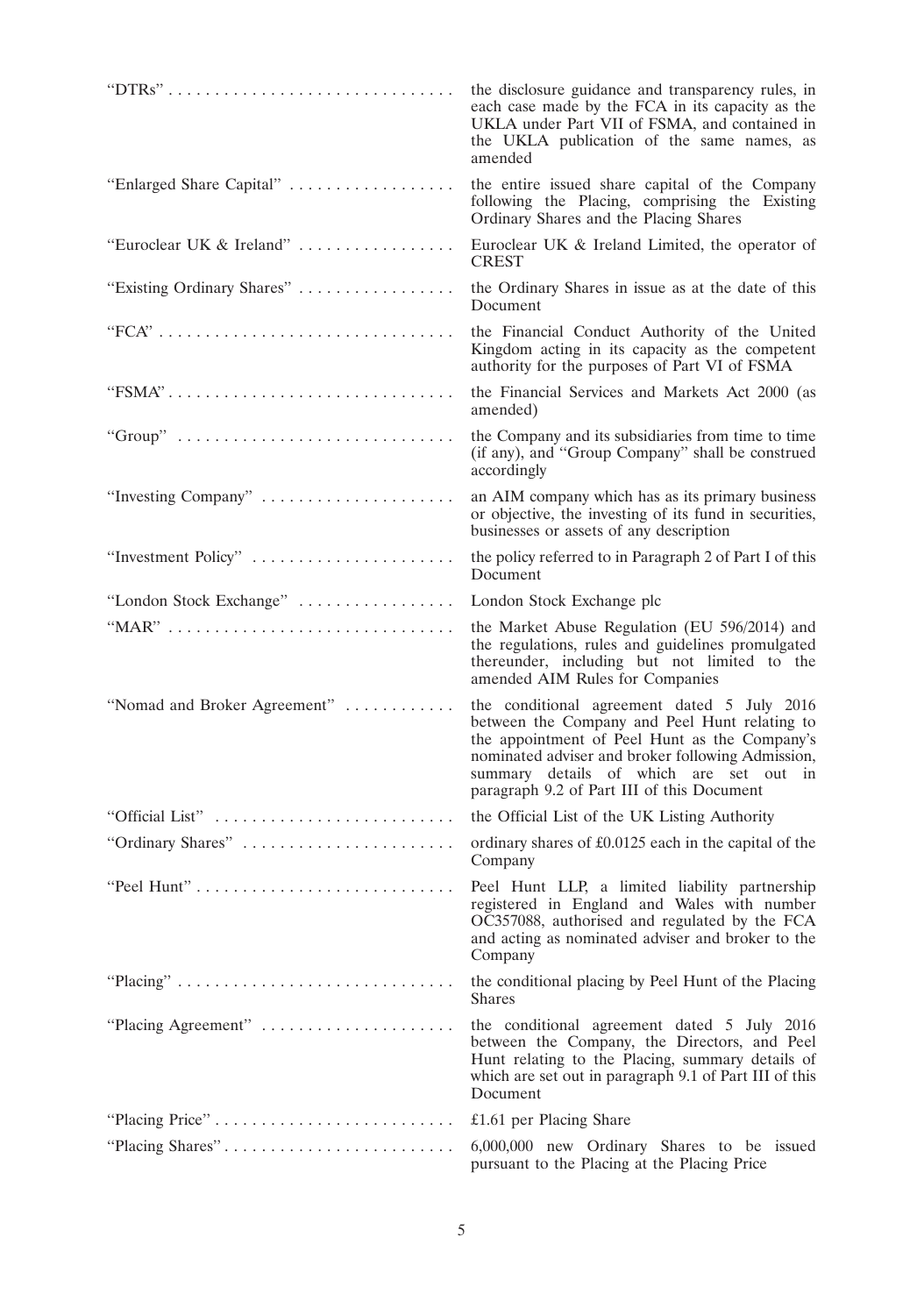| "Prospectus Rules"               | the rules and regulations made by the FCA in its<br>capacity as the UKLA under Part VI of FSMA, and<br>contained in the UKLA publication of the same<br>name, as amended                                                                                         |
|----------------------------------|------------------------------------------------------------------------------------------------------------------------------------------------------------------------------------------------------------------------------------------------------------------|
|                                  | Quoted Companies Alliance                                                                                                                                                                                                                                        |
|                                  | Equiniti Limited, of Aspect House, Spencer Road,<br>Lancing, West Sussex, BN99 6DA                                                                                                                                                                               |
| "Registrars Agreement"           | the agreement between the Company and the<br>Registrars for the provision of certain registrar<br>services in relation to the shares in the Company                                                                                                              |
| "Reverse Takeover"               | has the meaning set out in the AIM Rules for<br>Companies                                                                                                                                                                                                        |
| "Shareholders"                   | holders of Ordinary Shares from time to time                                                                                                                                                                                                                     |
|                                  | the UK Panel on Takeovers and Mergers                                                                                                                                                                                                                            |
| "The Roses' Charity Trust"       | a charitable trust whose activities are primarily to<br>help the younger generation realise their maximum<br>potential in life. The trustees are Carol Ellinas,<br>Claudia Allan, Dominic Rose and Jaime Sarah<br>Rose Scudamore. The charity number is 1156054. |
| "UK" or "United Kingdom"         | the United Kingdom of Great Britain and Northern<br>Ireland                                                                                                                                                                                                      |
| "UK Listing Authority" or "UKLA" | the Financial Conduct Authority acting in its<br>capacity as a competent authority for the purposes<br>of Part VI of FSMA                                                                                                                                        |

In this Document use of the singular includes the plural and vice versa, unless the context otherwise requires.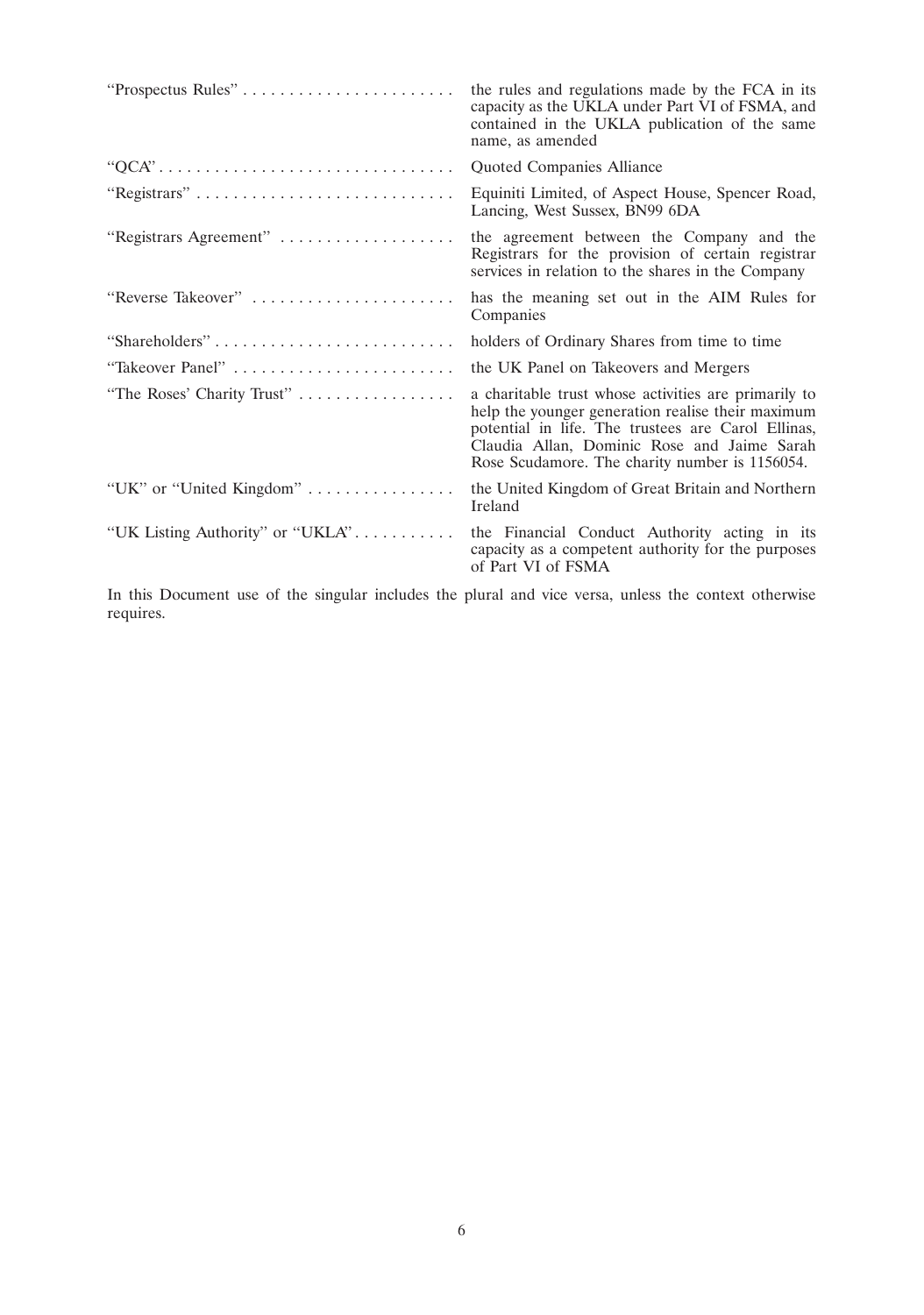#### **PART I**

#### **INFORMATION ON THE COMPANY**

### **1. Introduction**

Dorcaster plc is a company formed by Richard Rose, Karen Jones and Hubert Van Den Bergh to create value for its investors through the acquisition and subsequent development of target businesses. Richard Rose is the Company's Non-Executive Chairman and has experience of the acquisition, disposal and flotation of businesses in the consumer and leisure sectors. Alongside Richard the Company's Non-Executive Directors are Karen Jones and Hubert Van Den Bergh. Karen Jones has run many businesses in the consumer and leisure sectors and has experience in the hospitality sector, and Hubert Van Den Bergh has invested in businesses in the consumer and leisure sectors. Between them, the Directors have many years of experience in the origination of acquisition initiatives and the execution of transactions.

The Directors' intention is to acquire controlling stakes in one or more quoted or unquoted businesses or companies (in whole or in part) in the consumer and leisure sectors. The Company is likely to need to raise additional funds for these purposes in the future. The Articles do not contain any restrictions on borrowing and/or leverage limits.

Readers' attention is drawn to the Investment Policy set out in paragraph 2 below. The Directors intend to take an active approach to investments made by the Company and to adhere to the following guidelines:

- Geographic focus: The Company intends to invest in businesses operating in the UK.
- Sector focus: The Company intends to focus on the consumer and leisure sectors.
- Types of investment and control of investments: It is anticipated that the Company will acquire controlling stakes in one or more quoted or unquoted businesses or companies.
- Investment size: The Directors intend that a proportion of the initial funds raised in the Placing will be used for the purposes of working capital and to undertake due diligence on potential target acquisitions. It is envisaged that the Company's first acquisition of a controlling stake in a business will be a substantial transaction and, if it represents a Reverse Takeover in accordance with the AIM Rules for Companies, it will be subject to the prior approval of Shareholders in a general meeting.

The Company was incorporated in England and Wales on 17 May 2016. Until such time as the Company is no longer an Investing Company, any material variation to the Investment Policy will only be made following the approval by ordinary resolution of Shareholders in a general meeting. If the Company fails to make an acquisition or otherwise establish a material trading activity as outlined above within 18 months following Admission, the Directors will, at the next annual general meeting of the Company, consider whether to continue exploring acquisition opportunities or to wind up the Company and return funds (after payment of the expenses and liabilities of the Company) to Shareholders. It is intended by the Directors that, on a winding up of the Company in such circumstances, if the value per Ordinary Share of the funds returned to Shareholders is between nominal value and the Placing Price, the holders of the Existing Ordinary Shares will get back only the nominal value in relation to their Existing Ordinary Shares; and (ii) if the value per Ordinary Share of the funds returned to Shareholders is above the Placing Price, then the holders of the Existing Ordinary Shares will get back the nominal value in relation to their Existing Ordinary Shares, and in addition may participate in the excess of such returned value over the Placing Price in relation to their Existing Ordinary Shares. For the avoidance of doubt if holders of Existing Ordinary Shares participate in the Placing or otherwise acquire Ordinary Shares which are not Existing Ordinary Shares then those Ordinary Shares will be eligible to the same return on a winding up as the Placing Shares. The holders of the Existing Ordinary Shares have entered into the Deeds of Shareholder Undertaking in relation to their Existing Ordinary Shares, with the purpose of giving effect to such intention, although certain risks regarding the enforceability of these Deeds of Shareholder Undertaking are set out in Part II. Further details of the terms of the Deeds of Shareholder Undertaking are set out in paragraph 9.5 of Part III.

The principal purpose of this Document is to provide information on the Company's strategy and management and to give details of the Placing. The Placing is expected to raise approximately £9.7 million before expenses. It is intended that these funds will be used to meet general working capital requirements and to undertake due diligence on potential target acquisitions in accordance with the Investment Policy. In accordance with the AIM Rules for Companies, the Company will raise a minimum of £6 million on Admission under the Placing.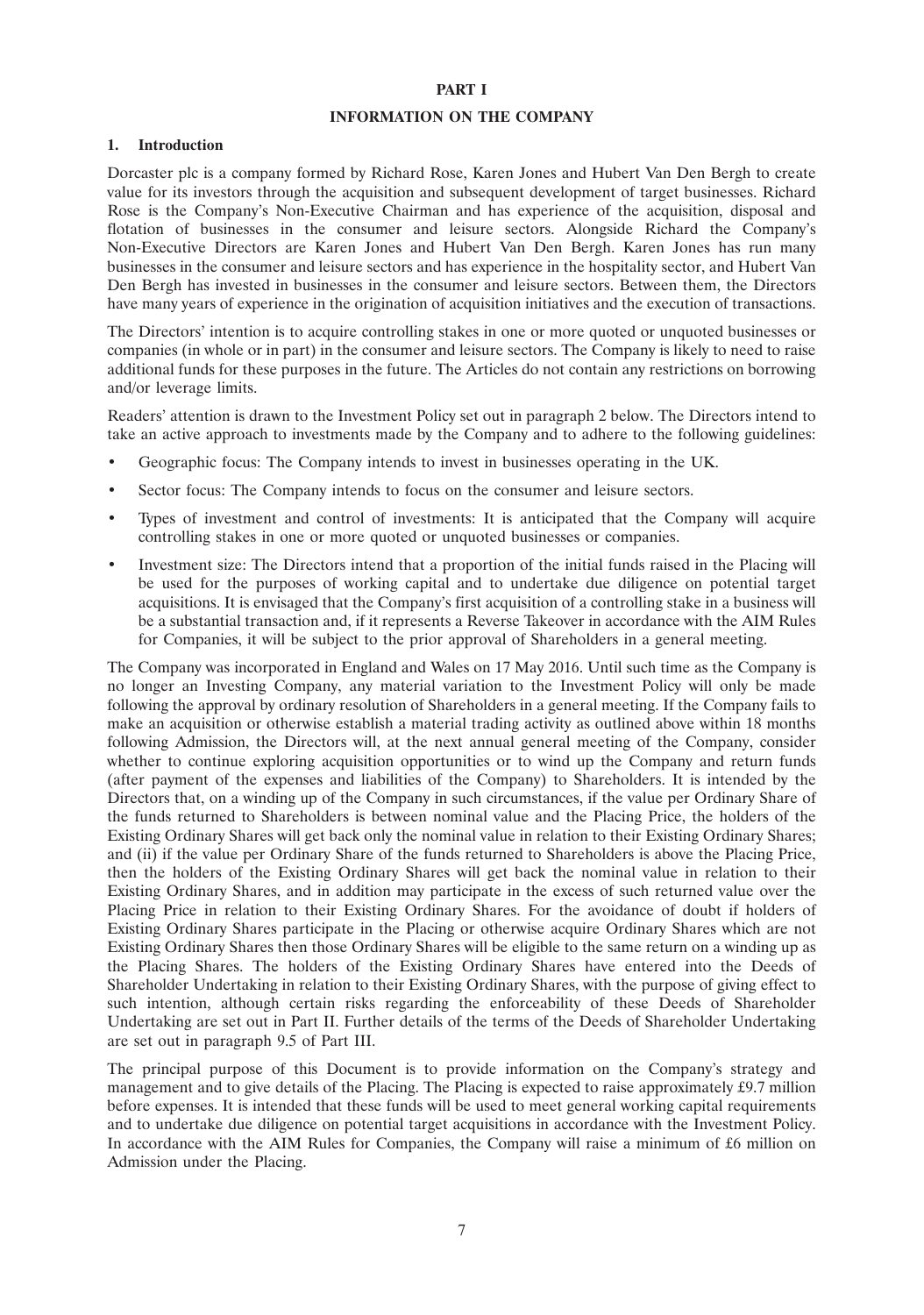Application will be made for the Ordinary Shares to be admitted to trading on AIM and the Placing is conditional on Admission. It is expected that Admission will become effective and that trading in the Ordinary Shares will commence on 8 July 2016 or such later time as Peel Hunt and the Company may agree, not being later than 22 July 2016.

# **2. Investment Policy**

The investment objective of the Company is to provide Shareholders with an attractive total return achieved primarily through capital appreciation.

The Directors intend the Company to acquire one or more quoted or unquoted businesses or companies (in whole or in part). The Company is likely to need to raise additional funds for these purposes and may use both debt and/or equity.

The Directors intend to invest in businesses or companies operating in the UK in the consumer and leisure sectors. Following the completion of any acquisitions, the Directors will work in conjunction with incumbent management teams to develop and deliver a strategy for performance improvement and/or strategic and operational enhancements.

Due diligence of proposed acquisitions will be undertaken by the Directors, assisted by the Company's legal, financial and other professional advisers (as required).

It is anticipated that returns to Shareholders will be delivered primarily through an appreciation in the Company's share price.

If the Company fails to make an acquisition or otherwise establish a material trading activity as outlined above within 18 months after Admission, the Directors will, at the next annual general meeting of the Company, consider whether to continue exploring acquisition opportunities or to wind up the Company and return funds (after payment of the expenses and liabilities of the Company) to Shareholders.

If the Company decides to make a material change to this Investment Policy it will first seek the consent of the Shareholders in a general meeting.

# **3. Information on the Directors**

The Directors are responsible for the overall management and control of the Company and there are no other persons who manage the investments of the Company. The Directors will review the operations of the Company at regular meetings and it is currently intended that, prior to completion of a material acquisition, the Board will meet at least six times a year. The frequency of Board meetings will be reviewed following completion of the Company's first acquisition, but would be expected to increase to at least 10 times a year.

The Directors will provide the Company with the necessary combination, at this stage of its development, of both specialist market sector and corporate and acquisition experience that will be key to the successful execution of the Company's strategy. Initially the Board will comprise Richard Rose as Non-Executive Chairman, and Karen Jones and Hubert Van Den Bergh as Non-Executive Directors. Details on each of them are set out below.

Upon completion of the first acquisition the composition of the Board will be reviewed to ensure that it remains appropriate for the Company such that the constitution of the Board at that time will reflect the profile of the Group and prevailing corporate governance standards.

# *Richard Sidney Rose, Non-Executive Chairman (Aged 60)*

Richard has a wealth of experience chairing high profile boards. He has been Non-Executive Chairman of AO World PLC since 1 August 2008, Crawshaw Group Plc since 2006 and Anpario Plc since 2005. Previously he has held a number of positions in organizations such as AC Electrical Wholesale, where he was Chairman from 2003 to 2006 and Whittard of Chelsea Plc, where he was Chief Executive Officer and then Executive Chairman from 2004 to 2006. Richard was appointed Non-Executive Chairman Designate of insurance claims company Quindell Plc (now Watchstone Group PLC) in January 2015 and, in accordance with best practice under the UK Corporate Governance Code, he stepped down as Non-Executive Chairman of Booker Group Plc in July 2015 having served three terms of three years each. Richard was Non-Executive Chairman of fashion retailer Marlow Retail Limited (which trades as Blue Inc.) from April 2014 until February 2016.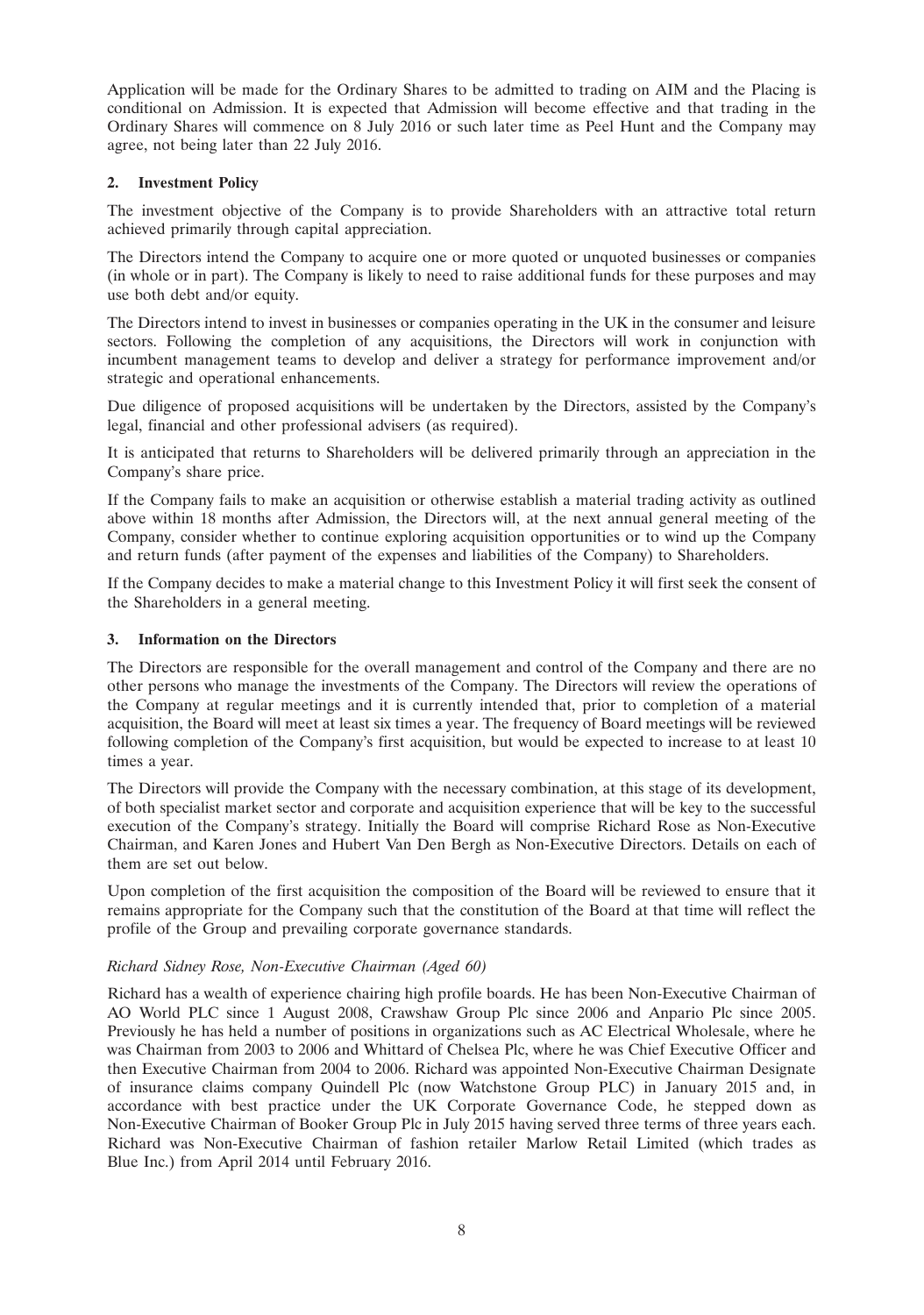# *Karen Elisabeth Dind Jones CBE, Non-Executive Director (Aged 59)*

Karen is a founder and Chairman of Food & Fuel Ltd (whose principal activity is the operation of gastropubs). She is a Non-Executive Director of Booker Group plc, Cofra Holding AG, Corbin & King Ltd, Firmenich SA and Chairman of Underdog Group Limited (which is the holding company for a group which operates the Hawksmoor and Foxlow restaurants). She is also on the Board of Royal National Theatre Enterprises Limited. Karen was formerly CEO of Spirit Group Holdings Ltd (''Spirit''), a private equity-backed 2,000 strong pub and restaurant group and a Non-Executive Director of ASOS Plc. Prior to Spirit, Karen cofounded Café Rouge which became part of The Pelican Group Plc which she helped to grow and floated. Karen was awarded a CBE in 2006 for services to hospitality, and an honorary doctorate from the University of East Anglia in July 2013.

# *Hubert Gerard Patrick Van Den Bergh, Non-Executive Director (Aged 40)*

Hubert formerly worked for 6 years at Merrill Lynch Investment Managers as a fund manager investing in UK equities (1998–2004). Since then, he has worked at other investment management firms. Hubert was educated at Oxford University where he received a BA in Modern Languages.

# **4. Placing**

The Placing comprises the placing by Peel Hunt, as agent for the Company, of 6,000,000 Placing Shares at the Placing Price with certain institutional and other investors. The Placing will raise approximately £9.7 million (before expenses). The net proceeds of the Placing, estimated at approximately  $\hat{L}^0$  million, will be used for the purposes of the Company's working capital and to fund due diligence of potential acquisition targets, in accordance with the Investment Policy. The net proceeds from the Placing together with the Company's existing cash resources of £50,000 will give rise to a net asset value per Ordinary Share of approximately 91 pence, immediately following Admission. The Placing will, subject to the terms and conditions of the Placing Agreement (including in relation to such agreement not having been terminated in accordance with its terms prior to Admission) be underwritten by Peel Hunt. The Placing Shares will represent 60 per cent. of the Enlarged Share Capital.

The Directors will, following Admission, hold approximately 24 per cent. of the Enlarged Share Capital. Further details of the Directors' interests are set out in paragraph 4 of Part III of this Document. With the exception of Hubert Van Den Bergh (who immediately following Admission, in accordance with the AIM Rules for Companies, will be a substantial shareholder with approximately 17 per cent. of the Enlarged Share Capital) the Directors are independent of any substantial shareholders and of any investments comprising over 20 per cent. of the gross assets of the Company.

The Placing is conditional, inter alia, on:

- the Placing Agreement becoming unconditional and not having terminated in accordance with its terms prior to Admission; and
- Admission occurring by no later than 8 July 2016 (or such later date as Peel Hunt and the Company may agree, being no later than 22 July 2016).

The Placing Shares will be issued fully paid and will, on issue, rank pari passu with all the other issued Ordinary Shares, including the right to receive, in full, all dividends and other distributions thereafter declared, made or paid after the date of Admission.

Further details of the Placing Agreement are set out in paragraph 9.1 of Part III of this Document. The first acquisition of a business made by the Company will, if it is a Reverse Takeover and subject to the AIM Rules for Companies, be subject to the prior approval of Shareholders in a general meeting. If the Company fails to make such an acquisition or otherwise to establish a material trading activity as outlined previously in this Document within 18 months of Admission, the Directors will, at the next annual general meeting of the Company, consider whether to continue exploring acquisition opportunities or to wind up the Company and return funds (after payment of the expenses and liabilities of the Company) to Shareholders. It is intended by the Directors that, on a winding up of the Company in such circumstances, if the value per Ordinary Share of the funds returned to Shareholders is between nominal value and the Placing Price, the holders of the Existing Ordinary Shares will get back only the nominal value in relation to their Existing Ordinary Shares; and (ii) if the value per Ordinary Share of the funds returned to Shareholders is above the Placing Price, then the holders of the Existing Ordinary Shares will get back the nominal value in relation to their Existing Ordinary Shares, and in addition may participate in the excess of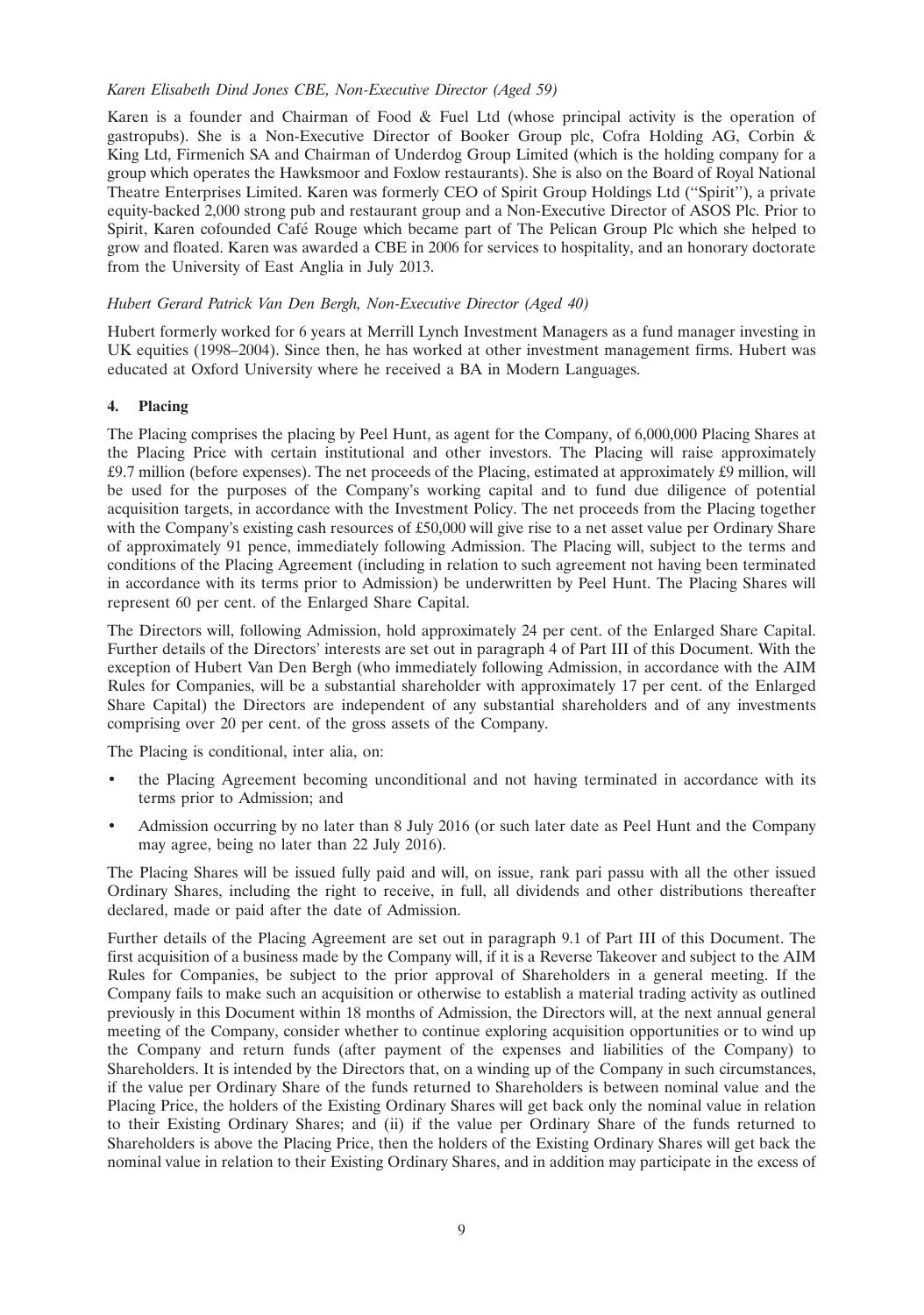such returned value over the Placing Price in relation to their Existing Ordinary Shares. For the avoidance of doubt if holders of Existing Ordinary Shares participate in the Placing or otherwise acquire Ordinary Shares which are not Existing Ordinary Shares then those Ordinary Shares will be eligible to the same return on a winding up as the Placing Shares. The holders of the Existing Ordinary Shares have entered into the Deeds of Shareholder Undertaking in relation to their Existing Ordinary Shares, with the purpose of giving effect to such intention, although certain risks regarding the enforceability of these Deeds of Shareholder Undertaking are set out in Part II. Further details of the terms of the Deeds of Shareholder Undertaking are set out in paragraph 9.5 of Part III.

Following Admission, the net proceeds of the Placing will be placed on deposit.

# **5. Reasons for Admission**

The Directors believe the benefits of an AIM listing include:

- the ability to secure funding in order to enter into and fund due diligence with respective potential targets;
- the ability to enter into negotiations with vendors of businesses or companies, to whom the issue of publicly traded shares as consideration is potentially more attractive than the issue of shares in an equivalent private company for which no trading facility exists;
- providing access to additional sources of finance to raise additional acquisition finance and working capital;
- enhancing of the Company's reputation with acquisition targets, customers and suppliers by virtue of its status as a quoted company; and
- enhancement of the Company's ability to retain and attract key staff with share incentive arrangements.

# **6. Directors' remuneration**

Details relating to remuneration and the Directors' appointment letters are set out in paragraph 7 of Part III of this Document. None of the Directors will take fees for their services as directors until such time as the Company has completed an acquisition.

# **7. Corporate Governance and internal controls**

The Directors recognise the importance of sound corporate governance commensurate with the size of the Company and the interests of the Shareholders. So far as is practicable, the Directors intend to comply with the QCA guidelines for small and mid-size quoted companies or the UK Corporate Governance Code to the extent appropriate to the size and nature of the Company, upon and following completion of the first acquisition by the Company.

The Directors do not consider it currently necessary to establish an audit committee given the nature of the board structure and the lack of operations of the Company. The Board will undertake all functions that would normally be delegated to the audit committee, including reviewing annual and interim results, receiving reports from its auditors, agreeing the auditors' remuneration and assessing the effectiveness of the audit and internal control environment. Where necessary the Board will obtain specialist external advice from either its auditors or other advisers. The Board will establish an audit committee upon completion of the first acquisition by the Company.

The Company does not currently intend to establish remuneration and nomination committees as those committees are not appropriate given the nature of the Company's board structure and operations. The Board will establish a remuneration committee and a nomination committee upon completion of the first acquisition by the Company.

# **8. Share dealing**

The Company has in place systems to ensure compliance by the Board, the Company, and its applicable employees with the provisions of the AIM Rules for Companies relating to dealings in securities of the Company and has adopted a share dealing code for this purpose. The Directors believe that the share dealing code adopted by the Board is appropriate for a company quoted on AIM and that it is a reasonable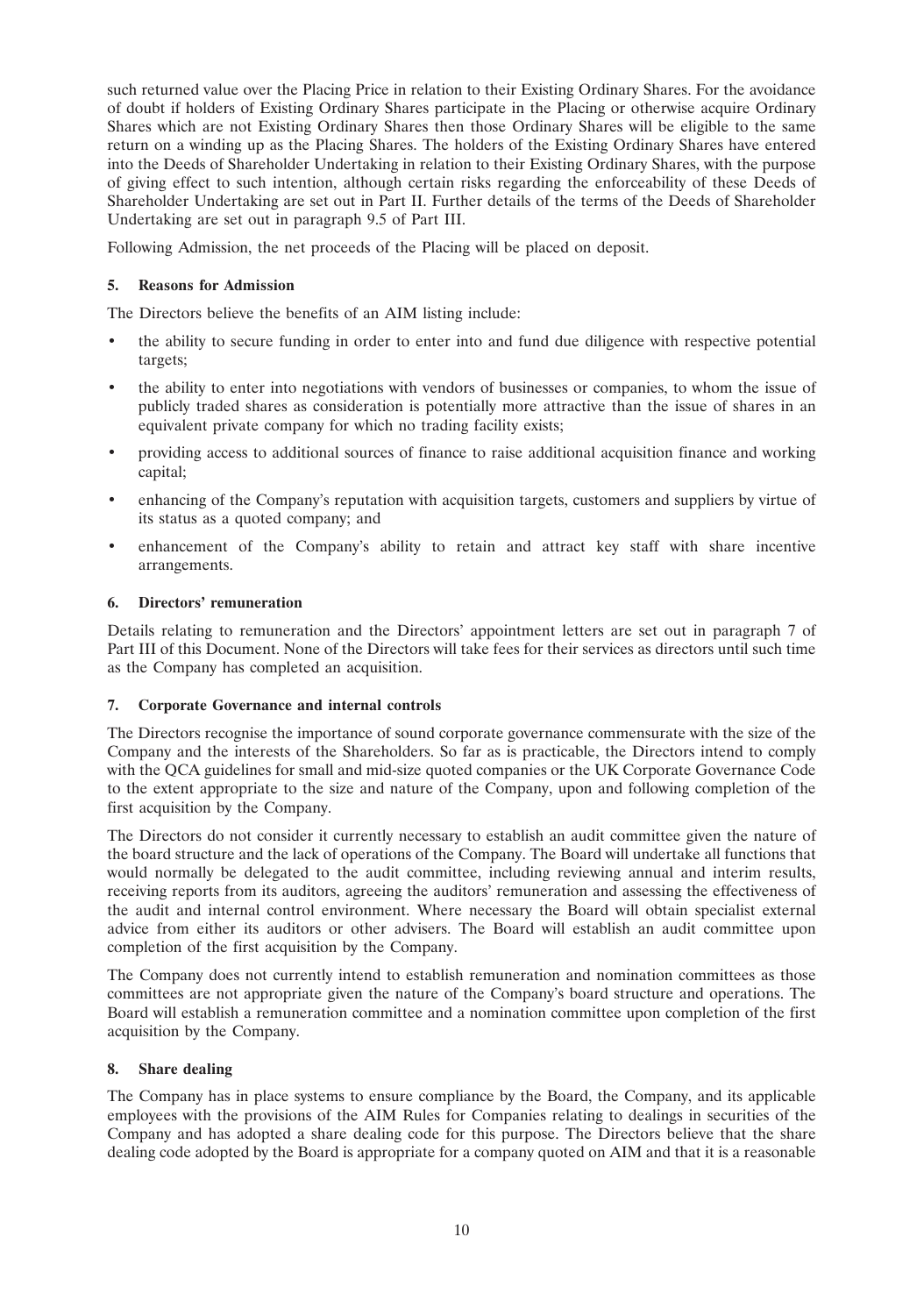and effective dealing policy setting out the requirements and procedures for Directors and applicable employees dealing as required by Rule 21 of the AIM Rules for Companies.

# **9. Dividend policy**

The Company has not yet commenced trading. The Company's future dividend policy will depend on the nature of its acquisitions, which are not yet known. The Directors intend, however, to commence the payment of dividends when it becomes commercially prudent to do so. The payment of dividends will be subject to maintaining an appropriate level of dividend cover and the need to retain sufficient funds to finance the development of the Company's activities (including financing of businesses acquired), and for other working capital purposes. Within these parameters, the Company's dividend policy will be subject to review for each significant acquisition.

# **10. Taxation**

Information regarding taxation in relation to the Admission is set out in paragraph 15 of Part III of this Document. If you are in any doubt as to your tax position you should consult your own professional adviser immediately.

# **11. Financial information**

The Company was incorporated on 17 May 2016. Save for entering into the material contracts relating to the Placing and Admission, summarised in paragraph 9 of Part III of this Document and the appointment of the Directors, whose terms of engagement are set out in paragraph 7 of Part III of this Document, since the date of its incorporation, the Company has not traded or commenced operations and, other than the proceeds of subscription for shares, has no material assets or liabilities. Accordingly no financial statements have been prepared relating to the Company as at the date of this Document and this Document contains no historical financial information.

# **12. Company's fees and expenses**

# *Company formation and initial expenses*

The formation and initial expenses of the Company are those which have been and are necessary for the incorporation of the Company and the Placing. These expenses will be paid on or around Admission and include a fixed corporate finance fee of £200,000 plus VAT (where applicable) and a commission of 2.75 per cent. of gross monies raised in connection with the Placing, payable to Peel Hunt in relation to the Placing. These expenses will be immediately recognised as an expense in the Company's income statement in the first year of incorporation, and include company registration, listing and admission fees, printing, advertising and distribution costs and legal fees and any other applicable expenses. It is anticipated that the formation and initial expenses of the Company should not exceed 8 per cent. of the gross proceeds of the Placing.

# *Ongoing and annual expenses of the Company*

The Company will also incur ongoing annual secretarial, administration and operating expenses. These expenses will include the following:

*a) Nomad and Broker Agreement*

Peel Hunt has agreed, conditional on Admission, to act as nominated adviser and broker to the Company for the purposes of the AIM Rules for Companies and the AIM Rules for Nominated Advisers. Further details relating to the Nomad and Broker Agreement are set out in paragraph 9.2 of Part III of this Document.

# *b) Other operational expenses*

The Company will, in addition, pay the costs and expenses of the administration of the Company including: (i) charges and expenses of legal advisers and independent auditors; (ii) brokers' commissions (if any) and any issue or transfer taxes chargeable in connection with its investment transactions; (iii) all taxes and corporate fees payable to governments or agencies; (iv) communication expenses with respect to investor services and all expenses of meetings of Shareholders and of preparing, printing and distributing financial and other reports, proxy forms, admission documents and similar documents; (v) the cost of insurance for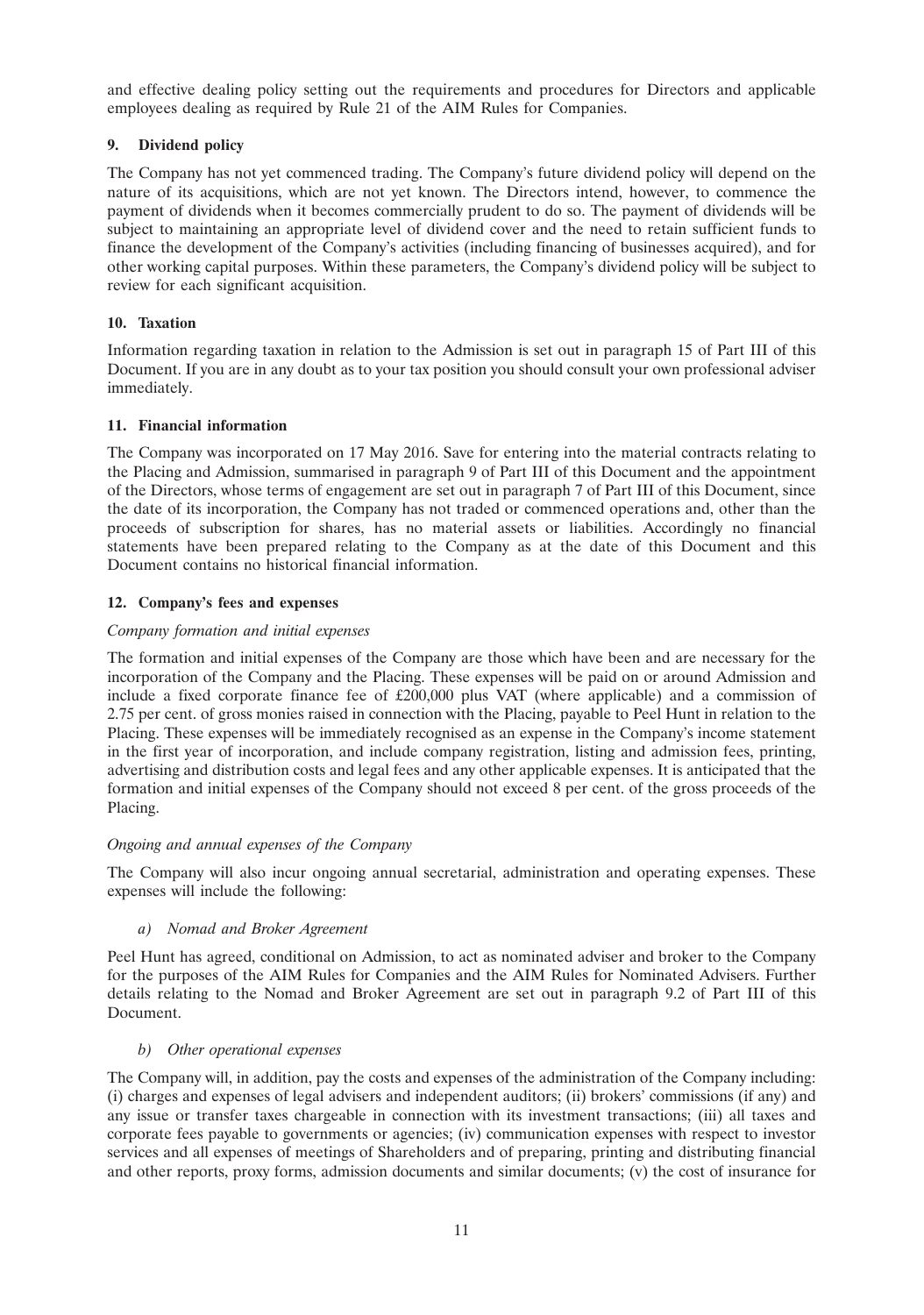the benefit of its Directors (if any) and Directors' fees; (vi) litigation and indemnification expenses and extraordinary expenses not incurred in the ordinary course of business; and (vii) other organisational and operating expenses including any fees payable to the Registrars. These expenses will be deducted solely from the assets of the Company. None of the Directors will take fees for their services as directors until such time as the Company has completed an acquisition.

# **13. Settlement, dealing arrangements and CREST**

Application has been made to the London Stock Exchange for all the Ordinary Shares in issue following the Placing to be admitted to trading on AIM. It is expected that Admission will be effected and that dealings in the Ordinary Shares will commence on 8 July 2016.

Following Admission, share certificates representing the Ordinary Shares to be issued pursuant to the Placing are expected to be dispatched by post to subscribers who wish to receive Ordinary Shares in certificated form, by no later than 15 July 2016. No temporary documents of title will be issued in connection with the Placing. Pending the dispatch of the definitive share certificates, instruments of transfer will be certified against the register of members of the Company.

In respect of subscribers who will receive Ordinary Shares in uncertificated form, Ordinary Shares will be credited to their CREST stock accounts on 8 July 2016. The Company reserves the right to issue any Ordinary Shares in certificated form should it consider this to be necessary or desirable.

CREST is a paperless settlement procedure enabling securities to be evidenced otherwise than by a certificate and transferred otherwise than by a written instrument. CREST is a voluntary system and applicants who wish to receive and retain certificates will be able to do so. The Articles permit the holding of the Ordinary Shares in CREST. The Company will apply for the Enlarged Share Capital to be admitted to CREST on the date of Admission. It is expected that Admission will become effective and dealings in the Ordinary Shares will commence on 8 July 2016. Accordingly, settlement of transactions in uncertificated form in respect of the Ordinary Shares following Admission may take place within the CREST system if any Shareholder so wishes.

# **14. Concert Party**

The Company is a public company incorporated in the United Kingdom and its Ordinary Shares will be admitted to trading on AIM. Accordingly, the City Code applies to the Company.

Under Rule 9 of the City Code, if a person acquires an interest in Ordinary Shares which, together with that person's concert parties' interests in Ordinary Shares, carries 30 per cent. or more of the voting rights of the Company, that person would normally be required (except with the consent of the Takeover Panel) to make a cash offer for the Ordinary Shares not already held by them at a price not less than the highest price paid for the Ordinary Shares by the person or its concert parties during the previous 12 months.

Under Rule 9 of the City Code, this requirement would also normally be triggered by any acquisition of an interest in Ordinary Shares by a person (together with its concert parties) interested in shares carrying between 30 and 50 per cent. of the voting rights in the Company, if the effect of such acquisition would be to increase those persons' percentage interest in the total voting rights of the Company.

''Interests in shares'' is defined broadly in the City Code. A person who has long economic exposure, whether absolute or conditional, to changes in the price of shares will be treated as interested in those shares. A person who only has a short position in shares will not be treated as interested in those shares.

''Voting rights'' for these purposes means all the voting rights attributable to the share capital of a company which are currently exercisable at a general meeting.

''Persons acting in concert'' (and ''concert parties'') comprise persons who, pursuant to an agreement or understanding (whether formal or informal), co-operate to obtain or consolidate control of a company or to frustrate the successful outcome of an offer for a company. Certain categories of people are deemed under the City Code to be acting in concert with each other unless the contrary is established.

Pursuant to presumptions (6) and (9) contained within the City Code's definition of ''Acting in concert'', Karen Jones, Hubert van den Bergh, Dominic Rose, Jessica Rose and Jaime Sarah Rose Scudamore (being the founding shareholders of the Company) and Marion van den Bergh (being a close relative of Hubert van den Bergh) are presumed to be acting in concert with each other in relation to the Company, together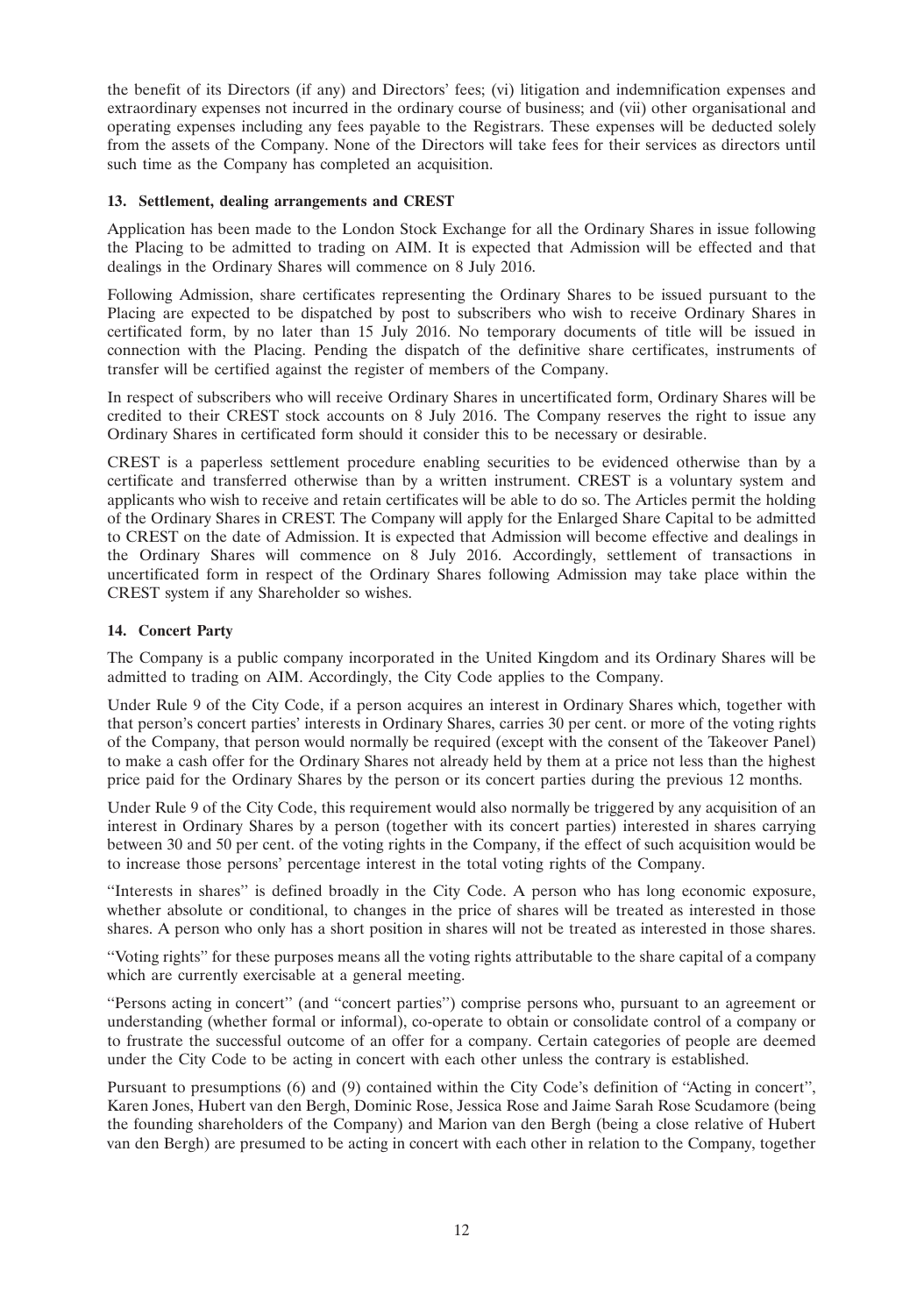with The Roses' Charity Trust, Nigel Fisher, Beri Goldenberg and James Meiklejohn (together the **''Concert Party Members''**).

Immediately following Admission and on completion of the Placing, the Concert Party Members will, together, own in aggregate 4,465,923 Ordinary Shares, representing approximately 45 per cent. of the Company's issued voting share capital immediately after the Placing (**''Maximum Voting Stake''**). The Concert Party Members wish to preserve the publicly traded status of the Company following Admission and do not wish to consolidate control of, or obtain statutory control of, the Company.

**Since, following Admission and completion of the Placing, the Maximum Voting Stake in which the Concert Party Members will be interested will, in aggregate, relate to more than 30 per cent. of the voting rights of the Company and less than 50 per cent. of the voting rights of the Company, no member of this group will normally be able to acquire an interest in any other shares carrying voting rights in the Company (if the result of such acquisition would be to increase the Concert Party Members' aggregate percentage interest in the total voting rights of the Company), without incurring an obligation to make a mandatory offer pursuant to Rule 9 of the City Code.**

# **15. Lock In and Orderly Market Arrangements**

The Company has not been independent and earning revenue for at least two years. In accordance with Rule 7 of the AIM Rules for Companies, the Directors who are shareholders in the Company as at the date of Admission, have agreed, except in certain limited circumstances, not to dispose of any interest in the Ordinary Shares for 12 months from the date of Admission, and have further agreed to an additional 6 month orderly marketing period following the end of the initial 12 month period. Notwithstanding the above, no disposals are permitted to be made by Hubert van den Bergh or Karen Jones of any Existing Ordinary Shares held by them at the date of this Document unless and until the Company completes the acquisition of an operating business the result of which is that the Company ceases to be an Investing Company. Further details are set out in paragraph 9.3 of Part III of this Document.

# **16. Risk factors**

Your attention is drawn to the risk factors set out in Part II of this Document. Potential investors should carefully consider the risks described in Part II before making a decision to invest in the Company.

# **17. Further information**

Your attention is also drawn to the remaining parts of this Document, which contain further information on the Company.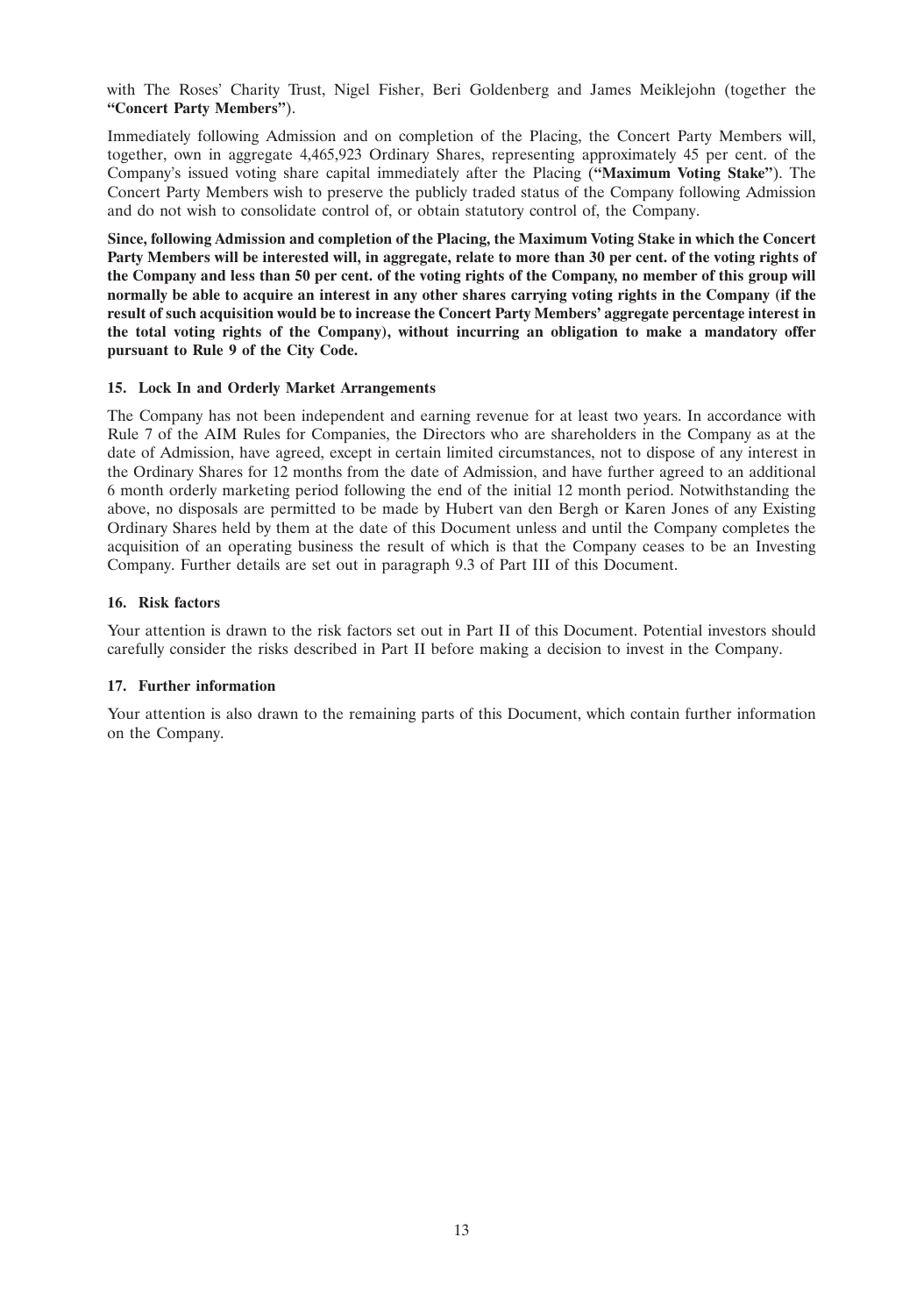# **PART II**

### **RISK FACTORS**

**An investment in the Ordinary Shares involves a high degree of risk. Accordingly, before making a final decision prospective investors should carefully consider the specific risk factors set out below in addition to the other information contained in this Document before investing in the Ordinary Shares. No assurance can be given that Shareholders will realise a profit or will avoid a loss on their investment.**

The Board has identified the following risks which it considers to be the most significant for potential investors in the Company. The risks referred to below do not purport to be exhaustive and are not set out in any particular order of priority and potential investors should review this Document carefully in its entirety and consult with their professional advisers before acquiring the Ordinary Shares.

If any of the following events identified below occur, the Company's business, financial condition, capital resources, results and/or future operations and prospects could be materially adversely affected. In that case, the market price of the Ordinary Shares could decline and investors may lose part or all of their investment.

Additional risks and uncertainties not currently known to the Board or which the Board currently deem immaterial may also have an adverse effect on the Company's business. In particular, the Company's performance may be affected by changes in the market and/or economic conditions and in legal, regulatory and tax requirements. An investment in the Ordinary Shares described in this Document is speculative. A prospective investor should consider carefully whether an investment in the Company is suitable in the light of his, her or its individual circumstances and the financial resources available to him, her or it. If you are in any doubt about the action you should take, you should consult your independent professional adviser authorised under FSMA.

# **RISK FACTORS RELATING TO THE BUSINESS AND OPERATIONS OF THE COMPANY**

### *The Company is newly incorporated with no operating history*

The Company was incorporated on 17 May 2016 and, since that date, has not commenced operations and so does not have a track record or operating history, nor does it have any material assets or liabilities. Accordingly, as at the date of this Admission Document, the Company has limited financial statements and/or no meaningful historical financial data upon which prospective investors may base an evaluation of the Company. The Company is therefore subject to all of the risks and uncertainties associated with any new business enterprise including the risk that the Company will not achieve its investment objectives and that the value of an investment in the Company could decline and may result in the total loss of all capital invested. The past performance of companies, assets or funds managed by the Directors, or persons affiliated with them or in other ventures, is not necessarily a guide to the future business, results of operations, financial condition or prospects of the Company.

# *Industry-specific risks*

It is anticipated that that the Company will invest in businesses with a particular focus on the UK consumer and leisure sectors. These sectors are closely tied to gross domestic product and, specifically, levels of consumer demand. As a result, the identified sectors may be cyclical in nature, tending to be affected by changes in general economic activity levels; changes which are beyond the Company's control.

# *Reliance on the retention of Directors and recruitment*

The Company will rely heavily on a small number of key individuals, in particular the Directors, to identify, acquire and manage suitable assets, companies and/or businesses. The retention of their services cannot be guaranteed. Accordingly the loss of any such key individual may have a material adverse effect on the business, financial condition, results of operations and prospects of the Company.

In addition, there is a risk that the Company will not be able to recruit executives of sufficient expertise or experience to maximise any opportunities that present themselves, or that recruiting and retaining those executives is more costly or takes longer than expected. The failure to attract and retain those individuals may adversely affect the Company's operations.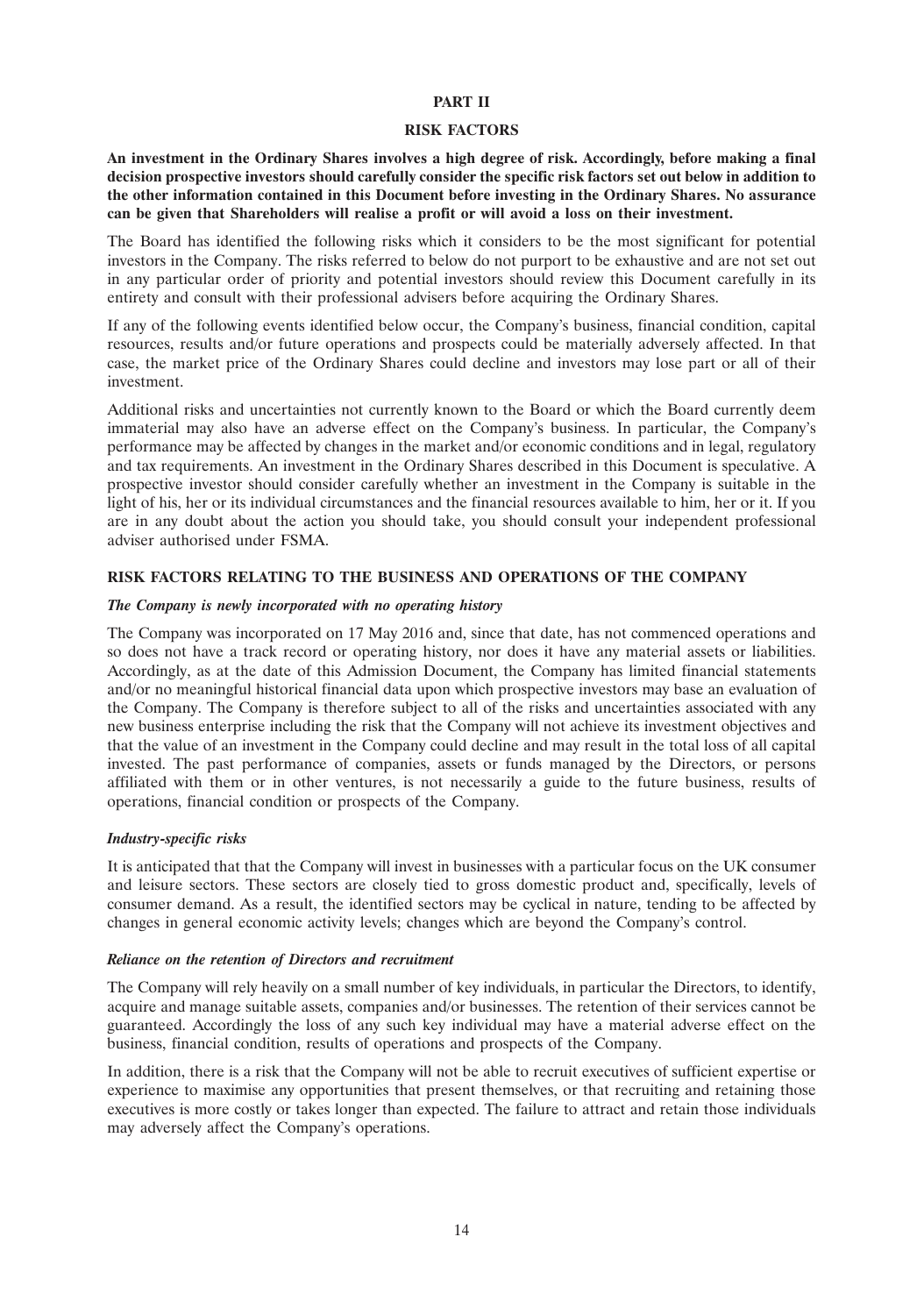# *Identifying and acquiring suitable target acquisition opportunities*

The Company's ability to implement the Investment Policy will be limited by its ability to identify and acquire suitable acquisitions or suitable ancillary acquisitions. Suitable opportunities may not always be readily available.

The Company's initial and future acquisitions may be delayed or made at a relatively slow rate because, inter alia:

- the Company intends to conduct detailed due diligence prior to approving acquisitions;
- the Company may conduct extensive negotiations in order to secure and facilitate an acquisition;
- it may be necessary to establish certain structures in order to facilitate an acquisition;
- competition from other investors, market conditions or other factors may mean that the Company cannot identify attractive acquisitions or such acquisitions may not be available at the rate the Company currently anticipates;
- the Company may be unable to agree acceptable terms;
- the Company may be unable to raise bank finance or other sources of finance on terms the Directors consider reasonable; or
- the Company may need to raise further capital to make acquisitions and/or fund the assets or businesses invested in, which may not be achieved.

# *Disposals*

The Company may make investments that it cannot realise through trade sale or flotation at an acceptable price. Some investments may be lost through insolvency. Any of these circumstances could have a negative impact on the profitability and value of the Company.

# *Unsuccessful transaction costs*

There is a risk that the Company may incur substantial legal, financial and advisory expenses arising from unsuccessful transactions which may include public offer and transaction documentation, legal, accounting and other due diligence.

# *Timing of investments*

As detailed above, the Company cannot accurately predict how long it will actually take to deploy the capital available to it or whether it will be able to do so at all. Any significant delay or inability to find a suitable acquisition may have a material adverse effect on the business, financial condition, results of operations and prospects of the Company.

Pursuant to the AIM Rules for Companies, if the Company has not substantially implemented its Investment Policy within 18 months of Admission, the Investment Policy will be subject to approval by Shareholders at the next annual general meeting of the Company and annually thereafter.

# *Success of Investment Policy not guaranteed*

The Company's level of profit will be reliant upon the performance of the assets acquired. The success of the Investment Policy depends on the Directors' ability to identify investments in accordance with the Company's investment objectives. No assurance can be given that the strategy to be used will be successful under all or any market conditions, that the Company will be able to identify opportunities meeting the Company's investment criteria, that the Company will be able to invest its capital on attractive terms or that the Company will be able to generate positive returns for Shareholders. If the Investment Policy is not successfully implemented, this may have a material adverse effect on the business, financial condition, results of operations and prospects of the Company.

# *Change in Investment Policy*

The Investment Policy may be modified and altered from time to time with the approval of Shareholders, so it is possible that the approaches adopted to achieve the Company's investment objectives in the future may be different from those the Directors currently expect to use, which are disclosed in this Admission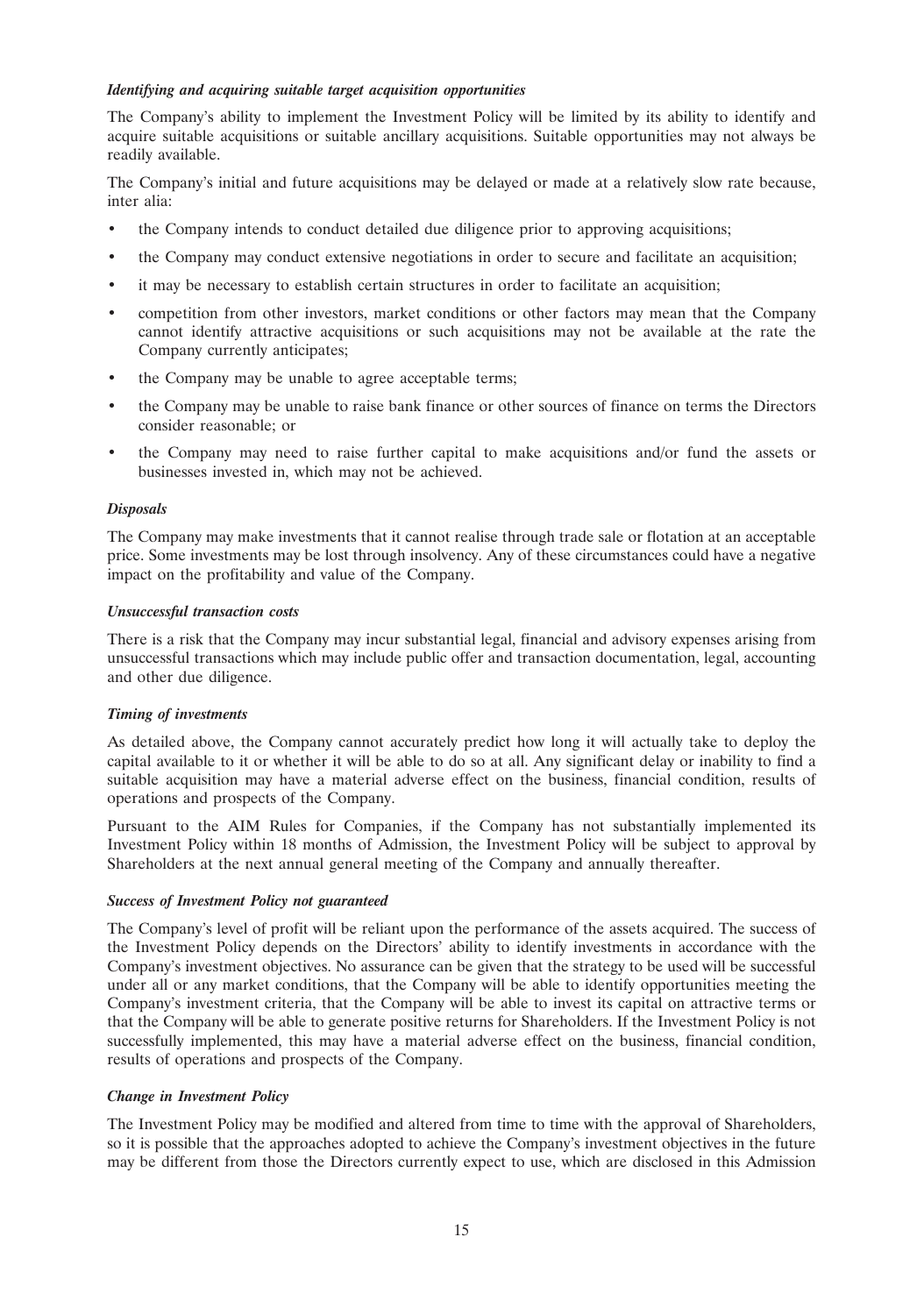Document. Any such change may have a material adverse effect on the business, financial condition, results of operations and prospects of the Company.

# *Failure of Investment policy*

If the Company fails to make an acquisition or otherwise establish a material trading activity as outlined in this Document, and Shareholders resolve to wind up the Company and return funds (after payment of the expenses and liabilities of the Company) to themselves, those funds will be returned to all Shareholders pro rata to the number of Ordinary Shares they hold. This is likely to mean that the funds per Ordinary Share returned to Shareholders per Ordinary Share they hold at the time of the winding up (the ''Winding Up Price Per Share'') will be less than the Placing Price, as a result of the Company having incurred costs in the period following Admission, and prior to and during its winding up, some of which are described in paragraph 12 of Part I of this Document.

In addition, it is intended by the Directors that, on a winding up of the Company and return of funds to Shareholders in the circumstances described above: (i) if the Winding Up Price Per Share is between nominal value and Placing Price, the holders of the Existing Ordinary Shares will get back only the nominal value of their Existing Ordinary Shares; and (ii) if the Winding Up Price Per Share is above the Placing Price, the holders of the Existing Ordinary Shares will get back the nominal value of their Existing Ordinary Shares, and in addition may participate in the excess of the Winding Up Price Per Share over the Placing Price in relation to their Existing Ordinary Shares. The holders of the Existing Ordinary Shares have entered into the Deeds of Shareholder Undertaking in relation to their Existing Ordinary Shares, with the purpose of giving effect to such intention.

If, however, for whatever reason, the terms of the Deeds of Shareholder Undertaking are not legally enforceable or enforced, or the Company or the Shareholders do not pass any resolutions or take any such other actions as are necessary to enable the terms of the Deeds of Shareholder Undertaking to be enforced or fully complied with, then it is likely that, on a return of funds to Shareholders as described above, and because funds will be returned to all Shareholders pro rata to the number of Ordinary Shares they hold, holders of Existing Ordinary Shares (being certain of the Directors and the adult children of Richard Rose, who have been issued the Existing Ordinary Shares at nominal value) may derive a benefit, to the extent that the Winding Up Price Per Share is greater than the subscription price for the Existing Ordinary Shares, being nominal value. This is on the basis that the holders of the Existing Ordinary Shares receive back more than the price they paid for such Existing Ordinary Shares, which may be to the detriment of other Shareholders.

# *Concentration of risk*

There can be no assurance that the actual investment opportunities that the Directors are able to source for the Company will not lead to a concentration of risk. To the extent that any acquisitions are concentrated in any particular niche of the consumer and leisure sector, region, country or asset class, downturns affecting the source of the concentration may result in a total or partial loss of the value of such investments and have a material adverse effect on the business, financial condition, results of operations and prospects of the Company.

# *Material facts or circumstances not revealed in the due diligence process*

Prior to making or proposing any investment, the Company will undertake legal, financial and commercial due diligence on potential investments to a level considered reasonable and appropriate by the Company on a case by case basis. However, these efforts may not reveal all material facts or circumstances that would have a material adverse effect upon the value of the investment. In undertaking due diligence, the Company will need to utilise its own resources and may be required to rely upon third parties to conduct certain aspects of the due diligence process. Further, the Company may not have the ability to review all documents relating to the investee company and assets. Any due diligence process involves subjective analysis and there can be no assurance that due diligence will reveal all material issues related to a potential investment. Any failure to reveal all material facts or circumstances relating to a potential investment may have a material adverse effect on the business, financial condition, results of operations and prospects of the Company.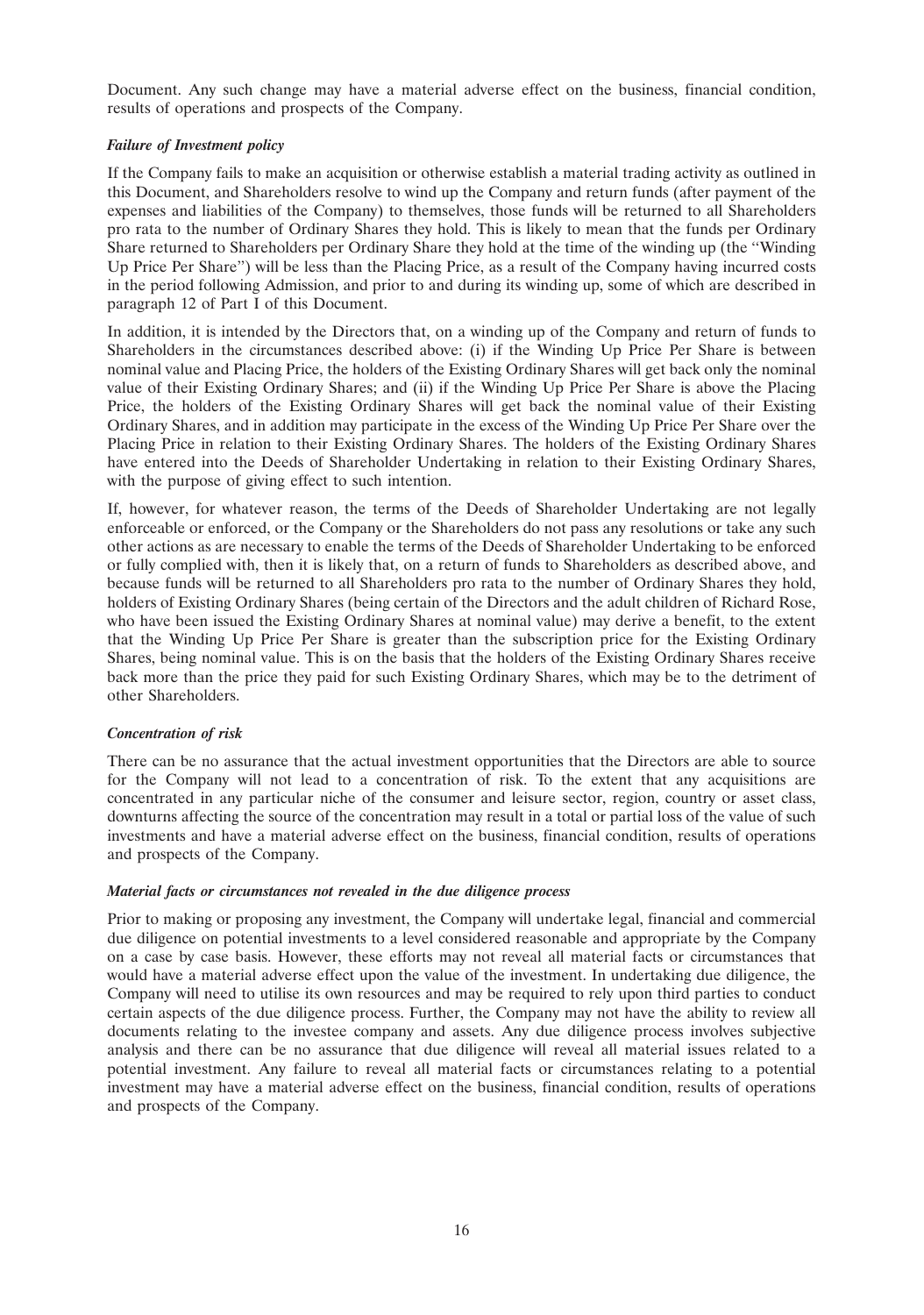# *Further funding*

When a suitable acquisition or ancillary acquisition is identified, it is likely that the Company will need to raise further capital to purchase such investment and/or facilitate the development of such investment. There is no guarantee that the Company will be able to raise such capital and this may prejudice the Company's ability to make and develop such investments. This inability to raise further capital may have a material adverse effect on the business, financial condition, results of operations and prospects of the Company.

# *Borrowings*

The Company may, from time to time, raise capital through borrowings in order to fund / partially fund acquisitions. There is no guarantee that the Company will be able to obtain such financing on appropriate terms and conditions, or at all. The companies in which the Company invests may also have borrowings. Although such facilities may increase investment returns, they also create greater potential for loss. This includes the risk that the borrower will be unable to service the interest repayments, or comply with other requirements, rendering the debt repayable, and the risk that available capital will be insufficient to meet required repayments. A number of factors (including changes in interest rates, conditions in the banking market and general economic conditions, each of which are beyond the Company's control) may make it difficult for the Company to obtain new financing on attractive terms or even at all. An inability to obtain such facilities may have a material adverse effect on the business, financial condition, results of operations and prospects of the Company.

The Group may finance its activities with both fixed and floating rate debt. With respect to any floating rate debt, the Group's performance may be affected adversely if it fails to limit the effects of changes in interest rates on its operations by employing an effective hedging strategy, including engaging in interest rate swaps, caps, floors or other interest rate contracts or buying and selling interest rate futures or options on such futures. There can, however, be no assurance that such arrangements will be entered into or available at all times when the Group wishes to use them or that they will be sufficient to cover the risk. The Group may be exposed to the credit risk of any relevant counterparty with respect to relevant payments under derivative instruments it enters into pursuant to any hedging strategy.

# **RISKS RELATING TO THE ORDINARY SHARES AND THEIR TRADING ON AIM**

# *No prior trading record for the Ordinary Shares*

Since the Ordinary Shares have not previously been traded, their market value is uncertain. There can be no assurance that the market will value the Ordinary Shares at or above the Placing Price. In particular the Company has issued 4,000,000 Ordinary Shares (being the Existing Ordinary Shares) prior to the Placing which have been issued at par. The net proceeds from the Placing together with the Company's existing cash resources of £50,000 will give rise to a net asset value per Ordinary Share of approximately 91 pence, immediately following Admission. Following Admission, the market price of the Ordinary Shares may be volatile and may go down as well as up and investors may therefore be unable to recover the value of their original investment. The Company's operating results and prospects from time to time may be below the expectations of market analysts and investors. Additionally, stock market conditions may affect the Ordinary Shares regardless of the performance of the Company. Stock market conditions are affected by many factors, such as general economic outlook, movements in or outlook on interest rates and inflation rates, currency fluctuations, commodity prices, changes in investor sentiment towards particular market sectors and the demand and supply of capital.

Accordingly, the market price of the Ordinary Shares may not reflect the underlying value of the Company's net assets and the price at which investors may dispose of their Ordinary Shares at any point in time may be influenced by a number of factors, only some of which may pertain to the Company while others may be outside the Company's control.

# *Further issues of Ordinary Shares could dilute the interests of Shareholders*

The Company may in the future issue additional securities, including Ordinary Shares, as well as options, warrants and rights relating to its securities, for any purpose. Future issues may consist of Ordinary Shares or securities having greater rights and preferences and may be priced at a discount to the market price of the Ordinary Shares and/or below the prevailing net asset value of each Ordinary Share. It may not be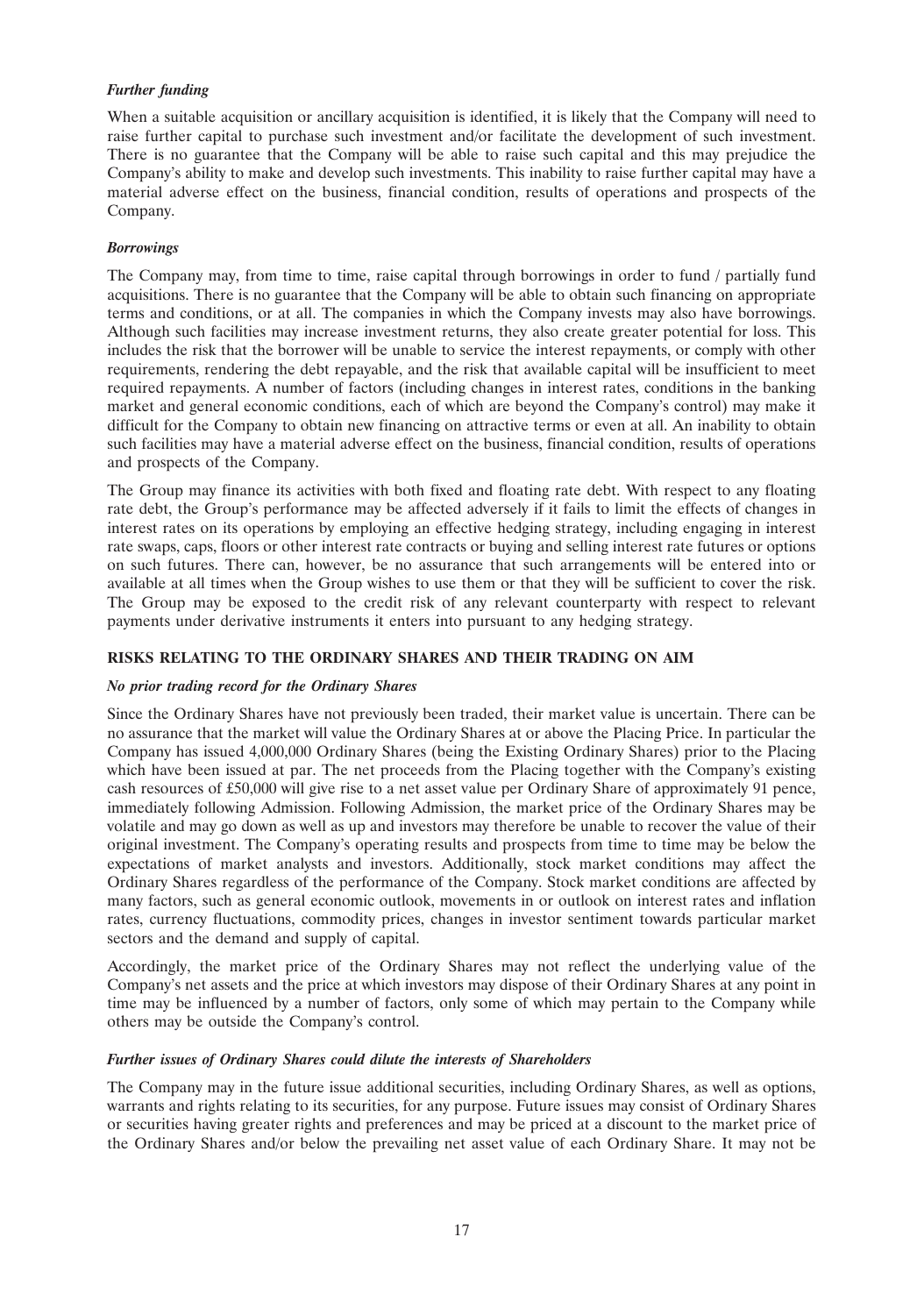possible for Shareholders to participate in such future issues by the Company and the possibility of such future issues of Ordinary Shares may cause the market price of the Ordinary Shares to decline.

# *Investing company status*

The Company is currently considered to be an Investing Company. As a result, it may benefit from certain partial carve-outs to the AIM Rules for Companies, such as those in relation to the classification of Reverse Takeovers. Were the Company to lose Investing Company status for any reason, such carve-outs would cease to apply. It is anticipated that the first acquisition by the Company will be considered to be a Reverse Takeover.

# *Trading on AIM*

An investment in shares traded on AIM is generally perceived to involve a higher degree of risk and to be less liquid than an investment in shares listed on the Official List. AIM has been in existence since June 1995 but its future success, and the liquidity of the market for the Ordinary Shares cannot be guaranteed.

Consequently, it may be more difficult for an investor to sell his or her Ordinary Shares than it would be if the Ordinary Shares were listed on the Official List, and he or she may receive less than the amount paid.

In addition, there can be no guarantee that the Company will always maintain a quotation on AIM. If it fails to retain such a quotation, investors may decide to sell their Ordinary Shares, which could have an adverse impact on the price of the Ordinary Shares. If in the future the Company decides to maintain a quotation on another exchange in addition to AIM, the level of liquidity of shares traded on AIM may decline if Shareholders choose to trade on that market rather than on AIM.

#### *Value and liquidity of the Ordinary Shares*

It may be difficult for an investor to realise his or her investment. The shares of publicly traded companies can have limited liquidity and their share prices can be highly volatile.

The price at which the Ordinary Shares will be traded and the price at which investors may realise their investment will be influenced by a large number of factors, some specific to the Company and its operations and others which may affect companies operating within a particular sector or quoted companies generally. A relatively small movement in the value of an investment or the amount of income derived from it may result in a disproportionately large movement, unfavourable as well as favourable, in the value of the Ordinary Shares or the amount of income received in respect thereof.

Prospective investors should be aware that the value of the Ordinary Shares could go down as well as up, and investors may therefore not recover their original investment. Furthermore, the market price of the Ordinary Shares may not reflect the underlying value of the Company's net assets.

The investment opportunity offered in this Document may not be suitable for all recipients of this Document. Potential investors are therefore strongly recommended to consult an independent financial adviser authorised under FSMA who specialises in advising on investments of this nature before making an investment decision.

# **RISKS RELATING TO LEGISLATION AND REGULATIONS**

# *Legislative and regulatory risks*

Any investment is subject to changes in regulation and legislation. As the direction and impact of changes in regulations can be unpredictable, there is a risk that regulatory developments will not bring about positive changes and opportunities, or that the costs associated with those changes and opportunities will be significant. In particular, there is a risk that regulatory change will bring about a significant downturn in the prospects of one or more acquired businesses, rather than presenting a positive opportunity.

# *Taxation*

There can be no certainty that the current taxation regime in England and Wales or overseas jurisdictions within which the Company may operate will remain in force or that the current levels of corporation taxation will remain unchanged. Any change in the tax status or tax legislation may have a material impact on the financial position of the Company.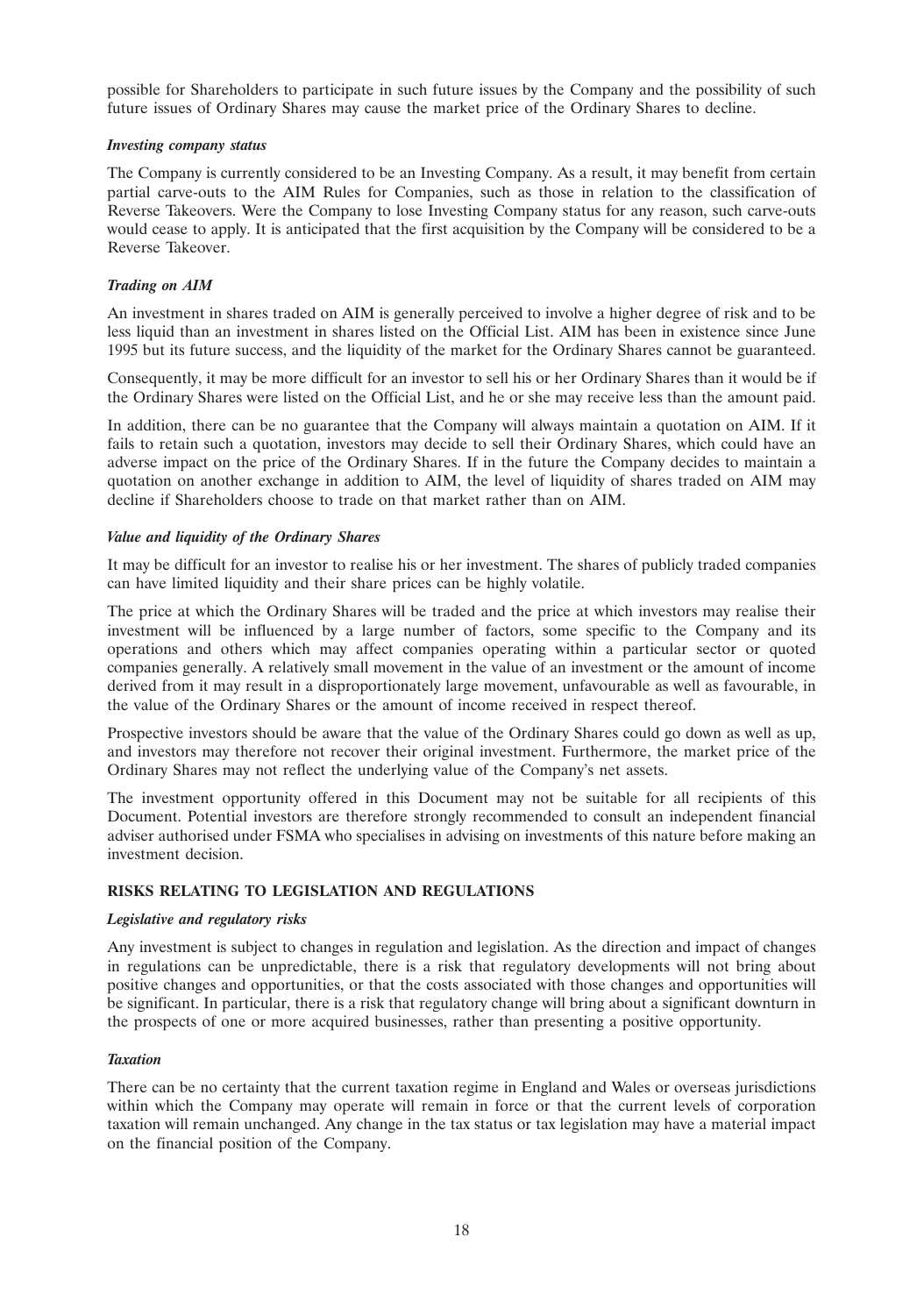# *Availability of tax reliefs*

Investors should be aware however, that investment in the Company by way of subscription for Ordinary Shares may not be treated as a ''qualifying holding'' for the purposes of the venture capital trust rules (as set out in Part 6 Chapter 4 of the UK Income Tax Act 2007) because, the Company may not fulfil the requirements imposed upon it which need to be met in order for the Ordinary Shares to have qualifying holding status. Investors should also note that the venture capital trust legislation contains numerous complex conditions for a holding of Ordinary Shares to be a qualifying holding, several of which must be satisfied by the investing venture capital trust itself. The Company is not responsible for the satisfaction of such conditions.

The Company's strategy will not be influenced by whether or not capital gains tax reliefs or enterprise investment scheme reliefs are available to Shareholders and investors should not rely on the availability of those reliefs in deciding whether to invest in the Company.

#### *Suitability*

As an investment vehicle incorporated in England and Wales, the Company may only be marketed to, and is only suitable as an investment for, sophisticated investors with an understanding of the risks inherent in investment and an ability to accept the potential total loss of all capital invested in the Company.

#### **GENERAL RISKS**

This document contains forward looking statements that relate to the Company's prospective financial condition, results of operations, and its business plan, strategies, forecasts, prospective competitive position, and growth opportunities. This document also contains forward looking statements that relate to the market, financial and regulatory environments in which the Company plans to operate, the plans and objectives of the Company's management, and various other matters. These forward looking statements are identifiable by words such as ''**anticipate'', ''estimate'', ''project'', ''plan'', ''intend'', ''expect'', ''believe'', ''forecast''** and similar expressions, and are located throughout this Document. Prospective investors should be aware that these statements are estimates, reflecting only the judgment of the Directors and prospective investors should not place reliance on any forward looking statements.

The list of risk factors above does not purport to be a complete enumeration or explanation of the risks involved in an investment in the Company. Prospective investors should read this entire document and consult with their own legal, tax and financial advisers before deciding to invest in the Company.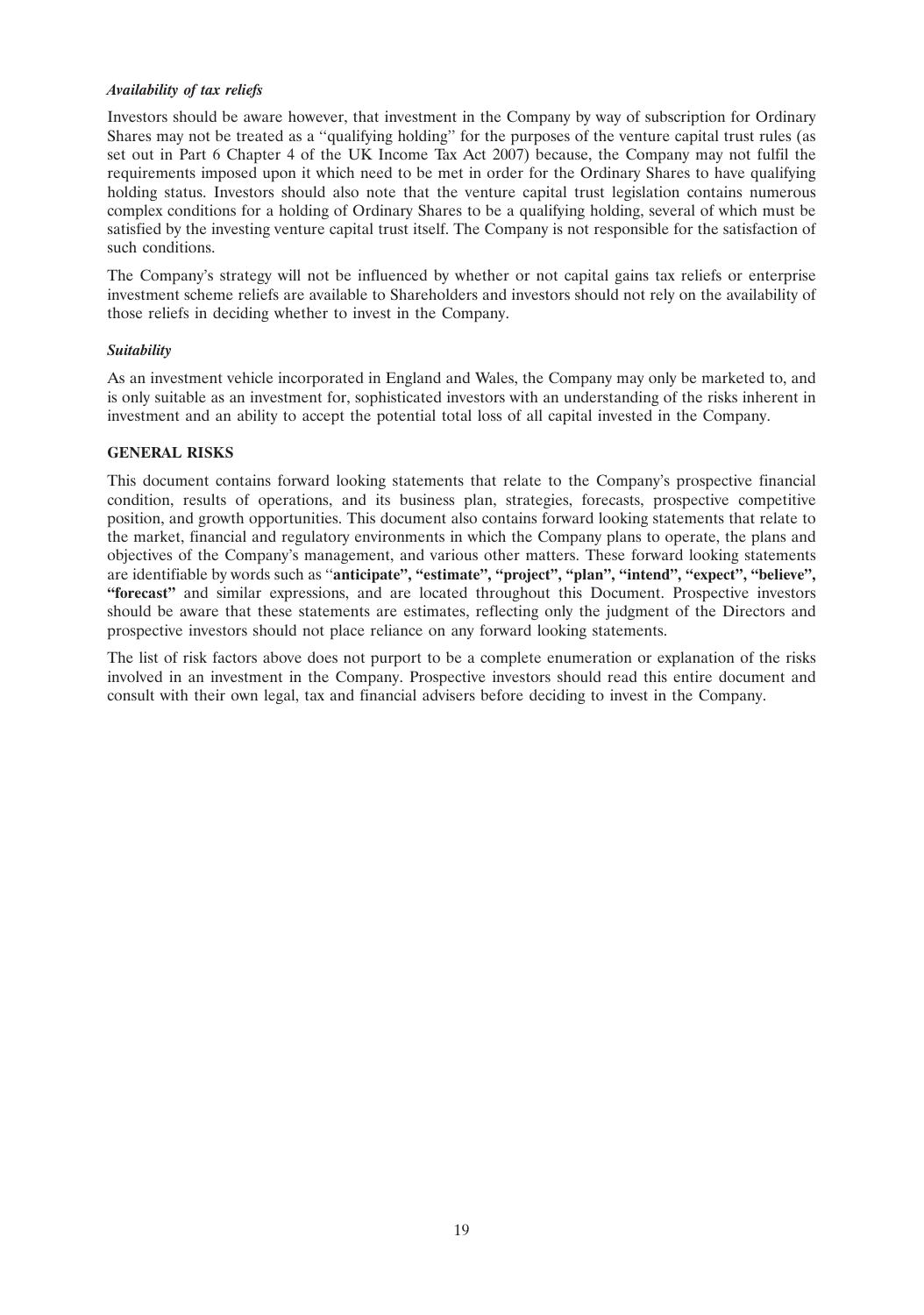#### **PART III**

### **ADDITIONAL INFORMATION**

#### **1. Responsibility Statements**

The Directors, whose names are set out on page 3 of this Document, and the Company, accept responsibility, both individually and collectively, for the information contained in this Document. To the best of the knowledge and belief of the Directors and the Company, who have taken all reasonable care to ensure that such is the case, the information contained in this Document is in accordance with the facts and does not omit anything likely to affect the import of such information.

# **2. The Company**

- 2.1 The Company was incorporated and registered in England and Wales on 17 May 2016 under the Act as a private company limited by shares, with registered number 10184316. It was then re-registered as a public company limited by shares under the name Dorcaster plc on 13 June 2016.
- 2.2 The principal legislation under which the Company operates is the Act and the regulations made thereunder. The liability of the members of the Company is limited.
- 2.3 The Company's registered office is at c/o Atticus Legal LLP, Castlefield House, Liverpool Road, Manchester, M3 4SB and the Company's telephone number is 0161 957 8888. The accounting reference date of the Company is 31 May.
- 2.4 The principal activity of the Company is that of an investment company. The Company has applied to be registered as a small, internally managed AIF for the purposes of the Alternative Investment Fund Managers Directive. As such, until such time as the Company has completed its first Reverse Takeover (when the Company will cease to be an Alternative Investment Fund for the purposes of the Alternative Investment Fund Managers Directive) it will be subject to certain ongoing reporting requirements.
- 2.5 There are no companies in which the Company has an interest.

#### **3. Share Capital**

- 3.1 On incorporation the issued share capital of the Company consisted of 1 ordinary share (which was the subscriber share) with a nominal value of £1.00.
- 3.2 On 25 May 2016:
	- 3.2.1 the entire issued share capital of the Company, being 1 ordinary share of £1.00 was transferred from Atticus Legal (Nominees) Limited (which was the holder of the subscriber share on incorporation) to Hubert Gerard Patrick Van Den Bergh;
	- 3.2.2 the entire issued share capital of the Company, being 1 ordinary share of £1.00 each, was subdivided into 80 Ordinary Shares of £0.0125 each; and
	- 3.2.3 the Company issued and allotted a further 3,999,920 Ordinary Shares at par to certain of the Directors and the adult children of Richard Rose, as further detailed in paragraph 4.1 of this Part III.
- 3.3 On 13 June 2016, the Company was re-registered as a public limited company.
- 3.4 The Placing will result in the issue of 6,000,000 new Ordinary Shares on Admission diluting holders of Ordinary Shares at the date of this Admission Document by 60 per cent. The Company's share capital is, at the date of this Document, and is expected to be, immediately following Admission:

|                                                                   | At the date of this<br>Document |               | Immediately<br><b>Following Admission</b> |                              |
|-------------------------------------------------------------------|---------------------------------|---------------|-------------------------------------------|------------------------------|
|                                                                   | Amount £                        | <b>Number</b> | Amount £                                  | <b>Number</b>                |
| Issued and fully paid $\dots \dots \dots \dots \dots \dots \dots$ | 50,000                          |               |                                           | 4,000,000 125,000 10,000,000 |

3.5 The Company does not have in issue any securities not representing share capital and there are no outstanding convertible securities, exchangeable securities or securities with warrants issued or proposed to be issued by the Company.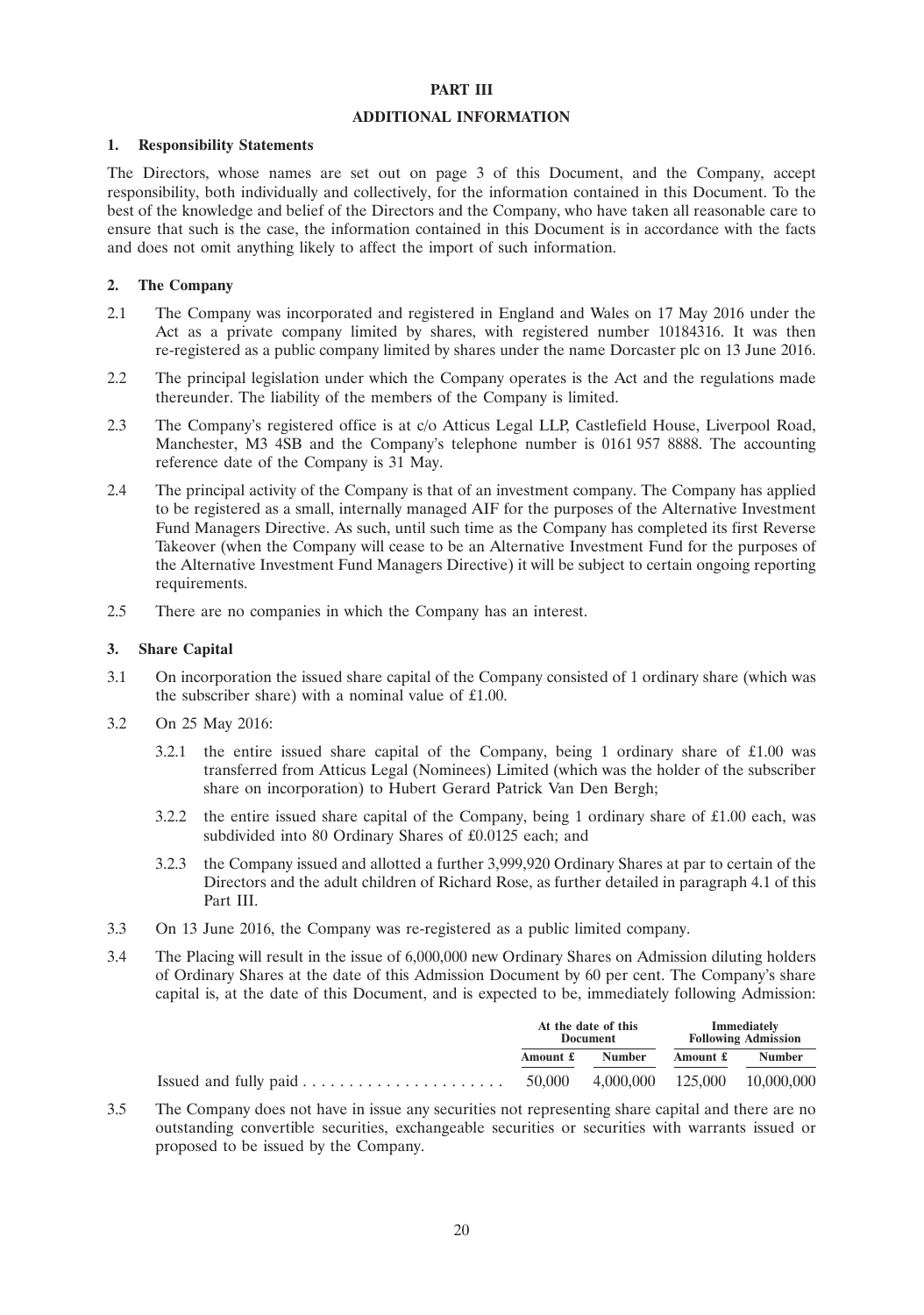- 3.6 Save as set out in this paragraph 3, there have been no movements in the Company's ordinary share capital since incorporation to the date of this Document.
- 3.7 The provisions of section 561 of the Act (which confers shareholders rights of pre-emption in respect of the allotment of equity securities which are or are to be, paid up in cash other than by way of allotment to employees under an employees' share scheme as defined in section 1166 of the Act) will apply to unissued shares in the capital of the Company to the extent not disapplied as described in paragraph 3.8 below.
- 3.8 On 10 June 2016, by or pursuant to resolutions of the Company passed on that date it was resolved:
	- 3.8.1 That in substitution for all previous authorities which are hereby revoked the Directors be and they are hereby generally and unconditionally authorised (in substitution for any existing such powers) for the purposes of section 551 of the Act to exercise all the powers of the Company to allot shares in the Company or to grant rights to subscribe for or to convert any security into shares in the Company (''Rights''):
		- 3.8.1.1 up to an aggregate nominal amount of £116,666.675 (9,333,334 Ordinary Shares) (being the aggregate of the amount required for the Placing Shares and an additional 3,333,334 ordinary shares) provided that this authority, shall expire 6 months from the date of this resolution or at the conclusion of the Company's next annual general meeting, if earlier and that the Company may before such expiry make an offer or agreement which would or might require shares to be allotted or Rights to be granted after such expiry and the Directors may allot shares or grant Rights in pursuance of such offer or agreement notwithstanding that the authority conferred hereby has expired; and
		- 3.8.1.2 in addition to the authority granted by paragraph 3.8.1.1 up to an aggregate nominal amount of £55,555.5625 (4,444,445 Ordinary Shares) (being approximately 44% of the Enlarged Share Capital) provided that this authority, shall expire 15 months from the date of this resolution or at the conclusion of the Company's next annual general meeting, if earlier and that the Company may before such expiry make an offer or agreement which would or might require shares to be allotted or Rights to be granted after such expiry and the Directors may allot shares or grant Rights in pursuance of such offer or agreement notwithstanding that the authority conferred hereby has expired.
	- 3.8.2 That in substitution for all previous authorities which are hereby revoked the Directors be and they are hereby empowered (in substitution for any existing such powers) pursuant to section 570 of the Act to allot equity securities for cash pursuant to the authorities conferred by 3.8.1 as if section 561 (1) of the Act did not apply to any such allotment, provided that this power shall be limited to the allotment of equity securities:
		- 3.8.2.1 in connection with an offer of such securities by way of rights to holders of Ordinary Shares in proportion (as nearly as may be practicable) to their respective holdings of such shares, but subject to such exclusions or other arrangements as the Directors may deem necessary or expedient in relation to fractional entitlements or any legal or practical problems under the laws of any territory, or the requirements of any regulatory body or stock exchange;
		- 3.8.2.2 otherwise than pursuant to sub-paragraph 3.8.2.1 above and pursuant to the authority conferred by 3.8.1.1 up to an aggregate nominal amount of £116,666.675 (9,333,334 Ordinary Shares) (being the aggregate of the amount required for the Placing Shares and an additional 3,333,334 ordinary shares) provided that this authority shall expire 6 months from the date of this resolution or at the conclusion of the Company's next annual general meeting if earlier, and that the Company may before such expiry make an offer or agreement which would or might require equity securities to be allotted after such expiry and the Directors may allot equity securities in pursuance of any such offer or agreement notwithstanding that the power conferred hereby has expired and in this resolution the expression ''equity securities'' and references to the allotment of equity securities shall bear the same respective meanings as in section 560 of the Act; and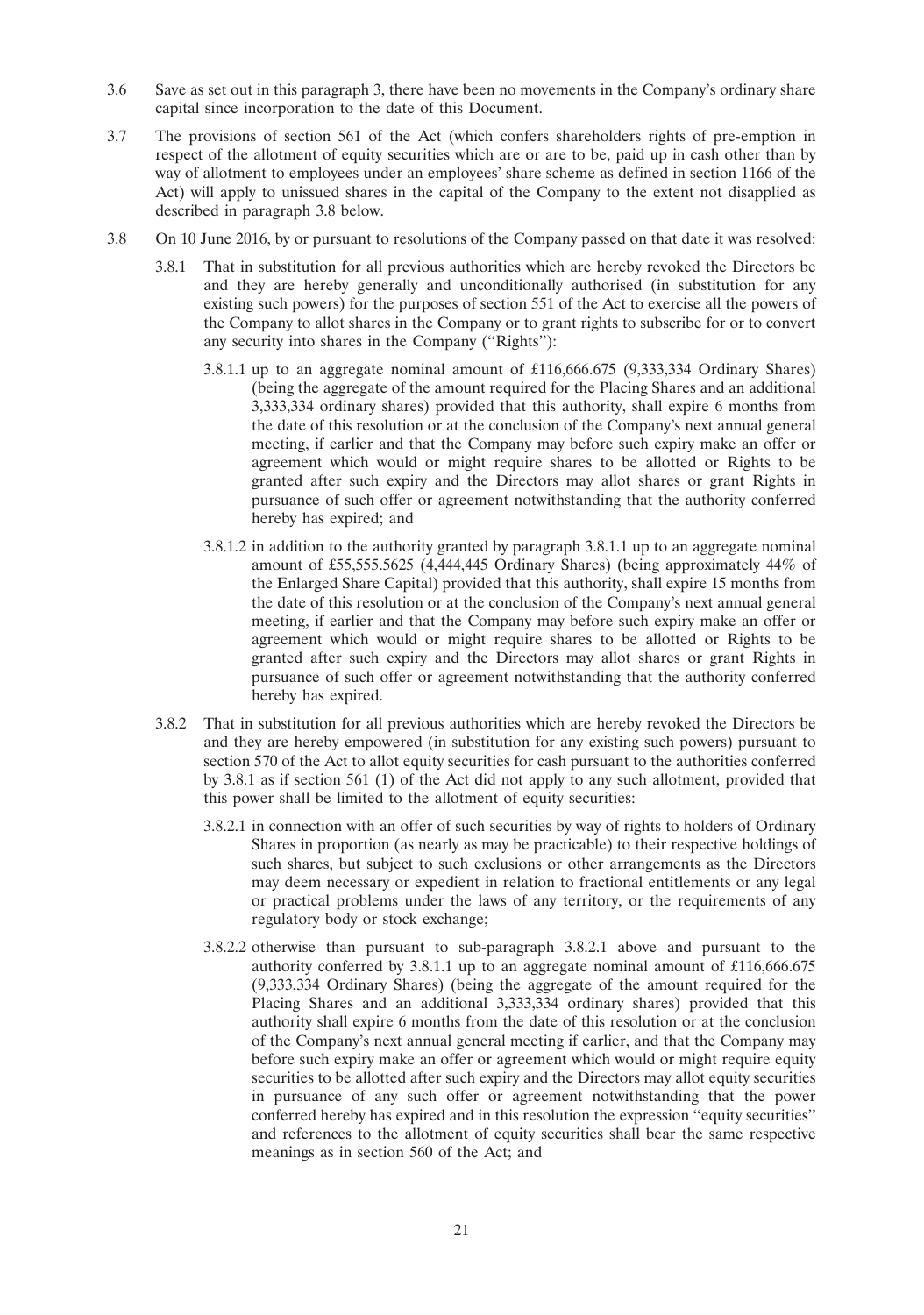- 3.8.2.3 otherwise than pursuant to sub-paragraph 3.8.2.1 above and in addition to the authority granted by 3.8.2.2 up to an aggregate nominal amount of £16,666.6625 (1,333,333 Ordinary Shares) (being approximately 13% of the Enlarged Share Capital) provided that this authority shall expire 15 months from the date of this resolution or at the conclusion of the Company's next annual general meeting if earlier, and that the Company may before such expiry make an offer or agreement which would or might require equity securities to be allotted after such expiry and the Directors may allot equity securities in pursuance of any such offer or agreement notwithstanding that the power conferred hereby has expired and in this resolution the expression ''equity securities'' and references to the allotment of equity securities shall bear the same respective meanings as in section 560 of the Act.
- 3.9 Application has been made for the Ordinary Shares to be admitted to trading on AIM. The Ordinary Shares are not listed or traded on and no application has been or is being made for the admission of the Ordinary Shares to listing or trading on any other stock exchange or securities market.
- 3.10 Following Admission, share certificates representing the Ordinary Shares to be issued pursuant to the Placing are expected to be dispatched by post to subscribers who wish to receive Ordinary Shares in certificated form, by no later than 15 July 2016. No temporary documents of title will be issued in connection with the Placing. Pending the dispatch of the definitive share certificates, instruments of transfer will be certified against the register of members of the Company. In respect of subscribers who will receive Ordinary Shares in uncertificated form, Ordinary Shares will be credited to their CREST stock accounts on 8 July 2016. The Company reserves the right to issue any Ordinary Shares in certificated form should it consider this to be necessary or desirable.
- 3.11 Placing Shares are being issued pursuant to the Placing at a price of £1.61 per Ordinary Share, which represents a premium of £1.5975 over their nominal value of £0.0125 each. No expenses are being charged to any subscriber or purchaser.
- 3.12 Save in connection with the Placing, there is no present intention to issue any share or loan capital in the Company following Admission.
- 3.13 No shares in the capital of the Company are under option or have been agreed, conditionally or unconditionally, to be put under option.
- 3.14 Following the Placing, the Company:
	- 3.14.1 is authorised for the purposes of section 551 of the Act to exercise all the powers of the Company to allot shares in the Company or to grant rights to subscribe for or to convert any security into shares in the Company up to £97,222.2375 (7,777,779 ordinary shares of £0.0125 each), representing approximately 78% of the Enlarged Share Capital as summarised at paragraph 3.8.1 above; and
	- 3.14.2 is empowered pursuant to section 570 of the Act to allot equity securities for cash as if section 561 (1) of the Act did not apply to any such allotment, provided that this power shall be limited to the allotment of equity securities up to £58,333.3375 (4,666,667 ordinary shares of £0.0125 each), representing approximately 47% of the Enlarged Share Capital as summarised at paragraph 3.8.2 above.
- 3.15 Save for the allotments referred to in paragraphs 3.1 and 3.2 of this Part III, since incorporation no capital of the Company has been allotted for cash or for a consideration other than cash.
- 3.16 The Ordinary Shares will, on Admission, rank pari passu in all respects and will rank in full for all dividends and other distributions thereafter declared, made or paid on the ordinary share capital of the Company.
- 3.17 The currency of the issue is pounds sterling.
- 3.18 No Ordinary Shares are held by or on behalf of the Company in itself or otherwise held in treasury by or on behalf of the Company.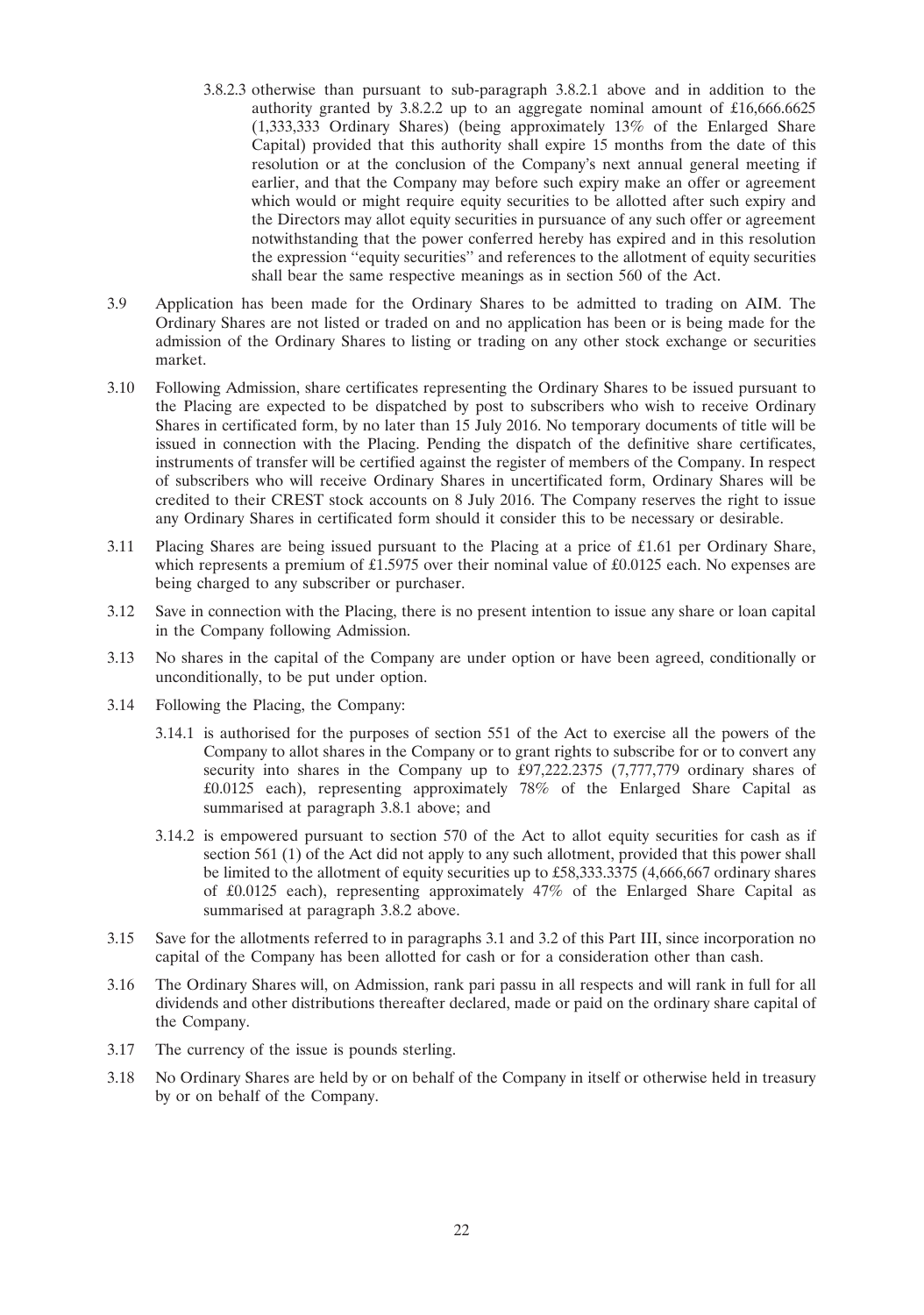# **4. Major Shareholders**

4.1 The following persons hold, as at the date of this Document, and are expected (based on the information available as at the date of this Document), immediately following Admission, to hold directly or indirectly 3 per cent. or more of the Existing Ordinary Shares or Enlarged Share Capital (as appropriate):

|                             | Prior to the<br><b>Placing</b><br>and Admission<br>Existing<br><b>Ordinary Shares</b> |            | <b>Immediately</b><br>following<br>the Placing and<br><b>Admission</b><br><b>Ordinary Shares</b> |      |
|-----------------------------|---------------------------------------------------------------------------------------|------------|--------------------------------------------------------------------------------------------------|------|
| <b>Shareholder</b>          | <b>Number</b>                                                                         | $\%$       | <b>Number</b>                                                                                    | $\%$ |
|                             | <b>Nil</b>                                                                            | <b>Nil</b> | 2,250,000                                                                                        | 22.5 |
| Hargreave Hale Limited      | <b>Nil</b>                                                                            | Nil.       | 2,250,000                                                                                        | 22.5 |
|                             |                                                                                       | 38.9       | 1,682,884                                                                                        | 16.8 |
| Karen Elisabeth Dind Jones  | 666.666                                                                               | 16.7       | 697,721                                                                                          | 7.0  |
| Peel Hunt LLP               | Nil                                                                                   | Nil        | 648,986                                                                                          | 6.5  |
| Dominic Rose <sup>(1)</sup> | 592.593                                                                               | 14.8       | 592,593                                                                                          | 5.9  |
|                             | 592,593                                                                               | 14.8       | 592.593                                                                                          | 5.9  |
|                             | 592,593                                                                               | - 14.8     | 592.593                                                                                          | 5.9  |

(1) Dominic Rose, Jessica Rose and Jaime Sarah Rose Scudamore are the adult children of Richard Rose.

- 4.2 None of the holders of Ordinary Shares listed above have voting rights different from the other holders of Ordinary Shares.
- 4.3 Save as disclosed in this paragraph 4, neither the Company nor the Directors are aware of any person or persons who either alone or, if connected, jointly following Admission will (directly or indirectly) exercise or could exercise control over the Company.
- 4.4 Insofar as is known to the Company, no arrangements are in place, the operation of which may at a later date result in a change of control of the Company.

### **5. Articles of Association**

- 5.1 The Articles (which were adopted pursuant to a special resolution of the Company passed on 10 June 2016) contain provisions, inter alia, in respect of the Ordinary Shares, general meetings of the Company and the Directors to the following effect:
	- 5.1.1 Voting Rights

Subject to any rights or restrictions attached to the shares (including as a result of unpaid calls) and/or as mentioned below, on a show of hands every member who (being an individual) is present in person or by proxy or (being a corporation) is present by a duly authorised representative and is entitled to have a vote shall upon a show of hands have one vote and on a poll every member who is present in person or by proxy and entitled to vote shall have one vote for every share of which he is the holder. Where, in respect of any shares, any registered holder or any other person appearing to be interested in such shares fails to comply with any notice given by the Company under section 793 of the Act, in the time period specified in the notice, the shares in question may be disenfranchised.

5.1.2 General Meetings

An annual general meeting shall be held once a year in accordance with the Act.

Subject to a member's right to requisition a general meeting pursuant to section 303 of the Act, general meetings of the Company are convened at the discretion of the Board, and with the exception of the annual general meeting, all such general meetings of the Company shall be called general meetings.

An annual general meeting shall be called by at least 21 clear days' notice in writing. All general meetings shall be called by at least 14 clear days' notice to the Company regardless of the type of resolution being passed (under section 307(1) of the Act). A notice must be served on a member in accordance with the provisions of the Act, that is, in hard copy form, or where the member has consented or is deemed to have consented under the Act, in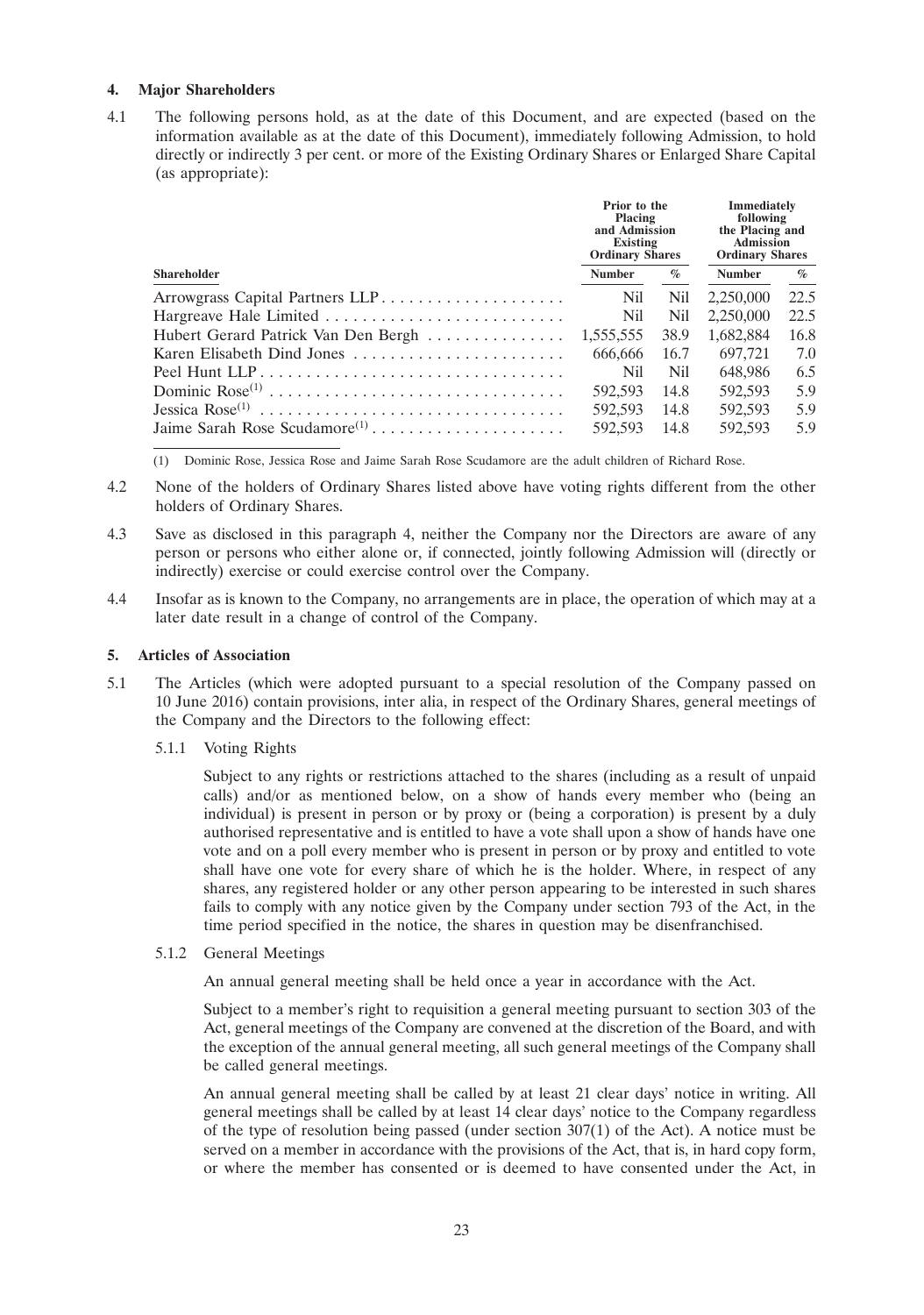electronic form or via a website. If the notice contains an electronic address for the Company, a member may send any Document or information relating to the relevant general meeting to that electronic address. Notice shall be given to all members and the Directors and the auditors.

The notice shall be exclusive of the day on which it is served or deemed to be served and of the day for which it is given and shall specify the place, day and hour of the meeting. A notice calling an annual general meeting shall specify the meeting as such and the notice convening a meeting to pass a special resolution shall specify the intention to propose the resolution as such. Every notice must include a reasonably prominent statement that a member entitled to attend and vote is entitled to appoint a proxy or proxies to attend and, on a poll, vote instead of him and that a proxy need not be a member of the Company.

A general meeting may be called by shorter notice being less than 14 days with the consent of members who (i) are a majority in number and (ii) hold 95 per cent in nominal value of the voting shares of the company.

5.1.3 Changes in capital

In accordance with the Act the Company may by ordinary resolution consolidate and divide its shares, or any of them, into shares of a larger amount. The Company may by ordinary resolution divide all or any of its share capital into shares of a larger amount or sub-divide all or any of its shares into shares of a smaller amount.

The Company may, from time to time, by special resolution reduce its share capital, any capital redemption reserve and any share premium account in any manner authorised, and with and subject to any incident prescribed or allowed by the Act and the rights attached to existing shares. Subject to and in accordance with the provisions of the Act, the Company may purchase its own shares (including redeemable shares).

5.1.4 Variation of Rights

Subject to the Act and every other statute for the time being in force concerning companies and affecting the Company (the ''Statutes''), if at any time the capital of the Company is divided into different classes of shares, all or any of the rights and privileges attached to any class of share may be varied or abrogated either:

- a) in such a manner (if any) as may be provided by the rights attaching to such class; or
- b) in the absence of any such provision, with the consent in writing of the holders of at least 75 per cent. of the nominal amount of the issued shares of the relevant class or with the sanction of a special resolution passed at a separate meeting of the holders of the shares of the relevant class. At any such separate meeting the holders present in person or by proxy of one third of the issued shares of the class in question shall be a quorum.

The creation or issue of shares ranking pari passu with or subsequent to the shares of any class shall not (unless otherwise expressly provided by the Articles or the rights attached to such last-mentioned shares as a class) be deemed to be a variation of the rights of such shares. A reduction of the capital paid up on any shares of any class will not be deemed to constitute a variation or abrogation of the rights attached to those shares. A purchase or redemption by the Company of any of its own shares in accordance with the provisions of the Statutes and of the Articles shall not be deemed to be a variation of the rights attaching to any shares.

5.1.5 Transfer of Shares

The Ordinary Shares may be held in certificated or uncertificated form. Shares in uncertificated form may be transferred otherwise than by written instrument in accordance with the Statutes and relevant subordinate legislation.

Transfers of Ordinary Shares in certificated form may be effected by an instrument in writing in any usual or common form or in any other form acceptable to the Directors. Any instrument of transfer shall be signed by or on behalf of the transferor and (except in the case of fully paid shares) by or on behalf of the transferee. The transferor shall be deemed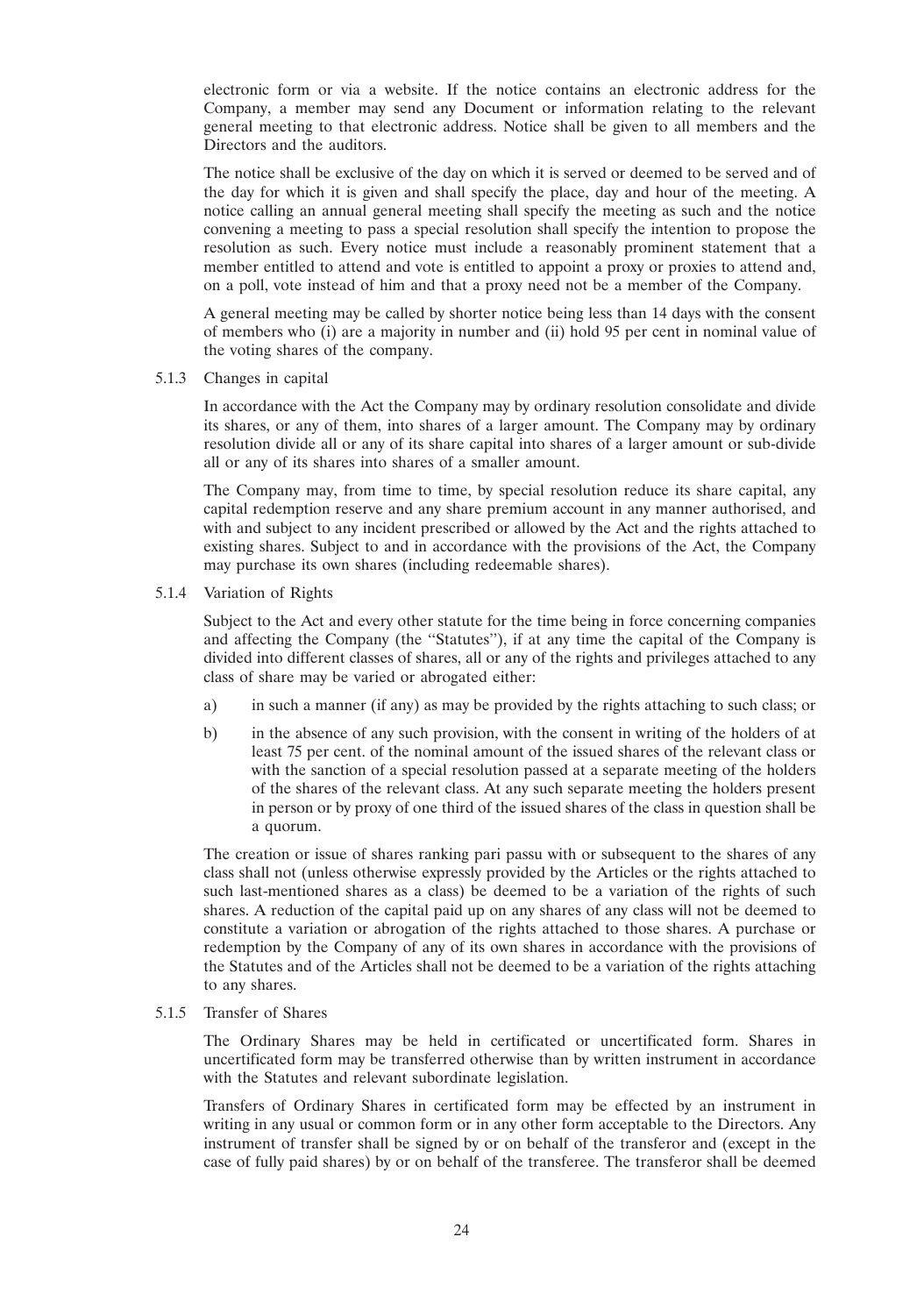to remain the holder of the shares until the name of the transferee is entered in the Company's register of members.

The Directors may, in their absolute discretion (but subject to any rules or regulations of the London Stock Exchange or any rules published by the FCA applicable to the Company from time to time) and without assigning any reason therefore, refuse to register the transfer of a share which is in respect of a share which is not fully paid, or which is in favour of more than four joint transferees or which is in respect of more than one class of shares or which has not been presented for registration duly stamped accompanied by the share certificates for the shares to which the transfer relates and such other evidence as the Directors may reasonably require to show the right of the transferor to make the transfer.

#### 5.1.6 Dividends and other distributions

Subject to the provisions of the Statutes and the Articles, the Company may by ordinary resolution declare dividends to be paid to the members in accordance with their respective rights and interests in the profits, but not exceeding the amount recommended by the Directors.

No dividends or moneys payable by the Company in respect of a share shall bear interest as against the Company unless otherwise provided by the rights attached to the share.

The Directors may pay interim dividends if it appears to them that they are justified by the profits of the Company available for distribution.

The Directors may, by ordinary resolution of the Company, direct that dividends be paid otherwise than in cash, for example in the form of shares or debentures.

All unclaimed dividends or other sums payable on or in respect of a share may, after one year of being declared, be invested or otherwise made use of by the Directors for the benefit of the Company until claimed and the Company shall not be constituted a trustee in respect thereof. Any dividend which is unclaimed for a period of 12 years from the date on which the dividend became due for payment shall be forfeited and cease to remain owing by the Company.

### 5.1.7 Borrowing Powers

The Directors may exercise all the powers of the Company to borrow money, to indemnify and guarantee, to mortgage or charge all or any part of its undertaking, property and assets both present and future (including uncalled capital) and, subject to the Act, to issue debentures, or any other securities, and give security whether outright or as collateral security for any debt, liability or obligation of the Company or any third party.

5.1.8 Constitution of board of Directors

The minimum number of Directors shall not be less than two and there shall be no maximum number of Directors.

5.1.9 Retirement of Directors by rotation

At every annual general meeting of the Company each Director for whom it is the third annual general meeting following the annual general meeting at which he was elected or last re-elected shall retire from office.

5.1.10 Remuneration of Directors

Each of the Directors may be paid a fee at such rate as may from time to time be determined by the Board. A fee payable to a Director under this provision of the Articles is distinct from any salary, remuneration or other amount payable to him pursuant to other provisions of the Articles and accrues from day to day.

Each Director may also be paid all reasonable travelling, hotel and other expenses properly incurred by him in respect of or about the performance of his duties as a Director including any expenses incurred in connection with his attendance at meetings of the Directors of the Company or otherwise for the purpose of enabling him to discharge his duties as a Director.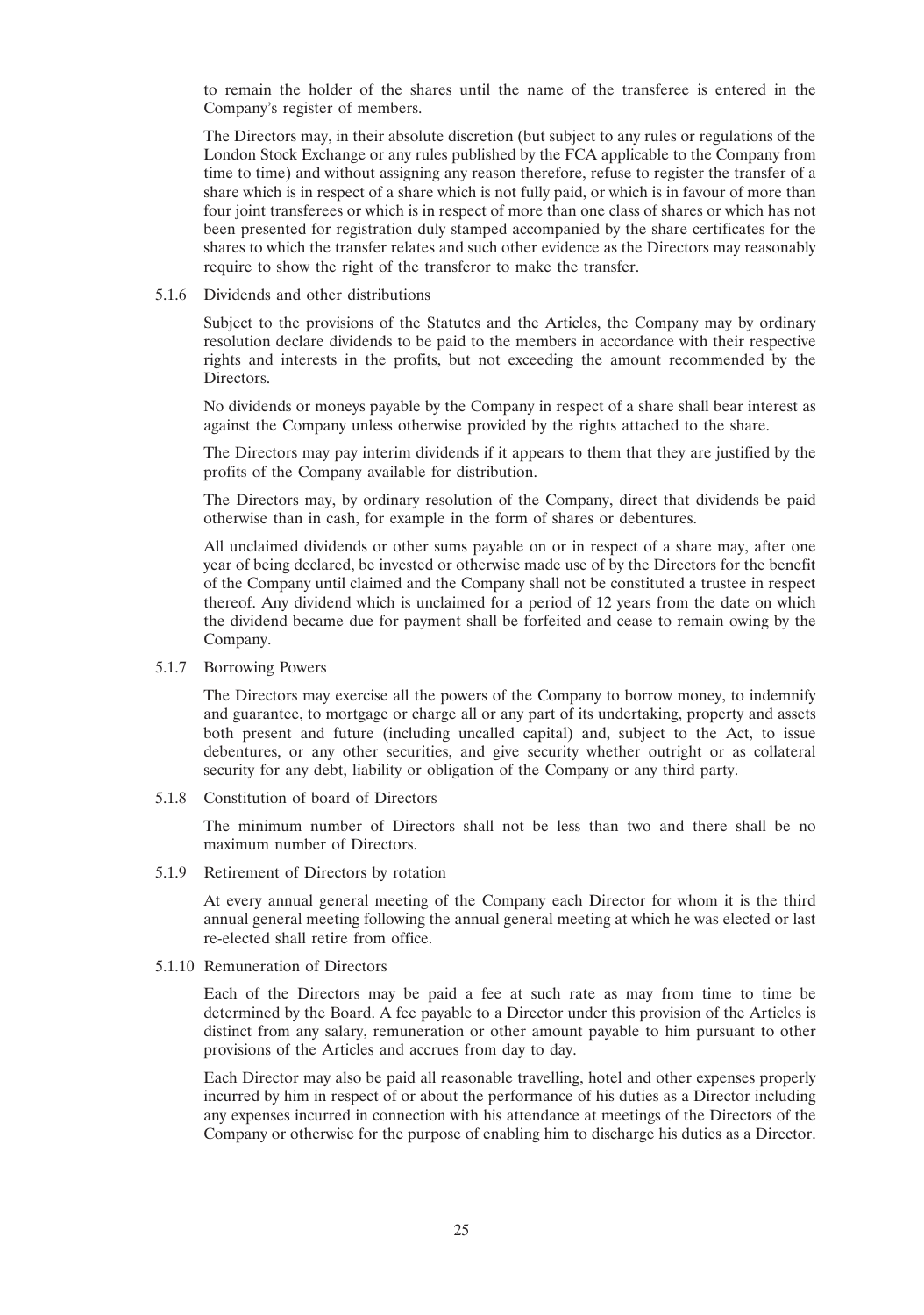If by arrangement with the Board any Director performs special duties or services outside his ordinary duties as a Director (and not as an executive or employee) he may be paid such reasonable additional remuneration as the Board may determine. The salary or remuneration of any Director who holds an employment or executive office may be either a fixed sum of money, or may altogether or in part be governed by business done or profits made or otherwise determined by the Board, and may be in addition to or in lieu of any fee payable to him for his services as a Director.

5.1.11 Permitted interests of Directors

Subject to the provisions of the Act and provided he has declared the nature and extent of his interest in accordance with the requirements of the Act, a Director who is in any way, whether directly or indirectly, interested in an existing or proposed transaction or arrangement with the Company may be (a) a party to or interested in any transaction or arrangement with the Company or in which the Company is otherwise interested; (b) act by himself through his firm in a professional capacity for the Company (otherwise than as auditor) and he or his firm shall be entitled to remuneration for professional services as if he were not a Director; (c) become a Director or other officer of, or be employed by, or a party to a transaction or arrangement with, or otherwise interested in, any body corporate in which the Company is otherwise interested; and (d) hold any office or place of profit with the Company (except as auditor) in conjunction with his office as a Director for such period and upon such terms, including as to remuneration, as the Board may decide.

A Director shall not, save as he may otherwise agree, be accountable to the Company for any benefit which he derives from any such contract, transaction or arrangement or from any such office or employment or from any interest in any such body corporate and no such contract, transaction or arrangement shall be liable to be avoided on the grounds of any such interest or benefit.

5.1.12 Restrictions on voting by Directors

A Director shall not vote or be counted in the quorum on any resolution concerning his own appointment as the holder of any office or place of profit with the Company or any company in which the Company is interested.

A Director shall not be entitled to vote or be counted in the quorum on any resolution which may give rise to a conflict of interest unless the Board has authorised that conflict but is entitled to vote and be counted in the quorum in respect of any resolution concerning any of the following matters:

- a) the giving of any security, guarantee or indemnity in respect of money lent or obligations incurred by him or any other person at the request of or for the benefit of the Company or any of its subsidiary undertakings;
- b) the giving of any security, guarantee or indemnity to a third party in respect of a debt or obligation of the Company or any of its subsidiary undertakings for which he has assumed responsibility in whole or in part either alone or jointly with others, under a guarantee or indemnity or by the giving of security;
- c) any proposal or contract concerning an offer of shares or debentures or other securities of or by the Company or any of its subsidiary undertakings for subscription or purchase in which placing he is or is to be interested as a holder of securities or as a participant in the undertaking or sub-underwriting thereof;
- d) any arrangement for the benefit of employees of the Company or any of its subsidiaries which only gives him benefits which are generally given to employees to whom the arrangement relates;
- e) any arrangement concerning any other company in which he is interested, directly or indirectly and where as an officer or member or otherwise howsoever provided that he (together with any person connected (within the meaning of section 252 of the Act) with him) knows he is not the holder of or interested in shares representing one per cent. or more of any class of the equity share capital or voting rights;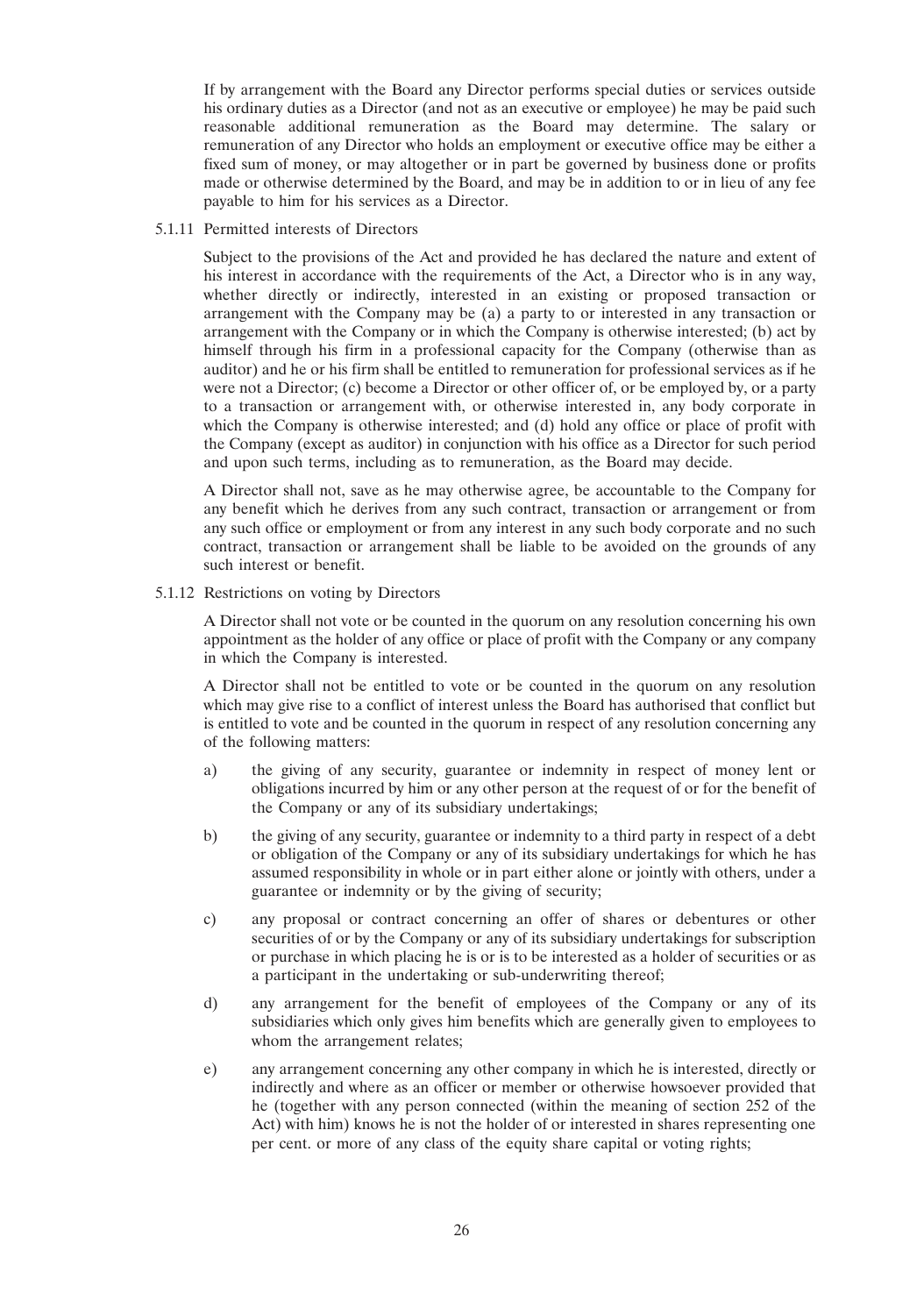- f) a contract relating to a pension, superannuation or similar scheme or a retirement, death, disability benefits scheme or employees' share scheme which gives the Director benefits which are also generally given to the employees to whom the scheme relates; and
- g) any contract for insurance against any liability of any Directors or any group of people which include Directors which the Company can buy or renew.

The Board may, in accordance with the Articles authorise any matter or situation which if not so authorised would involve a Director breaching his duty under the Act to avoid conflicts of interest.

5.1.13 Redeemable shares

Subject to the Act and to any rights attaching to existing shares, any share may be issued which can be redeemed or can be liable to be redeemed at the option of the Company or the holder. The Board may determine the terms, conditions and manner of redemption of any redeemable shares which are issued. Such terms and conditions shall apply to the relevant shares as if the same were set out in the Articles.

5.1.14 Conversion of shares

The Company may from time to time, by ordinary resolution and subject to the Act, convert all or any of its fully paid shares into stock of the same class and denomination and may from time to time in like manner convert such stock into fully paid up shares of the same class and denomination.

5.1.15 Rights to Share in any surplus in the event of liquidation

In the event of liquidation of the Company the holders of the shares are entitled parri passu to any surplus dividends. A liquidator may, with the sanction of an extraordinary resolution, divide the assets among the members in specie.

- 5.2 Takeover Bids, Squeeze-out Rules, Sell-out Rules, Notification of Major Interests in Ordinary Shares and Objects
	- 5.2.1 Takeover Bids

The City Code applies to the Company. Under Rule 9 of the City Code, if an acquisition of Ordinary Shares and/or interests therein were to increase the aggregate interest of the acquirer and its concert parties in shares carrying 30 per cent. or more of the voting rights in the Company, the acquirer and, depending on the circumstances, its concert parties, would be required (except with the consent of the Takeover Panel) to make a cash offer for the Ordinary Shares not already held by them at a price not less than the highest price paid for the Ordinary Shares by the acquirer or its concert parties during the previous 12 months.

Under Rule 9 of the City Code, this requirement would also be triggered by any acquisition of Ordinary Shares and/or interest therein by a person (together with its concert parties) interested in shares carrying between 30 and 50 per cent. of the voting rights in the Company if the effect of such acquisition were to increase those persons' percentage interest in the total voting rights of the Company.

''Interests in shares'' is defined broadly in the City Code. A person who has long economic exposure, whether absolute or conditional, to changes in the price of shares will be treated as interested in those shares. A person who only has a short position in shares will not be treated as interested in those shares.

''Voting rights'' for these purposes means all the voting rights attributable to the share capital of a company which are currently exercisable at a general meeting.

Persons acting in concert (and concert parties) comprise persons who, pursuant to an agreement or understanding (whether formal or informal), co-operate to obtain or consolidate control of a company or to frustrate the successful outcome of an offer for a company. Certain categories of people are deemed under the City Code to be acting in concert with each other unless the contrary is established.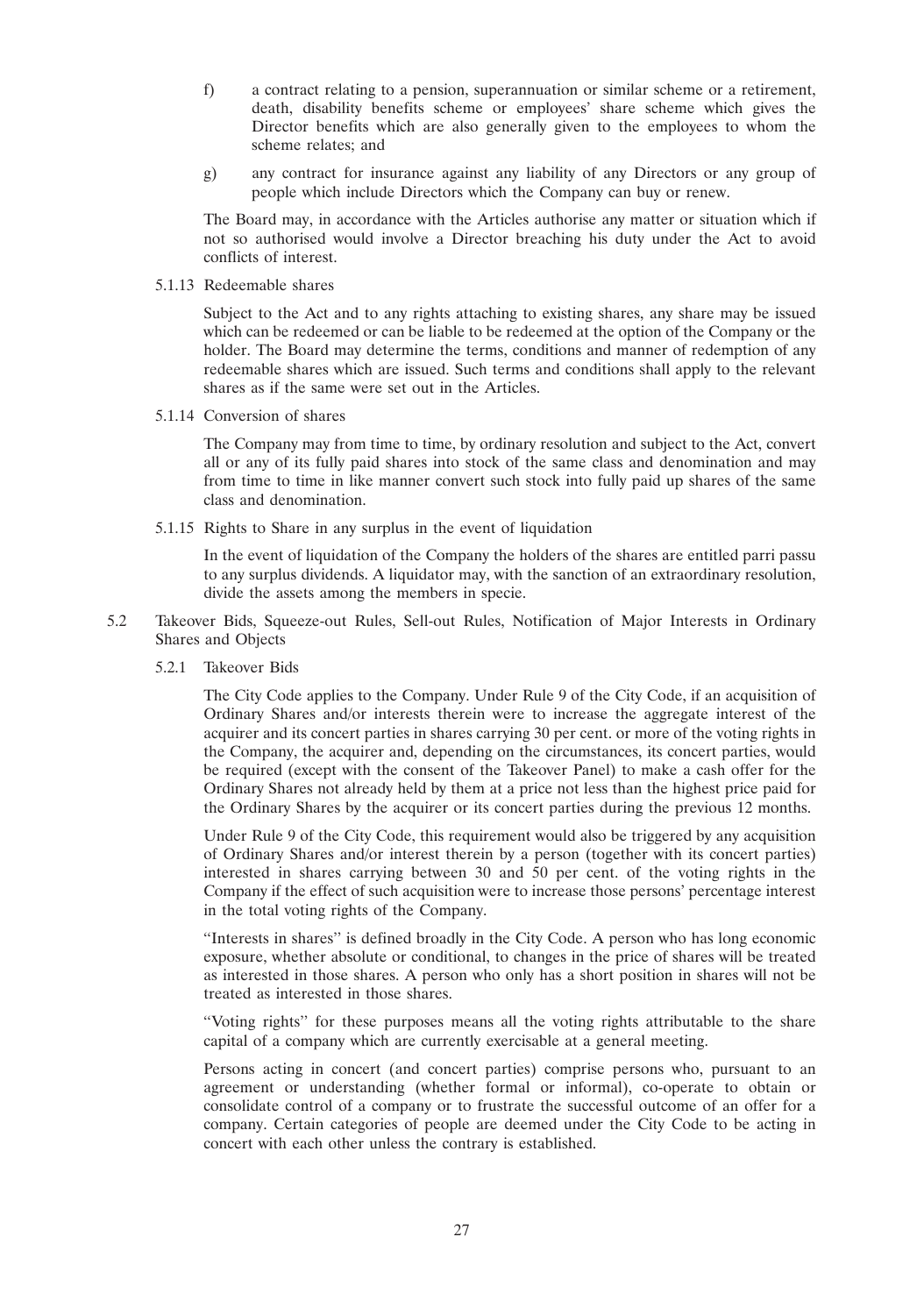# 5.2.2 Squeeze-out Rules

Under the Act, if an offeror were to acquire 90 per cent. of the Ordinary Shares to which an offer relates, within four months of making its offer it could then compulsorily acquire the remaining 10 per cent. It would do so by sending a notice to outstanding Shareholders telling them that it will compulsorily acquire their shares and then, six weeks later, it would execute a transfer of the outstanding shares in favour of the offeror and pay the consideration to the Company, which would hold the consideration in trust for outstanding Shareholders.

The consideration offered to the Shareholders whose shares are compulsorily acquired under the Act must, in general, be the same as the consideration that was available under the takeover offer unless the Shareholders can show that the offer value is unfair.

5.2.3 Sell-out Rules

The Act also gives minority Shareholders a right to be bought out in certain circumstances by an offeror who had made a takeover offer. If a takeover offer related to all the Ordinary Shares and at any time before the end of the period within which the offer could be accepted, the offeror held or had agreed to acquire not less than 90 per cent. of the Ordinary Shares, any holder of shares to which the offer relates who has not accepted the offer can by a written communication to the offeror require it to acquire those shares. The offeror would be required to give any Shareholder notice of his right to be bought out within one month of that right arising.

The offeror may impose a time limit on the rights of minority Shareholders to be bought out, but that period cannot end less than three months after the end of the acceptance period. If a Shareholder exercises its rights, the offeror is bound to acquire those shares on the terms of the offer or on such other terms as may be agreed.

- 5.2.4 There have been no public takeover bids by third parties in respect of the Company's equity since incorporation.
- 5.2.5 Notification of major interests in Ordinary Shares

Chapter 5 of the DTRs makes provisions regarding notification of certain shareholdings and holdings of financial instruments.

Where a person holds voting rights in the Company as a Shareholder through direct or indirect holdings of financial instruments, then that person has an obligation to make a notification to the FCA and the Company of the percentage of voting rights held where that percentage reaches, exceeds or falls below three per cent. or any whole percentage point above three per cent.

The requirement to notify also applies where a person is an indirect Shareholder and can acquire, dispose of or exercise voting rights in certain cases.

Shareholders are encouraged to consider their notification and disclosure obligations carefully as a failure to make any required notification to the Company may result in disenfranchisement pursuant to the Articles (see paragraph 5.1.1 of this Part III above).

5.2.6 Objects

There are no express objects or restrictions on objects in the Company's articles with the effect that the objects of the Company are unrestricted in accordance with section 31 of the Act.

# **6. Directors' Interests**

6.1 The following persons are the Directors:

Richard Sidney Rose (Non Executive Chairman)

Karen Elisabeth Dind Jones (Non Executive Director)

Hubert Gerard Patrick Van Den Bergh (Non Executive Director)

6.2 Until the Company makes an acquisition, the business address of all of the Directors is c/o Atticus Legal LLP, Castlefield House, Liverpool Road, Manchester, M3 4SB.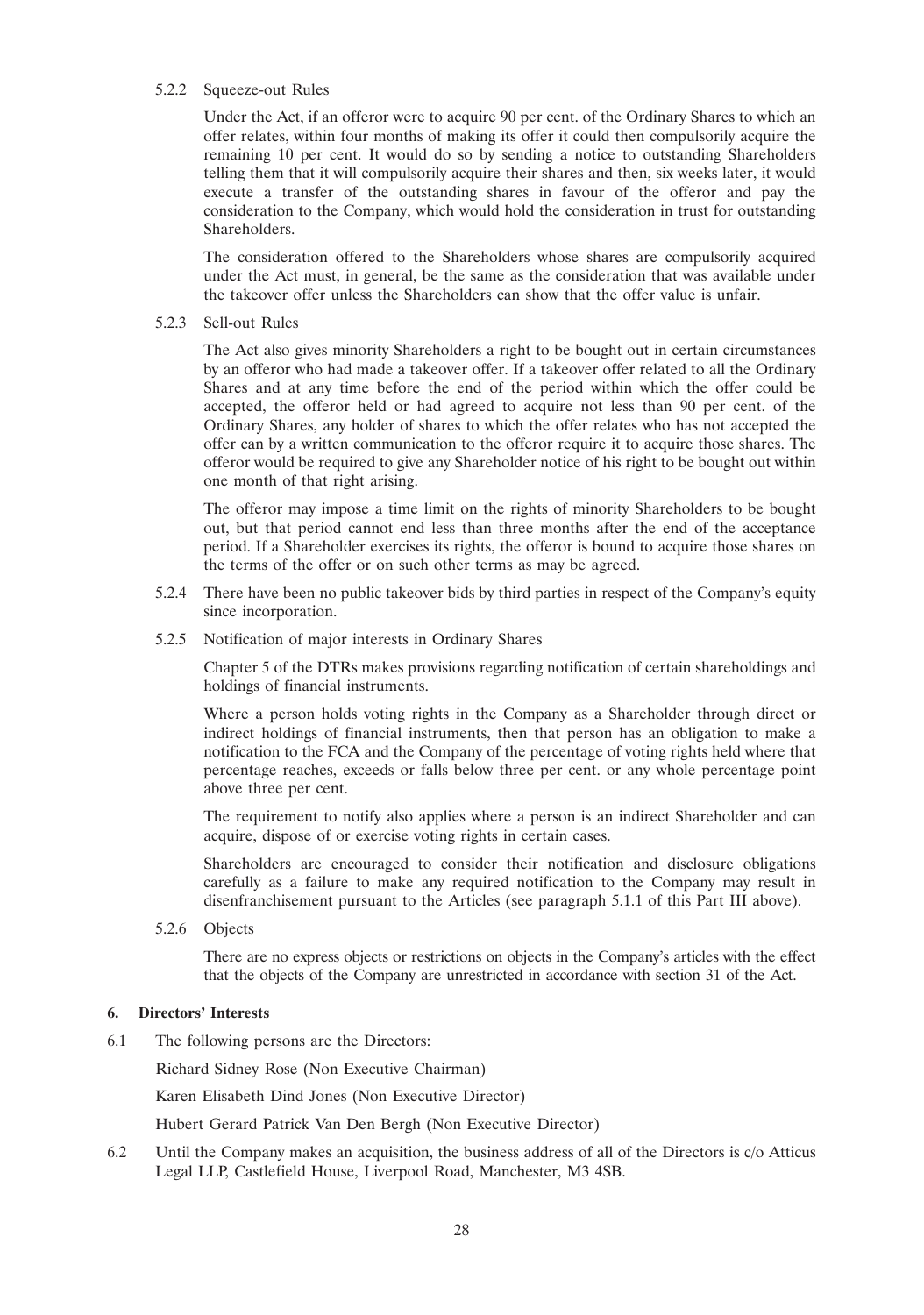- 6.3 Save as set out in paragraph 4 of this Part III (and in this regard it is to be noted that Dominic Rose, Jessica Rose and Jaime Sarah Rose Scudamore are adult children of Richard Rose), none of the Directors or any member of their family (which shall bear the meaning given to it as set out in the AIM Rules for Companies) will hold an interest in the issued ordinary share capital of the Company required to be notified to the Company pursuant to MAR.
- 6.4 In respect of the Directors there are no conflicts of interest between any duties they have to the Company and their private interests and/or other duties they may have.
- 6.5 There are no outstanding loans granted by the Company to the Directors or any guarantees provided by any member of the Company for the benefit of the Directors.
- 6.6 No Director has or has had any interest in any transaction which is or was unusual in its nature or conditions or which is or was significant in respect of the business of the Company and which was effected by the Company since incorporation, or which was effected during an earlier financial year and remains in any respect outstanding or unperformed.
- 6.7 There are no arrangements or understandings between the Directors and any major shareholder, customer or supplier of the Group pursuant to which any Director was selected or will be selected as a member of the administrative, management or supervisory bodies or member of senior management of the company.
- 6.8 Save as referred to in paragraph 15 of Part I and detailed in paragraphs 9.3 and 9.5 of this Part III of this Document, there are no restrictions on any Director (whether directly or indirectly) on the disposal within a period of time of their holding of Ordinary Shares.
- 6.9 None of the Directors nor any member of their respective families (as defined in the AIM Rules for Companies) is interested in a related financial product (as defined in the AIM Rules for Companies) referenced to the Ordinary Shares.

# **7. Directors' letters of appointment**

- 7.1 The Company has entered into the following agreements with the Directors (all of which are conditional upon Admission):
	- 7.1.1 Richard Rose has entered into a letter of appointment with the Company dated 5 July 2016 with a commencement date of 5 July 2016 as a non-executive Director of the Company. The appointment may be terminated at any time by three months' written notice by either party, expiring at any time. Richard's role includes the identification of appropriate target businesses. Under the letter of appointment, Richard is entitled to reimbursement of reasonable expenses but no other remuneration.
	- 7.1.2 Karen Jones has entered into a letter of appointment with the Company dated 5 July 2016 with a commencement date of 5 July 2016 as a non-executive Director of the Company. The appointment may be terminated at any time by three months' written notice by either party, expiring at any time. Karen's role includes the identification of appropriate target businesses. Under the letter of appointment, Karen is entitled to reimbursement of reasonable expenses but no other remuneration.
	- 7.1.3 Hubert Van Den Bergh has entered into a letter of appointment with the Company dated 5 July 2016 with a commencement date of 5 July 2016 as a non-executive Director of the Company. The appointment may be terminated at any time by three months' written notice by either party, expiring at any time. Hubert's role includes the identification of appropriate target businesses. Under the letter of appointment, Hubert is entitled to reimbursement of reasonable expenses but no other remuneration.
- 7.2 Other than as disclosed in paragraph 7.1 above no member of the Company is party to any service contract or letter of appointment with any of the Company's Directors which provides for benefits on the termination of any such contract.
- 7.3 No sums have been set aside or accrued by the Company or any member of the Company to provide pension, retirement, or similar benefits for the Directors.
- 7.4 There is no arrangement under which any Director has waived or agreed to waive future emoluments.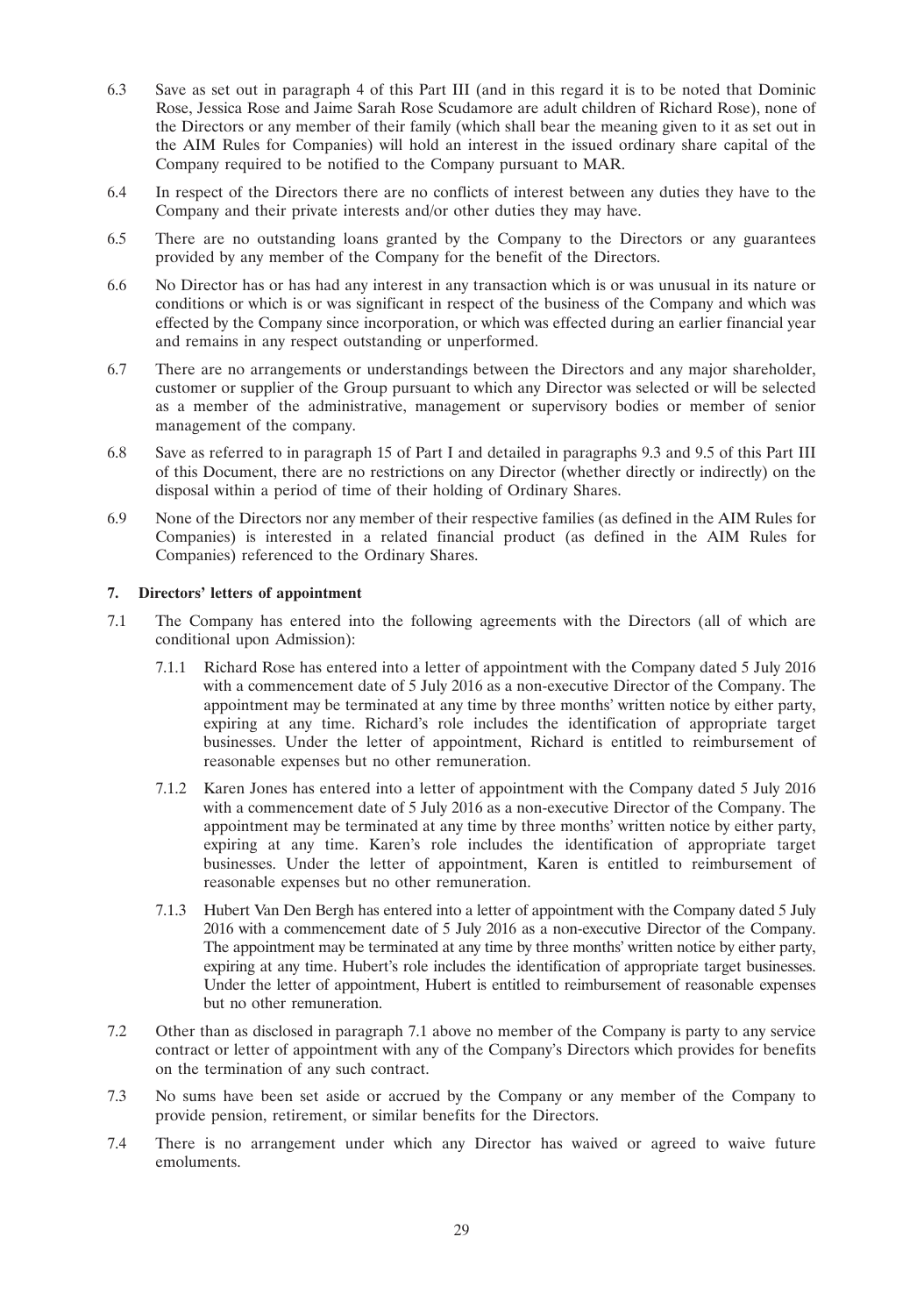### **8. Additional information on the Directors**

8.1 Other than directorships of the Company, the Directors have been directors or partners in the following companies or partnerships within the five years prior to the date of this Document:

| Name                                   | <b>Current</b>                                                                                                                                                                                                                                                                                                                                                                                                                                                                                                                            | Past                                                                                                                                 |
|----------------------------------------|-------------------------------------------------------------------------------------------------------------------------------------------------------------------------------------------------------------------------------------------------------------------------------------------------------------------------------------------------------------------------------------------------------------------------------------------------------------------------------------------------------------------------------------------|--------------------------------------------------------------------------------------------------------------------------------------|
| Richard Sidney Rose                    | Agil Limited<br>Anpario PLC<br>AO Smile Foundation<br><b>AO World PLC</b><br>Crawshaw Butchers Limited<br>Crawshaw Group PLC<br>Crawshaw Holdings Limited<br>Watchstone Group PLC                                                                                                                                                                                                                                                                                                                                                         | <b>AO</b> Retail Limited<br>Booker Group PLC<br>Electro Switch Limited<br>Marlow Retail Limited<br>Move with Us Limited<br>Redde PLC |
| Karen Elisabeth Dind Jones.            | Booker Group PLC<br><b>Bricks And Fuel Limited</b><br>Bricks & Fuel (Duke Street)<br>Limited<br>Bricks & Fuel (Putney) Limited<br>Cofra Holding AG<br>Corbin & King Limited<br>Firmenich SA<br>Food & Fuel Limited<br>Frontier Pubs Limited<br>Front Page Holdings Limited<br>Front Page Pubs Limited<br>Royal National Theatre<br><b>Enterprises Limited</b><br><b>Underdog Group Limited</b><br>Underdog Group (B) Limited<br>Underdog Group (C) Limited<br><b>Underdog Restaurants Limited</b><br>Women's Prize For Fiction<br>Limited | Arem Foundation<br>Ashridge Ct Limited<br><b>ASOS PLC</b><br>Virgin Active Group Limited                                             |
| Hubert Gerard Patrick Van<br>Den Bergh | <b>HVDB</b> Royalties Ltd<br>McLean Capital<br>Management LLP                                                                                                                                                                                                                                                                                                                                                                                                                                                                             | <b>Apricity Energy Limited</b><br>Kew Capital LLP<br>VTM Research Ltd                                                                |

- 8.2.1 any unspent convictions in relation to indictable offences;
- 8.2.2 been subject to any bankruptcies or individual voluntary arrangements;
- 8.2.3 been a director of a company which has been placed in receivership, compulsory liquidation, creditors' voluntary liquidation, administration, been subject to a company voluntary arrangement or any composition or arrangement with its creditors generally or any class of its creditors, whilst he was a director of that company or within the 12 months after he had ceased to be a director of that company;
- 8.2.4 been a partner in or member of any partnership which has been placed in compulsory liquidation, administration or been the subject of a partnership voluntary arrangement, whilst he was a partner in that partnership or within the 12 months after he ceased to be a partner in that partnership;
- 8.2.5 been the owner of any asset which has been placed in receivership or a partner in any partnership which has been placed in receivership whilst he was a partner in that partnership or within the 12 months preceding such events;
- 8.2.6 been publicly criticised by any statutory or regulatory authorities (including recognised professional bodies); or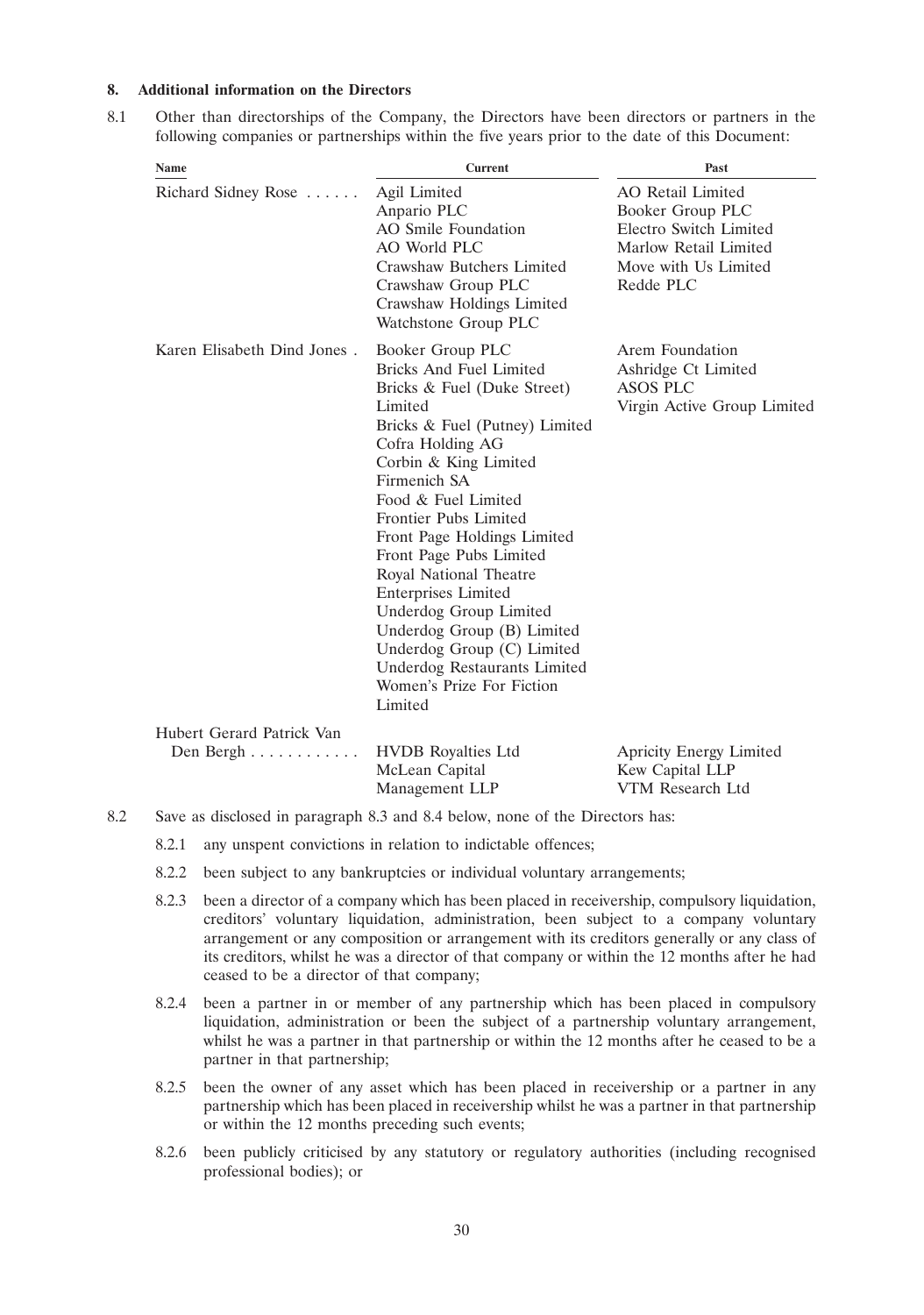- 8.2.7 been disqualified by a court from acting as a director of any company or from acting in the management or conduct of the affairs of a company.
- 8.3 Richard Sidney Rose

Mr Rose was a previously a director of Select (Retail) Limited which, following the sale of its business and Mr Rose's resignation in January 2008, was placed into administration in March 2008 and underwent a Creditors' Voluntary Liquidation in 2009.

8.4 Hubert Gerard Patrick Van Den Bergh

Mr Van Den Bergh was a member of Matrix Alternative Asset Management LLP which, following his departure from the business in 2010 but whilst he remained a member, was placed into liquidation in 2012.

# **9. Material Contracts**

The following contracts (a) have been entered into by the Company since incorporation, not being contracts entered into in the ordinary course of business; or (b) are, or may be, contracts entered into by the Company which are material or contain, or may contain, provisions under which the Company has an obligation or entitlement which is material to the Company as at the date of this Document:

- 9.1 the Placing Agreement dated 5 July 2016 between (1) Peel Hunt (2) the Company and (3) the Directors pursuant to which:
	- a) Peel Hunt has agreed (conditionally, inter alia, on Admission taking place not later than 8 July 2016, or such later date as Peel Hunt and the Company may agree, not being later than 22 July 2016) to act as agent for the Company to use its reasonable endeavours to procure subscribers for the Placing Shares at the Placing Price and, if it fails to procure subscribers for any such Placing Shares or any subscribers procured fail to subscribe for the Placing Shares allotted to them, it shall subscribe as principal for any such Placing Shares at the Placing Price;
	- b) subject to the Placing Agreement becoming unconditional, the Company has agreed to pay Peel Hunt a commission of 2.75 per cent. on the aggregate value at the Placing Price of the Placing Shares placed by, or subscribed for by, Peel Hunt and a corporate finance fee of £200,000, together in each case with any applicable VAT;
	- c) the Company will pay certain other costs, charges and expenses (including any applicable VAT) of and incidental to, the Placing including all fees and expenses payable in connection with Admission, expenses of the Registrars, printing expenses, postage and all other legal, accounting and other professional fees and expenses (subject to certain caps, as appropriate, in respect of Peel Hunt's professional advisers' fees); and
	- d) the Placing Agreement contains representations and warranties given by the Company and the Directors and indemnities given by the Company to Peel Hunt as to the accuracy of the information contained in this Document and other matters relating to the Group (subject to limitations as to time and amount in respect of the representations and warranties given to Peel Hunt by the Directors), and Peel Hunt is entitled to terminate the Placing Agreement in certain specified circumstances prior to Admission, including in the event of breach of the representations and warranties given under the Placing Agreement, or in the event of a material adverse change or *force majeure* event.
- 9.2 the Nomad and Broker Agreement, dated 5 July 2016 between Peel Hunt and the Company pursuant to which Peel Hunt will provide the Company with certain services including acting as the Company's nominated adviser in accordance with the AIM Rules for Companies and AIM Rules for Nominated Advisers, co-ordinating communications and acting as primary contact with the AIM team, providing advice and guidance in relation to the AIM Rules for Companies, advising on the content and release of announcements through an approved Regulatory Information Service and proving preliminary advice to the Company on anticipated market reaction to new corporate initiatives. There is a non-refundable retainer arrangement of £50,000 per annum (exclusive of VAT and disbursements), which will be payable quarterly in advance. The retainer is subject to review on completion of a substantial acquisition and each year on the anniversary of the date of the agreement. A separate fee is to be paid if Peel Hunt acts for the Company in connection with a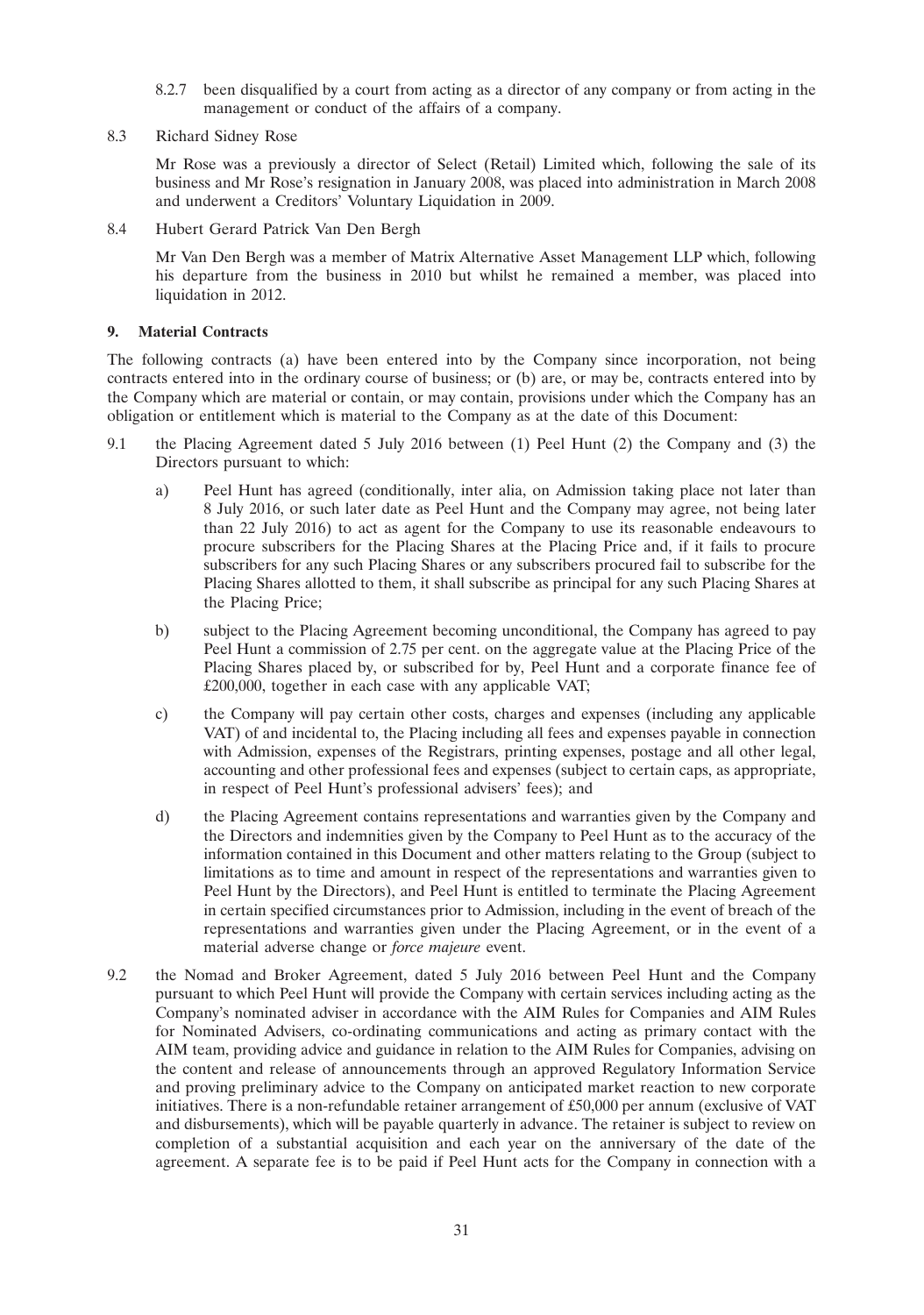transaction that is not covered by the annual retainer. The Nomad and Broker Agreement can be terminated at any time after the first anniversary of the date of the Nomad and Broker Agreement by Peel Hunt or the Company giving to the other not less than 1 month's prior written notice. The Company provides an indemnity in favour of Peel Hunt in relation to any loss suffered arising from the provision of services set out above save in respect of loss arising from the gross negligence or fraudulent behaviour of Peel Hunt.

- 9.3 the Lock-in and Orderly Market Deeds dated 5 July 2016 between (1) Peel Hunt, (2) the Company and (3) each of Hubert van den Bergh and Karen Jones. Pursuant to the Lock-in and Orderly Market Deeds, each of Hubert van den Bergh and Karen Jones has undertaken to the Company and Peel Hunt that, subject to certain limited exceptions permitted by Rule 7 of the AIM Rules for Companies, they will not dispose of Ordinary Shares held by them for a period of 12 months from the date of Admission. Each of Hubert van den Bergh and Karen Jones has also undertaken that for the period of 6 months following the anniversary of the date of Admission, they will only dispose of Ordinary Shares held by them on an orderly market basis through Peel Hunt, if Peel Hunt shall at the relevant time remain the Company's nominated adviser and broker. Notwithstanding the above, no disposals are permitted to be made by Hubert van den Bergh or Karen Jones of any Existing Ordinary Shares held by them at the date of this Document unless and until the Company completes the acquisition of an operating business the result of which is that the Company ceases to be an Investing Company.
- 9.4 the letters of appointment referred to in paragraph 7 of this Part III.
- 9.5 each of Karen Jones, Hubert van den Bergh, Dominic Rose, Jessica Rose and Jaime Sarah Rose Scudamore (each, a ''Relevant Shareholder'') have, on 5 July 2016, entered into Deeds of Shareholder Undertaking with the Company. The terms of those undertakings provide, inter alia, that:
	- (a) if the Company has not completed an acquisition of an operating business, the completion of which transaction would result in the Company no longer being an Investing Company (as such expression is defined in the AIM Rules for Companies) (a ''Relevant Transaction'') on the date upon which the Company is wound up, then the Relevant Shareholder shall, at the written request of the Company, acting in good faith, promptly enter into such arrangements with the Company as the Company may reasonably request to ensure so far as the Relevant Shareholder is able that on any distribution of assets in the winding up of the Company, the Relevant Shareholder shall receive no more than the subscription price (of  $\text{\pounds}0.0125$ —being nominal value) paid by him or her per Existing Ordinary Share (the ''Subscription Price'') until the remaining shareholders (excluding Relevant Shareholders and their connected persons in respect of the Existing Ordinary Shares) (''Remaining Shareholders'') have received no less than an amount, between them, equivalent to the difference between the Subscription Price and the Placing Price returnable per Ordinary Share (the ''Excess Benefit $\overline{f}$ :
	- (b) if any Existing Ordinary Shares held by the Relevant Shareholder at the date of the Deed have been disposed of, then if any Excess Benefit (prior to the payment of any taxes, expenses or other deductions in connection with the disposal) has accrued to the Shareholder in respect of the shares disposed of, the Excess Benefit, or a sum equivalent to the Excess Benefit, will be held on trust by the Relevant Shareholder for the benefit of the Company (either on its own behalf or as trustee for Remaining Shareholders) for returning to Remaining Shareholders in connection with a winding up of the Company in the circumstances referred to above; and
	- (c) the undertakings will lapse if the Company has completed a Relevant Transaction (as referred to above) or if the shares of the Relevant Shareholder are acquired pursuant to a third party takeover offer for all of the shares of the Company or otherwise shall lapse on the Relevant Shareholder complying with his or her obligations under the Deed in relation to the return of the Excess Benefit to Remaining Shareholders on the basis referred to above.

# **10. Employees and Pensions**

10.1 The Company has no employees.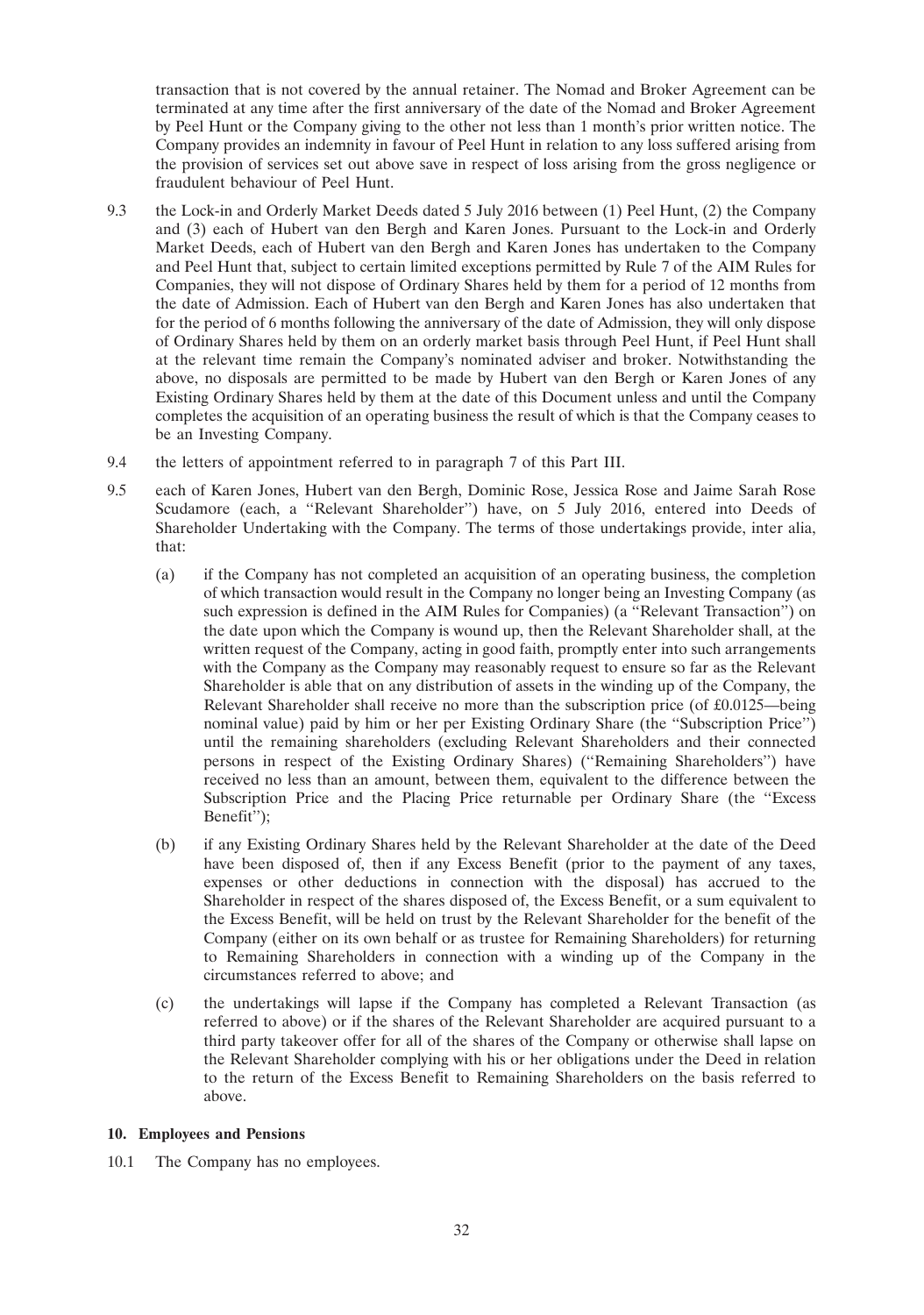10.2 The Company does not currently operate any pension schemes, but may implement a pension scheme in the future.

# **11. Related Party Transactions**

Other than as set out in paragraphs 9.3 to 9.5 (inclusive) of this Part III, the Company is not party to any related party transactions.

# **12. Working Capital**

The Directors are of the opinion, having made due and careful enquiry, that, taking into account the net proceeds of the Placing, the Company has sufficient working capital for its present requirements, that is for at least 12 months from the date of Admission.

# **13. Litigation**

There are no governmental, legal or arbitration proceedings (including any such proceedings which are pending or threatened of which the Company is aware) which may have or have had, since 17 May 2016, being the date of incorporation of the Company, a significant effect on the Company's financial position or profitability.

# **14. Significant Change**

Save as disclosed in this Document there has been no significant change in the financial or trading position of the Company since 17 May 2016, being the date of incorporation of the Company.

# **15. Taxation**

15.1. Introduction

The following paragraphs are intended as a general guide only to the United Kingdom tax position of Shareholders who are the beneficial owners of Ordinary Shares in the Company who are United Kingdom tax resident and, in the case of individuals, domiciled in the United Kingdom for tax purposes and who hold their shares as investments (otherwise than under an individual savings account (ISA)) only and not as securities to be realised in the course of a trade.

Certain Shareholders, such as dealers in securities, collective investment schemes, insurance companies and persons acquiring their Ordinary Shares in connection with their employment or as an office holder may be taxed differently and are not considered. Furthermore, the following paragraphs do not apply to:

- potential investors who intend to acquire Ordinary Shares as part of a tax avoidance arrangement; or
- persons with special tax treatment such as pension funds or charities.

Any prospective purchaser of Ordinary Shares in the Company who is in any doubt about their tax position or who is subject to taxation or domiciled in a jurisdiction other than the United Kingdom, should consult their own professional adviser immediately.

Unless otherwise stated the information in these paragraphs is based on current United Kingdom tax law and published HMRC practice as at the date of this Document. Shareholders should note that tax law and interpretation can change (potentially with retrospective effect) and that, in particular, the levels, basis of and reliefs from taxation may change. Such changes may alter the benefits of investment in the Company.

# 15.2. Income Tax—taxation of dividends

The taxation of dividends paid by the Company and received by a Shareholder resident for tax purposes in the United Kingdom is summarised below and for United Kingdom resident individuals and trustees is based on draft clause 5 of the Finance (No. 2) Bill 2015–16 as published on 24 March 2016. The Finance (No.2) Bill 2015–16 is not expected to become law (as the Finance Act 2016) until June/July 2016. Accordingly the draft clauses contained in the Finance (No.2) Bill 2015–16 may be subject to change.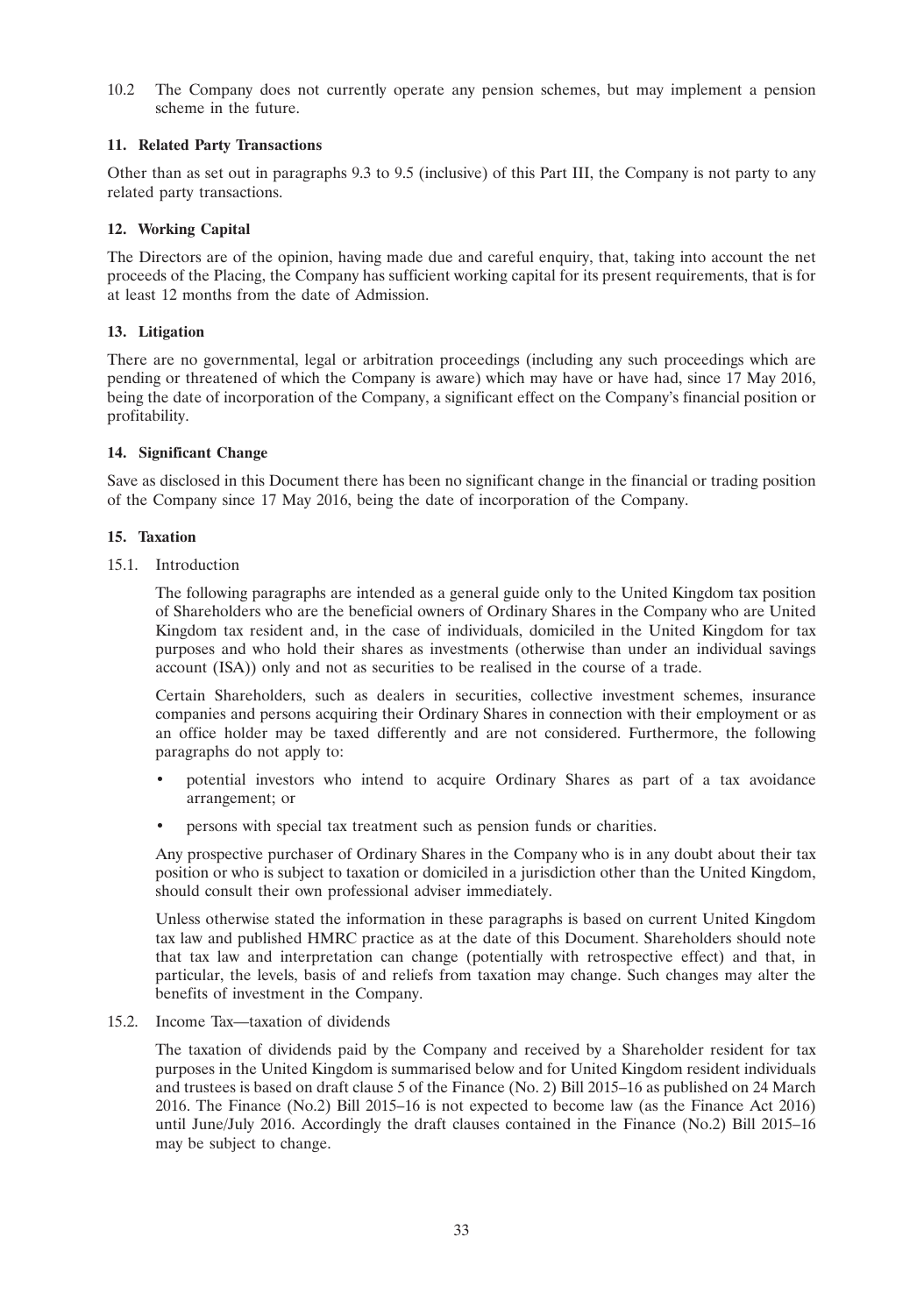### *United Kingdom resident individuals*

Any liability to UK income tax on dividends received from the Company will depend upon the individual circumstances of a Shareholder.

From 6 April 2016, the 10 per cent. tax credit that was previously attached to dividends paid by UK companies has been abolished and replaced for UK resident individuals by a dividend allowance of £5,000. This means that there will be no income tax payable in respect of the first £5,000 of cash dividend income received, although such income would still counts towards the basic, higher and additional rate thresholds.

For dividends received above £5,000, the cash dividend received will be taxable at 7.5 per cent, 32.5 per cent. and 38.1 per cent. for basic rate, higher rate and additional rate taxpayers, respectively.

UK resident Shareholders should therefore seek the appropriate advice on how these legislative reforms may impact their tax affairs and should note that the current draft legislation may be amended or withdrawn prior to becoming law. These changes are not expected to change the principle that dividend income is treated as the top slice of a shareholder's total income for UK income tax purposes.

### *United Kingdom resident companies*

Corporate Shareholders within the charge to UK corporation tax which are ''small companies'' (for the purposes of UK taxation of dividends) will generally be subject to tax on dividends from the Company under the Distribution Exemption rules. The exemption is only available if certain conditions are met (including an anti-avoidance condition).

Other Shareholders within the charge to UK corporation tax which are not ''small companies'' will not be subject to tax on dividends (including dividends from the Company) so long as the dividends fall within an exempt class and certain conditions are met.

To the extent that dividends are not exempt, they will be subject to UK corporation tax under the rates stipulated above. The current rate of UK corporation tax applicable from 1 April 2015 is 20 per cent. Under currently enacted UK law, this rate will fall to 19 per cent. from 1 April 2017 and then 18 per cent. from 1 April 2020. On 16 March, the UK Government announced an intention to replace the 18 per cent. rate with a 17 per cent. rate (effective from 1 April 2020), but this change is not yet enshrined in UK law.

United Kingdom pension funds and charities are generally exempt from tax on dividends that they receive.

#### *Other Shareholders*

The annual Dividend Allowance available to individuals will not be available to United Kingdom resident trustees of a discretionary trust. From 6 April 2016 United Kingdom resident trustees of a discretionary trust in receipt of dividends are liable to income tax at a rate of 38.1 per cent., which mirrors the dividend additional rate.

Generally, non-United Kingdom residents will not be subject to any United Kingdom taxation in respect of United Kingdom dividend income. Non-United Kingdom resident shareholders may be subject to tax on United Kingdom dividend income under any law to which that person is subject outside the United Kingdom. Non-United Kingdom resident shareholders should consult their own tax advisers with regard to their liability to taxation in respect of the cash dividend.

#### *Withholding tax*

Under current United Kingdom tax legislation no tax is withheld from dividends or redemption proceeds paid by the Company to Shareholders.

15.3. United Kingdom Taxation of capital gains

For the purpose of UK tax on chargeable gains, the amounts paid by a Shareholder for New Ordinary Shares will generally constitute the base cost of their holdings in each type of security. If a Shareholder who is resident in the UK (for UK tax purposes) disposes of all or some of their Ordinary Shares, a liability to tax on chargeable gains may arise. This will depend on the base cost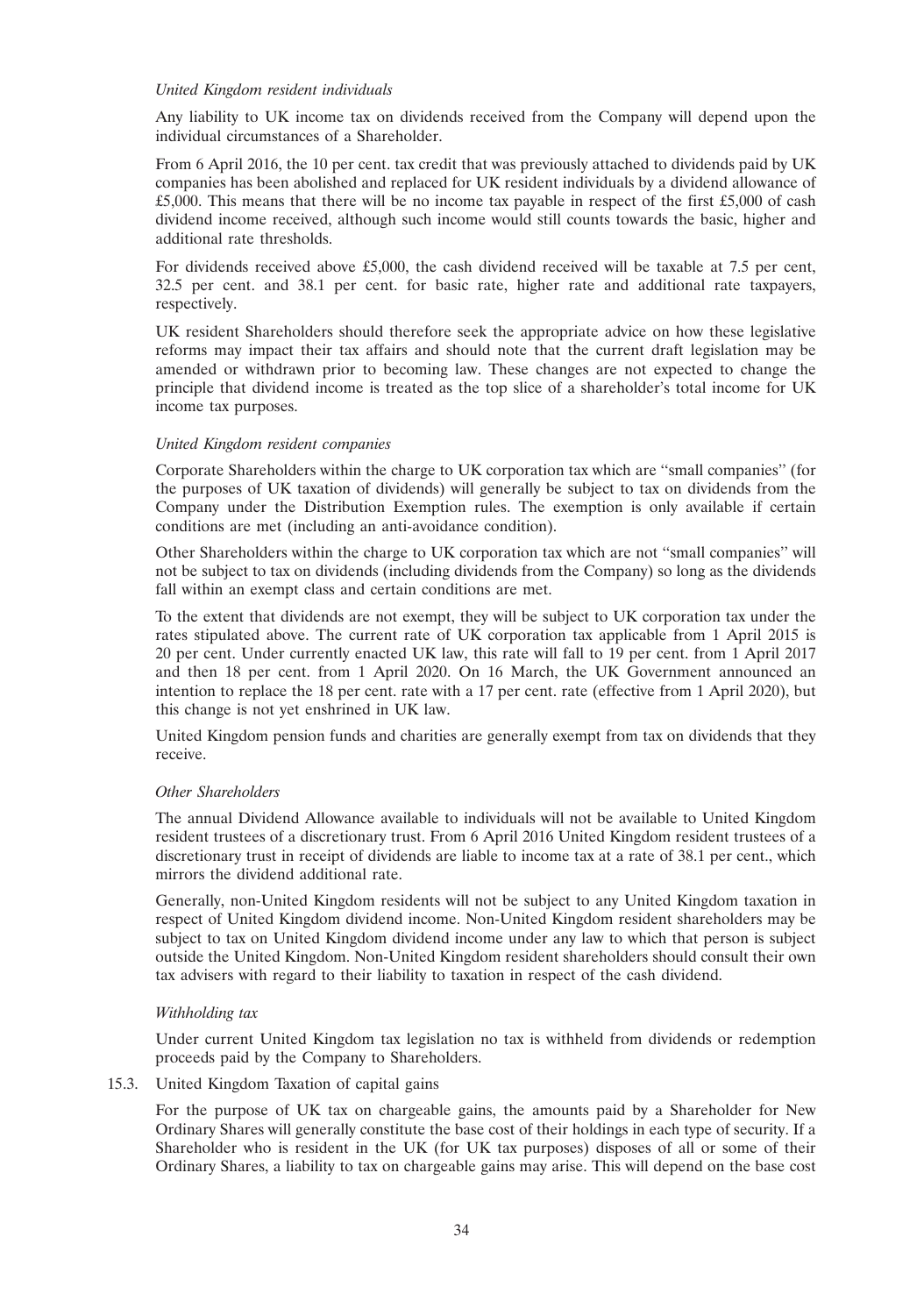which can be allocated against the proceeds, the Shareholder's circumstances and any reliefs to which they are entitled.

A disposal of Ordinary Shares by a Shareholder who is resident in the United Kingdom for United Kingdom tax purposes or who is not so resident but carries on business in the United Kingdom through a branch, agency or permanent establishment with which their investment in the Company is connected may give rise to a chargeable gain or an allowable loss for the purposes of United Kingdom taxation of chargeable gains, depending on the Shareholder's circumstances and subject to any available exemption or relief.

### *United Kingdom resident individuals*

The following paragraphs summarise the tax position in respect to a disposal of Ordinary Shares on or after 6 April 2016 by a Shareholder resident for tax purposes in the United Kingdom. It includes references to proposed changes to the taxation of capital gains included in the Finance (No.2) Bill 2015–16 as published on 24 March 2016. The Finance (No.2) Bill 2015–16 is not expected to become law (as the Finance Act 2016) until June/July 2016. Accordingly, the draft clauses contained in the Finance (No.2) Bill 2015–16 may be subject to change.

For individual Shareholders who are United Kingdom tax resident or only temporarily non-United Kingdom tax resident, capital gains tax at the rate of 10 per cent. for basic rate taxpayers or 20 per cent. for higher or additional rate taxpayers may be payable on any gain (after any available exemptions, reliefs or losses) arising on or after 6 April 2016. Individuals may benefit from certain reliefs and allowances (including a personal annual exemption allowance) depending on their circumstances.

#### *United Kingdom resident companies*

Where a Shareholder is within the charge to UK corporation tax, such tax is charged on chargeable gains at the rate applicable to that company. Indexation allowance and other reliefs may be available to reduce the amount of chargeable gain that is subject to corporation tax, but may not create or increase any allowable loss.

To the extent that a chargeable gain remains after claiming all available reliefs, it will be subject to corporation tax under the rates stipulated above.

#### *Other Shareholders*

For trustee Shareholders of a discretionary trust who are United Kingdom tax resident, capital gains tax at the rate of tax of 20 per cent. may be payable on any gain (after any available exemptions, reliefs or losses).

Non-United Kingdom resident Shareholders will not normally be liable to United Kingdom taxation on gains unless the Shareholder is trading in the United Kingdom through a branch, agency or permanent establishment and the Ordinary Shares are used or held for the purposes of the branch, agency or permanent establishment.

15.4. Stamp duty and stamp duty reserve tax (SDRT)

The following comments are intended as a general guide to the UK stamp duty and SDRT position and do not relate to persons such as market makers, brokers, dealers, intermediaries and persons connected with depository arrangements or clearance services, to whom special rules may apply.

No UK stamp duty or SDRT will be payable on the issue or allotment of Ordinary Shares pursuant to the Placing, nor on subsequent transfers or agreements to transfer Ordinary Shares by virtue of the exemption from 28 April 2014 from stamp duty and SDRT on shares traded on AIM.

#### **16. General**

- 16.1. Peel Hunt has given and not withdrawn its written consent to the inclusion in this Document of its name and the references thereto in the form and context in which they appear.
- 16.2. There are no patents or licences, industrial, commercial or financial contracts or manufacturing processes which are material to the Company's business or profitability.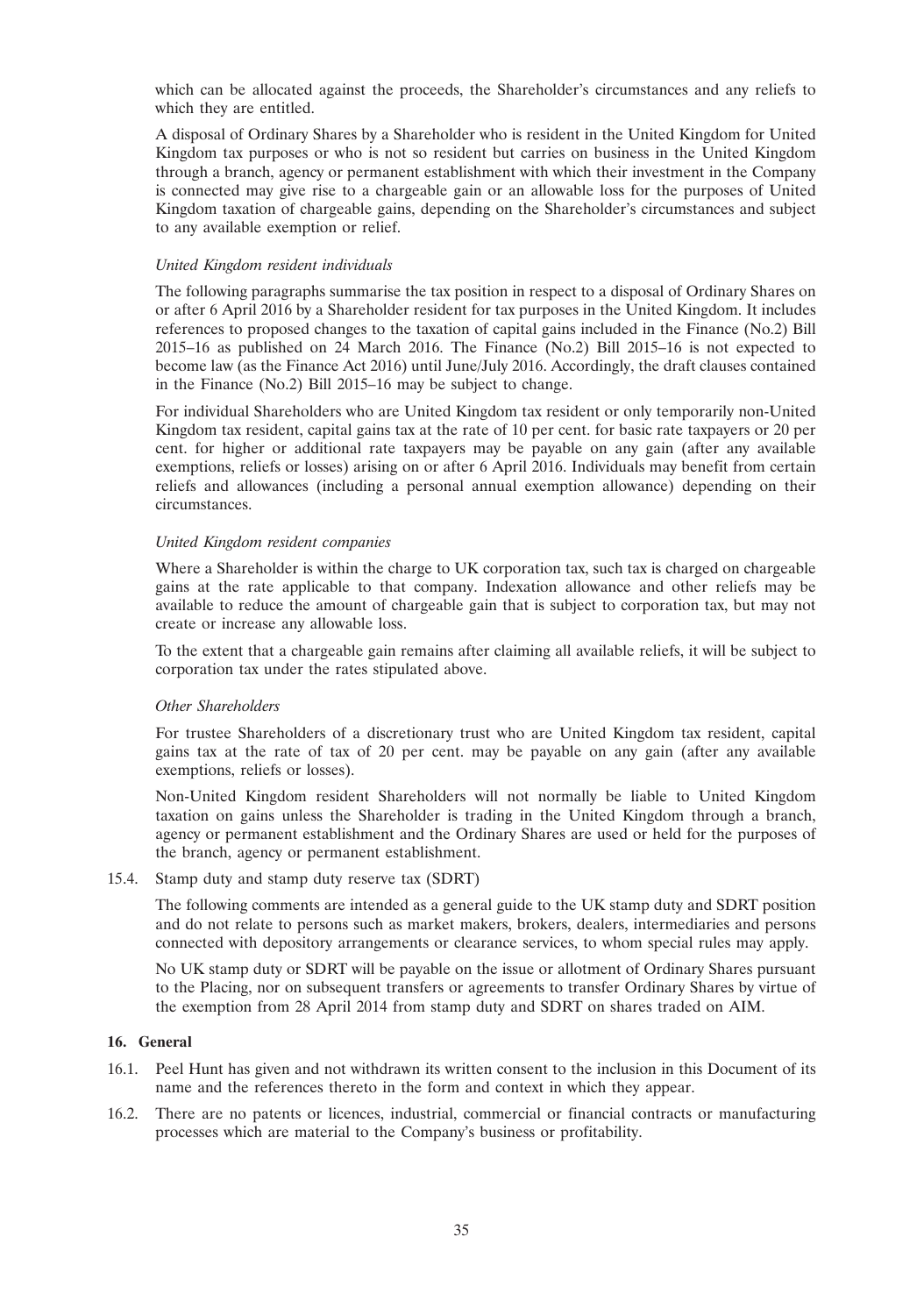- 16.3. There have been no interruptions in the business of the Company, which may have or have had since incorporation a significant effect on the financial position of the Company or which are likely to have a material effect on the prospects of the Company for the next 12 months.
- 16.4. The Directors are not aware of any trends, uncertainties, demands, commitments or events that are reasonably likely to have a material effect on the Company's prospects in the period commencing on the date of this Document until 31 May 2017.
- 16.5. The Ordinary Shares are in registered form and may be held in certificated or uncertificated form. No temporary documents of title will be issued. The Ordinary Shares will be issued pursuant to the Act. The ISIN of the Ordinary Shares is GB00BDB79J29. The Company's registrars, Equiniti Limited, are responsible for maintaining the Company's register of members and the payment of dividends.
- 16.6. No person (excluding professional advisers otherwise disclosed in this Document and trade suppliers) has:
	- 16.6.1. received, directly or indirectly from the Company since incorporation; or
	- 16.6.2. entered into contractual arrangements (not otherwise disclosed in this Document) to receive, directly or indirectly, from the Company, on or after Admission:
		- any of the following:
		- a) fees totalling £10,000 or more;
		- b) securities in the Company where these have a value of  $£10,000$  or more calculated by reference to the opening price of Ordinary Shares upon Admission; or
		- c) any other benefit with the value of £10,000 or more at the date of Admission.
- 16.7. There are no investments in progress which are significant to the Company and there are no principal future investments on which the Company has at the date hereof made firm commitments.
- 16.8. It is estimated that the total expenses payable by the Company in connection with Admission will amount to approximately £0.7 million (excluding VAT) and the net proceeds of the Placing will be approximately £9.0 million.
- 16.9. Save as disclosed in this Document, the Directors are unaware of any exceptional factors which have influenced the Company's activities.
- 16.10. There are no arrangements under which future dividends are waived or agreed to be waived

#### **17. Documents available for inspection**

- 17.1. Copies of the following documents are displayed on the Company's website at www.dorcasterplc.com and may be inspected at the registered office of the Company during usual business hours on any weekday (Saturdays, Sundays and public holidays excluded) from the date of this Document until one month following Admission:
- 17.2. the Articles;
- 17.3. the consent letter referred to in paragraph 16.1 of this Part III; and
- 17.4. this Document.

5 July 2016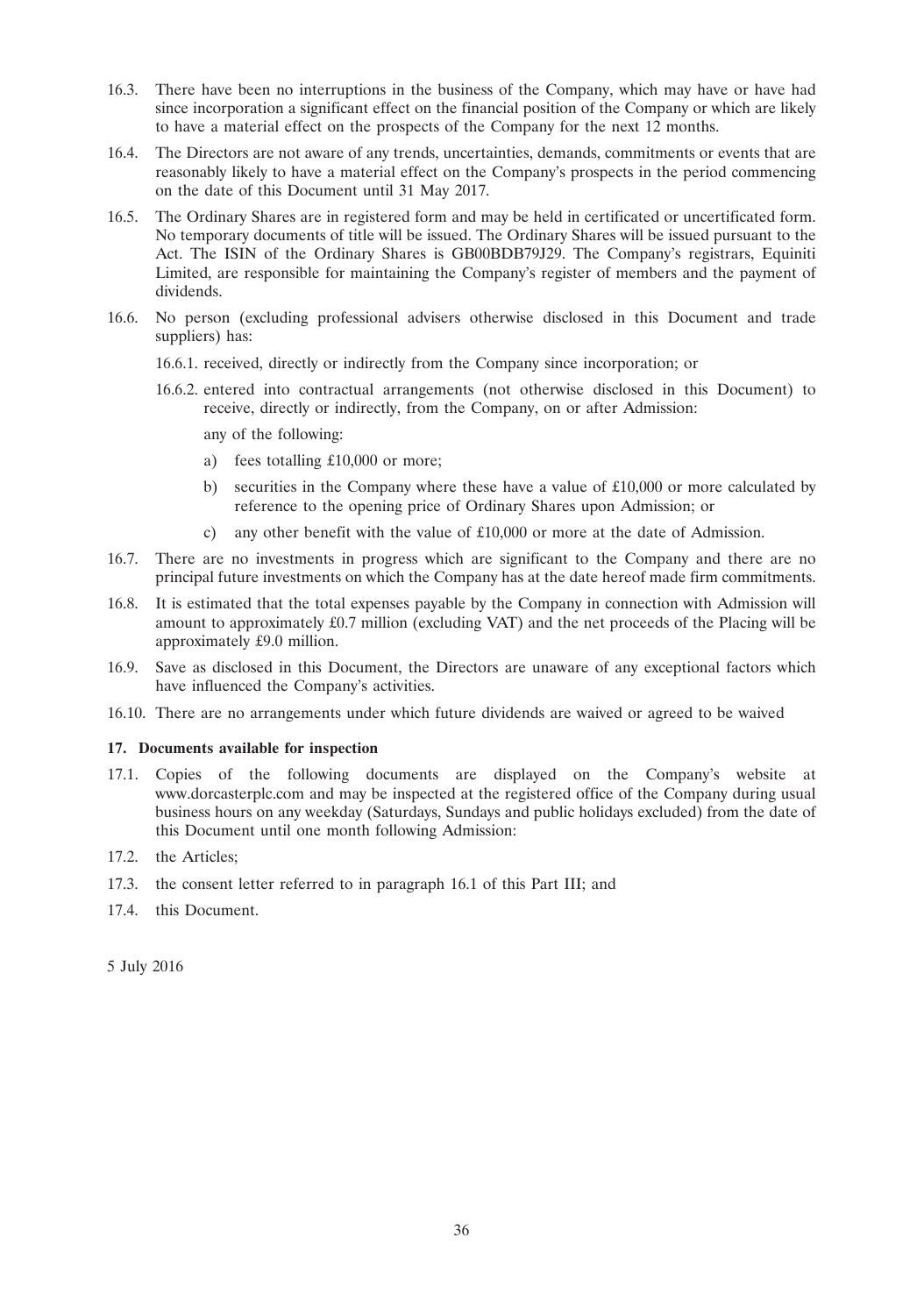# **APPENDIX**

#### **DORCASTER PLC (THE ''COMPANY'')**

#### **TERMS AND CONDITIONS OF THE PLACING (''T's & C's'')**

**In relation to: the placing (the ''Placing'') of 6,000,000 new Ordinary Shares of £0.0125 each in the Company (the ''Placing Shares'') at a price of £1.61 per Placing Share (the ''Placing Price'') and admission of the Placing Shares to trading on AIM, the market of that name operated by the London Stock Exchange plc (''AIM'')**

#### **Introduction and Important Information**

These T's & C's are being issued only to the addressee (the "Placee") and any contract entered into by the Placee in connection with the Placing and these T's & C's will be entered into, in the course of the provision to the Company by Peel Hunt LLP (''Peel Hunt'') of services comprising ''regulated activities'' within the meaning of the rules of the Financial Conduct Authority, by whom Peel Hunt is authorised to carry out regulated activities as required by the Financial Services and Markets Act 2000 (''FSMA'').

By participating in the Placing, the Placee will be deemed to have read and understood these T's & C's in their entirety, to be participating, making an offer for and acquiring Placing Shares on the terms and conditions contained in these T's  $\&$  C's and to be providing the representations, warranties, indemnities, acknowledgements and undertakings contained in these T's & C's.

All offers of the Placing Shares will be made pursuant to an exemption under Directive 2003/71/EC (and amendments thereto, including Directive 2010/73/EU (the ''2010 PD Amending Directive''), to the extent implemented, and including any relevant implementing measure, in the relevant member state of the European Economic Area ("EEA")) (the "Prospectus Directive") from the requirement to produce a prospectus for offers of the Placing Shares.

The Placing (together with any communications in relation to the Placing, including these T's & C's) is directed only at Placees who are: (a) persons in an EEA Member State which has implemented the Prospectus Directive (a ''Relevant Member State'') under the following exemptions under the Prospectus Directive, if and to the extent they have been implemented in that Relevant Member State: (i) to any legal entity which is a ''Qualified Investor'' as defined in the Prospectus Directive; (ii) to fewer than 100 or, if the Relevant Member State has implemented the relevant provision of the 2010 PD Amending Directive, 150, natural or legal persons (other than Qualified Investors as defined in the Prospectus Directive), as permitted under the Prospectus Directive; or (iii) in any other circumstances which do not require the publication by the Company of a prospectus pursuant to Article 3 of the Prospectus Directive; and (b) (i) investment professionals falling within article 19(5) of the Financial Services and Markets Act 2000 (Financial Promotion) Order 2005, (the ''Order''); or (ii) high net worth companies, unincorporated associations and other persons falling within article  $49(2)(a)$  to (d) of the Order; or (iii) are persons to whom it may otherwise be lawfully communicated (all such persons together being referred to as ''Relevant Persons'').

The Placing (together with any communications in relation to the Placing, including these T's  $\&$  C's) must not be acted on or relied on by persons who are not Relevant Persons. Any investment, controlled investment, investment activity or controlled activity to which these T's & C's herein relate is available only to Relevant Persons and must be engaged in only with Relevant Persons.

The Placing and/or issue or sale of the Placing Shares in certain jurisdictions may be restricted by law. No action has been taken by the Company, Peel Hunt or any of their respective affiliates that would permit an offer of the Placing Shares or possession or distribution of any other offering or publicity material relating to such Placing Shares in any jurisdiction where action for that purpose is required. Persons into whose possession such material comes are required by the Company and Peel Hunt to inform themselves about and to observe any such restrictions. In particular, the offering of the Placing Shares is restricted and the Placing is not being made (and materials in connection with the Placing are not for release, publication or distribution, in whole or in part) directly or indirectly, in or into the United States of America, Canada, Australia, Japan or the Republic of South Africa or any other jurisdiction in which such release, publication or distribution would be unlawful.

The Placing Shares have not been and will not be registered under the Securities Act of 1933, as amended (the ''Securities Act'') or under the securities laws of any state or other jurisdiction of the United States,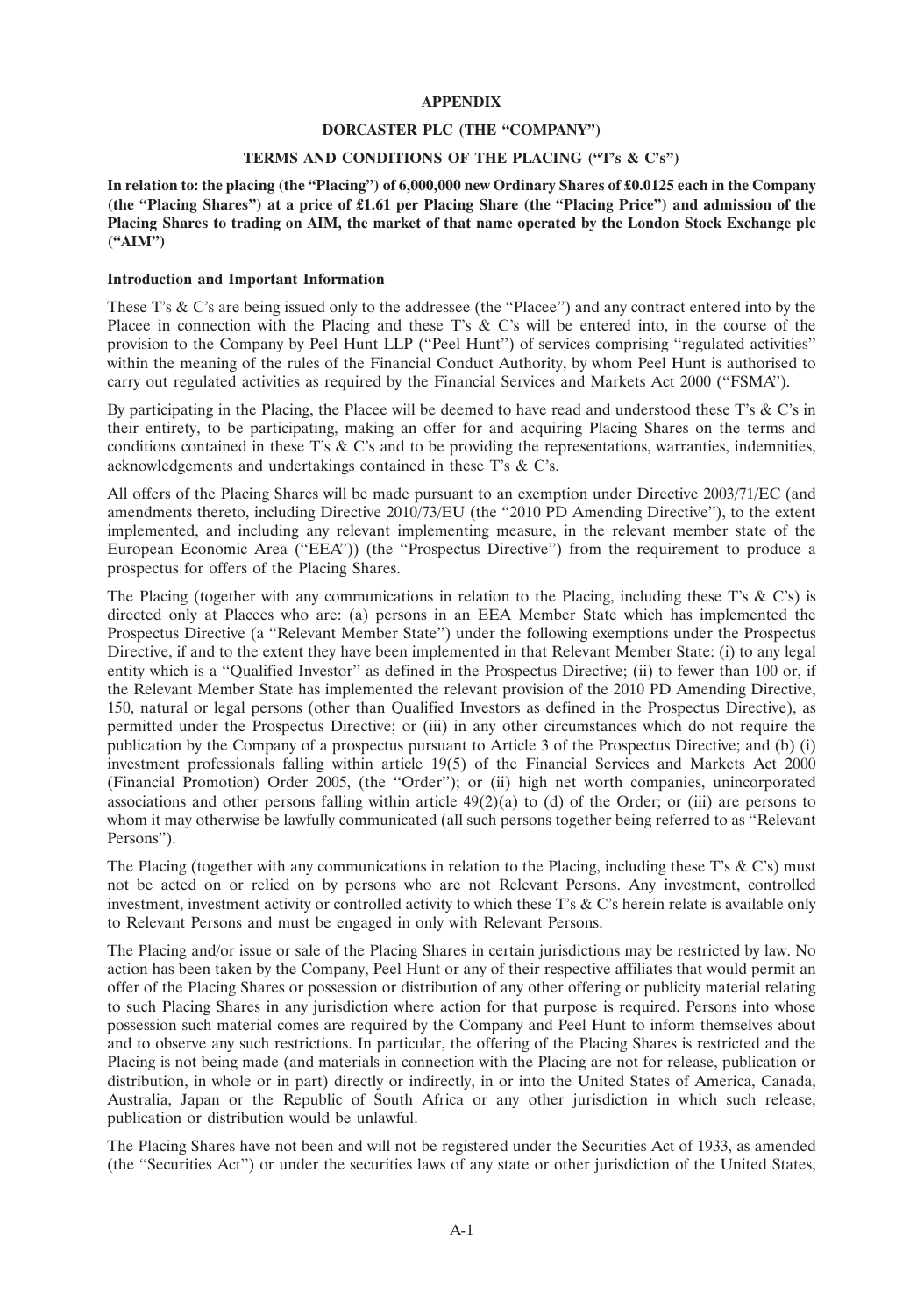and may not be offered, sold or transferred in, into or within the United States except pursuant to an exemption from, or in a transaction not subject to, the registration requirements of the Securities Act.

The Placing Shares have not been and will not be registered or qualified for offer and sale nor will a prospectus be cleared in respect of any of the Placing Shares under the securities laws or legislation of Canada, Australia, Japan or the Republic of South Africa and, subject to certain exceptions, may not be offered, sold, delivered or transferred, directly or indirectly, within those jurisdictions.

### **The Principal Terms of a Placee's Placing Commitment and Allocation**

All obligations under the Placing will be subject to fulfilment of the conditions referred to below under 'Conditions of the Placing' and to the Placing not being terminated on the basis referred to below under 'Termination of the Placing'.

Subject to it having received from subscribers and purchasers legally binding commitments in respect of the Placing Shares, or otherwise being satisfied in its absolute discretion with the level of take up by subscribers pursuant to the Placing, Peel Hunt will enter into an agreement with, *inter alios*, the Company and the Company's directors (the ''Placing Agreement''), whereby Peel Hunt will, subject, *inter alia*, to the terms and conditions mentioned below, agree as agent of the Company, to use reasonable endeavours to procure persons to acquire the Placing Shares at the Placing Price, or failing which to subscribe for, as principal, the Placing Shares at the Placing Price.

Application will be made to the London Stock Exchange plc for the Placing Shares (and the existing ordinary share capital of the Company) to be admitted to trading on AIM (''Admission'').

The Placee's allocation will be confirmed by Peel Hunt orally. Peel Hunt's oral confirmation of an allocation will give rise to an immediate legally binding commitment by the Placee concerned, in favour of Peel Hunt and the Company, under which the Placee agrees to acquire the number of Placing Shares allocated to it (the ''Placing Participation'') on the terms and subject to the conditions set out here and the Company's Articles of Association.

Each Placee's allocation and commitment will be evidenced by contract note documentation (including settlement instructions for monies owing in respect of its Placing Participation—together, the ''Contract Note Documentation") to be issued to such Placee by Peel Hunt. These T's & C's will be deemed incorporated therein.

In relation to a Placee's allocation (if any) of Placing Shares as referred to above, such allocation will represent a maximum number of Placing Shares which it will be entitled, and required, to acquire or subscribe for, and that it may be called upon to acquire or subscribe for a lower number of Placing Shares (if any), but in no event in aggregate a number which is greater than the aforementioned maximum.

Each Placee will have a separate, irrevocable and binding obligation, owed to the Company and Peel Hunt, to pay to Peel Hunt (or as it may direct) in cleared funds (as further described in the Contract Note Documentation and below under 'Registration and Settlement') an amount equal to the product of the Placing Price and such number of Placing Shares as such Placee has agreed to subscribe.

Irrespective of the time at which a Placee's allocation(s) pursuant to the Placing is/are confirmed, settlement for all Placing Shares to be acquired pursuant to the Placing will be required to be made at the same time, on the basis explained in the Contract Note Documentation and below under 'Registration and Settlement'.

The Placing Shares will be issued subject to the Articles of Association of the Company and will rank *pari passu* in all respects with the existing issued ordinary shares of the Company.

By participating in the Placing, each Placee agrees that its rights and obligations in respect of the Placing will terminate only in the circumstances described below and will not otherwise be capable of rescission or termination by the Placee.

To the fullest extent permissible by law, neither Peel Hunt nor any of its affiliates nor any of its or their respective affiliates' agents, directors, officers or employees, respectively, shall have any liability to Placees (or to any other person whether acting on behalf of a Placee or otherwise) in respect of the Placing or Admission.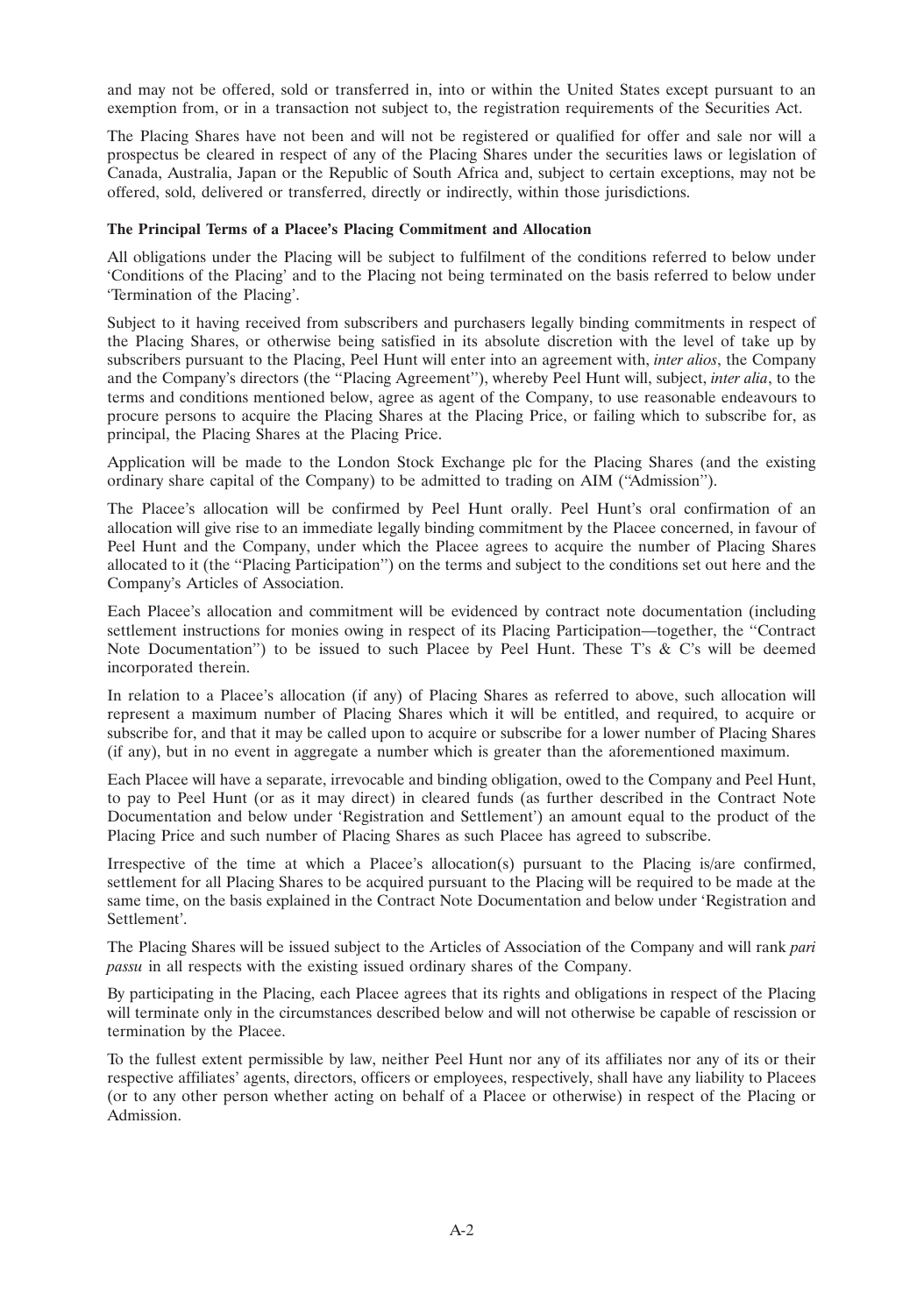# **Registration, Settlement and Money Laundering Verification**

If a Placee is allocated any Placing Shares in the Placing, it will be sent Contract Note Documentation which will confirm the number of Placing Shares allocated to it, the Placing Price and the aggregate amount owed by the Placee to Peel Hunt. Each Placee will be deemed to agree that it will do all things necessary to ensure that delivery and payment is completed in accordance with either CREST or certificated settlement instructions which they confirm with Peel Hunt or otherwise as Peel Hunt may direct.

Various dates referred to in these T's  $\&$  C's are stated on the basis of the expected timetable for the Placing. It is possible that some of these dates may be changed. The expected date for Admission (and the commencement of dealings in the Placing Shares) is 8 July 2016 and, in any event, the latest date for Admission is 22 July 2016. Peel Hunt will keep Placees informed of any significant changes to that expected timetable.

Settlement of transactions in the Placing Shares following Admission may take place within the CREST system. Settlement will be on a delivery versus payment basis. However, in the event of any difficulties or delays in the admission of the Placing Shares to CREST or the use of CREST in relation to the Placing, the Company and Peel Hunt may agree that the Placing Shares should be delivered in certificated form. Peel Hunt reserves the right to require settlement for the Placing Shares, and to deliver the Placing Shares to Placees, by such other means as it deems necessary if delivery or settlement to Placees is not practicable within the CREST system or would not be consistent with regulatory requirements in a Placee's jurisdiction.

Interest is chargeable daily on payments not received from Placees on the due date in accordance with the arrangements set out above, in respect of either CREST or certificated deliveries, at a rate equal to the base rate of Barclays Bank Plc from time to time plus 2 per cent. per annum as determined by Peel Hunt.

If Placees do not comply with their obligations, Peel Hunt may sell any or all of their Placing Shares on their behalf and retain from the proceeds, for its own account and benefit, an amount equal to the Placing Price of each share sold plus any interest due. Placees will, however, remain liable for any shortfall below the Placing Price and for any stamp duty or stamp duty reserve tax (together with any interest or penalties) which may arise upon the sale of their Placing Shares on their behalf.

If Placing Shares are to be delivered to a custodian or settlement agent, Placees must ensure that, upon receipt, the Contract Note Documentation is copied and delivered immediately to the relevant person within that organisation. Insofar as Placing Shares are registered in a Placee's name or that of its nominee or in the name of any person for whom a Placee is contracting as agent or that of a nominee for such person, such Placing Shares should, subject as provided below, be so registered free from any liability to UK stamp duty or stamp duty reserve tax.

Neither Peel Hunt nor the Company will be responsible, however, for any liability to stamp duty or stamp duty reserve tax resulting from the transfer of shares to a Placee or its agent(s).

It is also a term of a Placee's Placing Participation that, to ensure compliance with the Proceeds of Crime Act 2002 (as amended), Anti-terrorism, Crime and Security Act 2001, the Money Laundering Regulations 2007, the Money Laundering Sourcebook of the Financial Conduct Authority and any other applicable legislation concerning the prevention of money laundering or terrorism financing (together, the ''Regulations''), Peel Hunt may, in its absolute discretion, require verification of the Placee's identity to the extent that it has not already provided the same.

If, within a reasonable time after a request for verification of identity, Peel Hunt has not received evidence satisfactory to it, Peel Hunt may, in its absolute discretion, terminate a Placee's Placing Participation (but without prejudice to Peel Hunt's rights or the Company's rights to take proceedings to recover any loss suffered by either or both of them as a result of a failure to provide satisfactory evidence), in which event the monies payable on acceptance of the relevant Placing Shares will, if paid, be returned without interest to the account of the bank from which they were originally debited. No Placing Shares will be placed with a Placee if, before the issue or transfer of the Placing Shares, a Placee's acceptance of any Placing Shares is rejected pursuant to the Regulations.

Peel Hunt will not be liable to a Placee or any other person for any loss suffered or incurred as a result of the exercise of such discretion or as a result of any sale of shares comprised in its Placing Participation, as detailed above.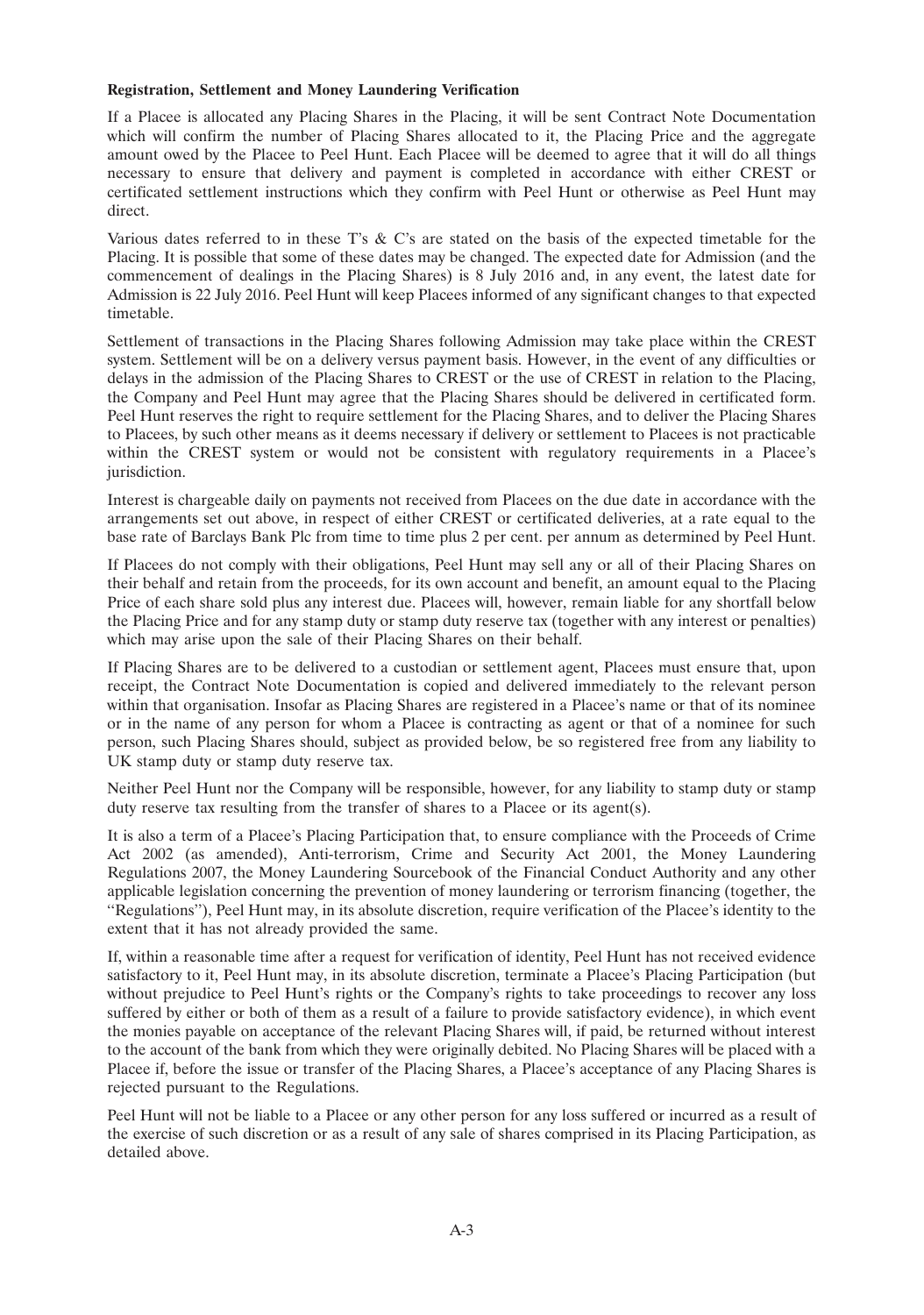### **Conditions of the Placing**

The obligations of Peel Hunt under the Placing Agreement are, and the Placing is, conditional, among other things, on:

- (a) the Company allotting the Placing Shares prior to and conditional only on Admission, in accordance with the Placing Agreement;
- (b) Admission taking place not later than 8.00 a.m. (London time) on 8 July 2016 (or such later time and/or date as the Company and Peel Hunt may agree, being not later than 22 July 2016 (the **''Long Stop Date''**)); and
- (c) the Placing Agreement otherwise becoming unconditional and not having been terminated (as further detailed below), in accordance with its terms, prior to Admission,

(all conditions to the obligations of Peel Hunt included in the Placing Agreement being together, the "conditions").

Peel Hunt is entitled at its absolute discretion and upon such terms as it thinks appropriate, to waive fulfilment of all or any of the conditions in the Placing Agreement to the extent permitted by law or regulation, save that certain conditions relating to Admission (referred to above) may not be waived. Peel Hunt and the Company may agree in writing to extend the time and/or date by which certain of the conditions are required to be fulfilled. Any such extension or waiver will not affect a Placee's commitments as set out in these T's & C's, so long as the Placee's commitment is not extended beyond the Long Stop Date.

If any of the conditions set out in the Placing Agreement are not fulfilled or, where permitted, waived to the extent permitted by law or regulations in accordance with the Placing Agreement within the stated time periods (or such later time and/or date as the Company and Peel Hunt may agree), or the Placing Agreement is terminated in accordance with its terms (as to which, see the 'Termination of the Placing' section below), the Placing will lapse and the Placees' rights and obligations shall cease and determine at such time and each Placee agrees that no claim can be made by or on behalf of the Placee (or any person on whose behalf the Placee is acting) in respect thereof.

By participating in the Placing, each Placee agrees that its offer to purchase Placing Shares is irrevocable and, to the fullest extent permitted by law, its rights and obligations will cease and terminate only in the circumstances described above, and under 'Termination of the Placing' below, and will not be capable of rescission or termination by it in any circumstance, except in the case of fraud.

Neither Peel Hunt nor any of its respective affiliates nor any of its or their respective affiliates' agents, directors, officers or employees, respectively, nor the Company shall have any liability to any Placee (or to any other person whether acting on behalf of a Placee or otherwise) in respect of any decision any of them may make as to whether or not to waive or to extend the time and/or date for the satisfaction of any condition to the Placing nor for any decision any of them may make as to the satisfaction of any condition or in respect of the Placing generally or as to the termination of the Placing Agreement and by participating in the Placing each Placee agrees that any such decision is within the absolute discretion of Peel Hunt and the Company, so long as the Placee's commitment is not extended beyond the Long Stop Date.

# **Termination of the Placing**

Peel Hunt may in its discretion terminate the Placing Agreement at any time before Admission in certain circumstances, including (amongst other circumstances) in the event of:

- (a) the Company or the Directors not having complied with their obligations under the Placing Agreement (to the extent such obligations fall to be performed prior to Admission) in any respect which is material in the context of the Placing and/or Admission;
- (b) any of the warranties, contained in the Placing Agreement being untrue, inaccurate or misleading in any respect which is material in the context of the Placing and/or Admission when made, or becoming untrue, inaccurate or misleading in any material respect prior to Admission;
- (c) in the opinion of Peel Hunt, there having occurred a material adverse change in, or affecting, the condition (financial, trading, operational, legal or otherwise) of the Company's group; or
- (d) the occurrence of a *force majeure* event (as set out in the Placing Agreement).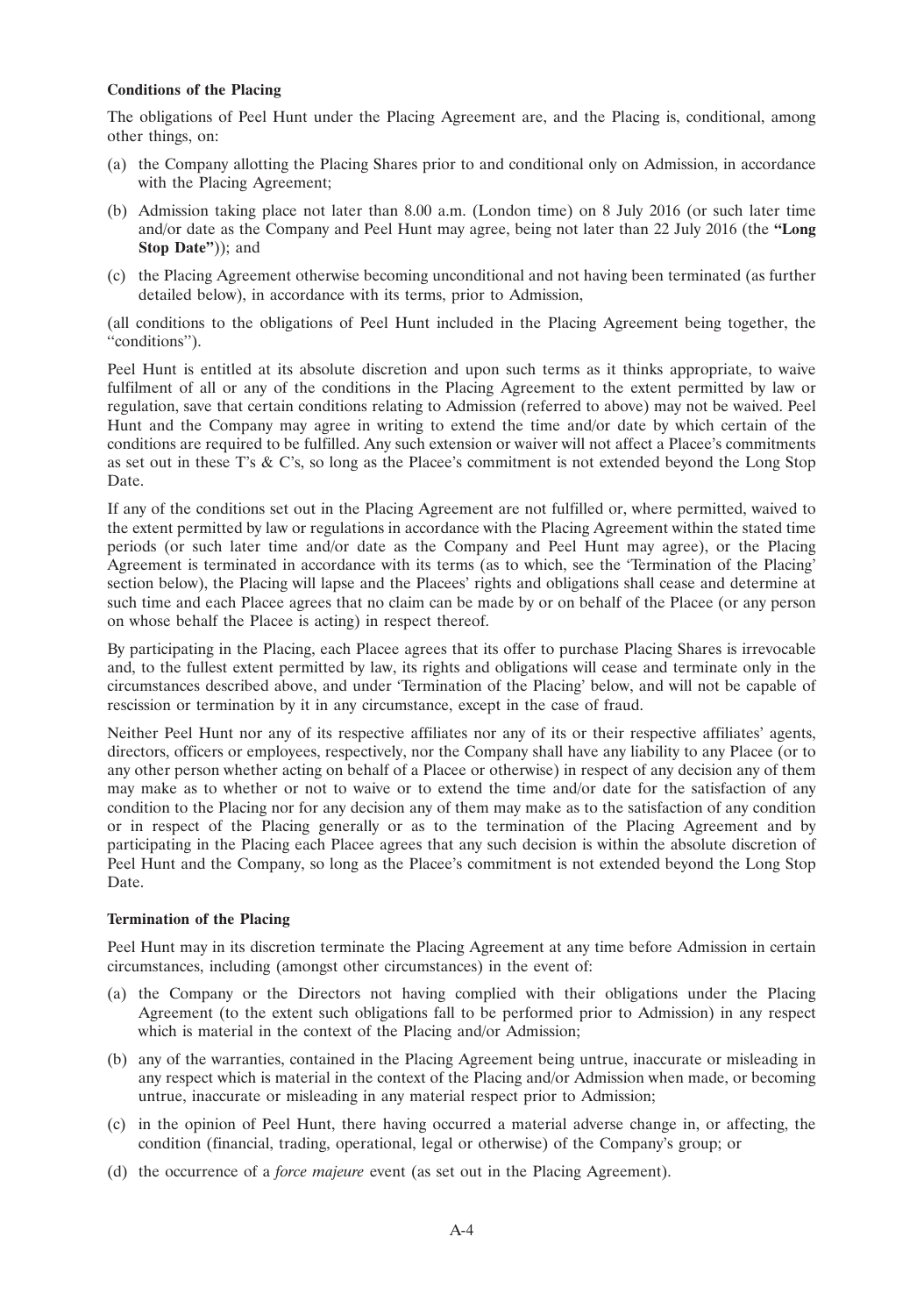Peel Hunt will keep each Placee informed if:

- (i) Peel Hunt does not enter into the Placing Agreement or terminates the Placing Agreement; or
- (ii) Peel Hunt's obligations under the Placing Agreement do not become unconditional by the Long Stop Date.

If the conditions of the Placing Agreement are not fulfilled (or waived (if capable of waiver)), or the Placing Agreement is otherwise terminated in accordance with its terms, on or before the Long Stop Date, the Placee's obligations will cease and monies paid in respect of its Placing Participation will be returned to the Placee at its risk as soon as possible without interest.

#### **Representations, warranties, undertakings and further terms**

By participating in the Placing, each Placee (and any person acting on such Placee's behalf) represents, warrants, undertakes, acknowledges and agrees (for itself and for any such Placee) with the Company and Peel Hunt, as appropriate, in each case as a fundamental term of the Placee's application for Placing Shares and of the Company's obligation to allot and/or issue any Placing Shares to the Placee (or at the Placee's direction) that:

- a) it has read and understood these T's  $& C$ 's in their entirety and acknowledges that its participation in the Placing will be governed by the terms of these T's  $\&$  C's;
- b) in accordance with these T's & C's, the Articles of Association of the Company and the Admission Document, the Placee irrevocably agrees to subscribe and pay in full for the number of Placing Shares comprised in its Placing Participation at the Placing Price and that it has the available funds to pay for its Placing Participation as and when due;
- c) in relation to a Placee's allocation (if any) of Placing Shares, such allocation will represent a maximum number of Placing Shares which it will be entitled, and required, to subscribe for, and that it may be called upon to subscribe for a lower number of Placing Shares (if any), but in no event in aggregate more than the aforementioned maximum;
- d) it has observed and will observe the laws of all relevant jurisdictions, obtained any requisite governmental exchange controls or other consents, complied with all relevant formalities and paid any issue, transfer or other taxes due in connection with its Placing Participation in any territory and that it has not taken any action which will or may result in Peel Hunt or the Company being in breach of the legal or regulatory requirements of any jurisdiction;
- e) it has complied with its obligations under the Regulations and any other applicable legislation concerning prevention of money laundering and it will, on request from Peel Hunt, provide any such information and provide such assistance to Peel Hunt in order to verify the Placee's identity which Peel Hunt may require in compliance with the Regulations. If it is making payment on behalf of a third party, it has obtained and recorded satisfactory evidence to verify the identity of the third party as required by the Regulations;
- f) it has made its own assessment of the Placing Shares and has relied on its own investigation of the business, financial or other position of the Company in accepting its Placing Participation and has consulted such financial, tax, legal, and other advisors as it deems appropriate;
- g) the Placing Shares will be admitted to trading on AIM, and the Company will therefore be required to publish certain business and financial information in accordance with the rules and practices of the London Stock Exchange (collectively, the ''Exchange Information'') and that the Placee is able to obtain or access the Exchange Information without undue difficulty;
- h) neither Peel Hunt nor any of its affiliates or any person acting on their behalf has provided, and will not provide it with any material or information regarding the Placing Shares or the Company other than the Admission Document, nor has it requested Peel Hunt, and of its affiliates nor any person acting on their behalf to provide it with any such material or information.
- i) in respect of its Placing Participation, Peel Hunt is not making any recommendations to or advising it regarding the suitability or merits of any transaction it may enter into in connection with the Placing or otherwise and that it is not, and does not regard itself as, Peel Hunt's client in connection with the Placing, and that Peel Hunt is acting solely for the Company in relation to the Placing and Admission and will not be responsible to the Placee for providing the protections afforded to Peel Hunt's clients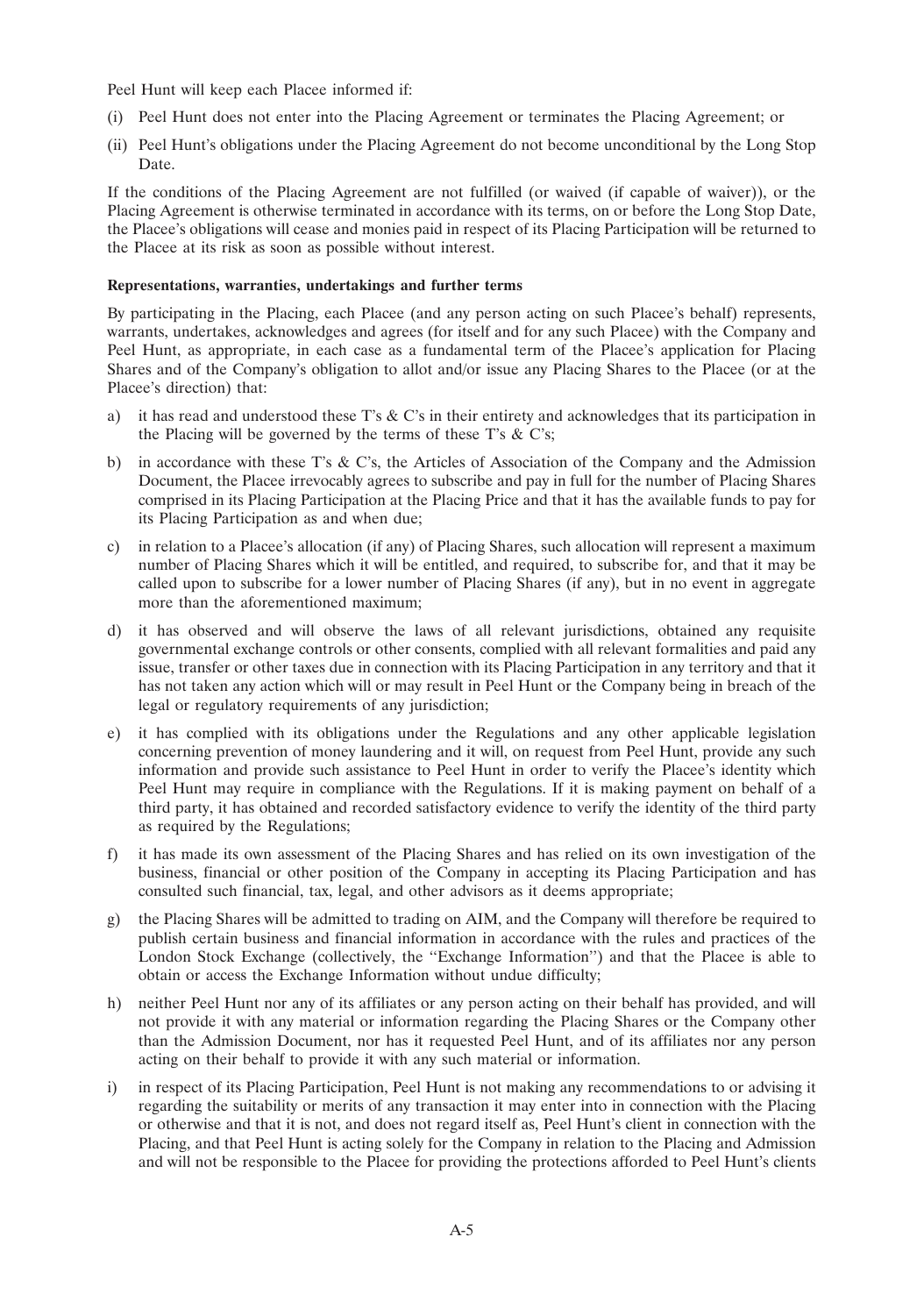or for advising the Placee in respect of the Placing and the Placee agrees that Peel Hunt owes it no fiduciary duties in respect of the Placing;

- j) the only information on which it has relied in committing itself to acquire the Placing Shares is contained in the Admission Document or in these T's & C's;
- k) no prospectus has been prepared in connection with the placing of the Placing Shares;
- l) the Admission Document will exclusively be the responsibility of the Company and its directory and neither Peel Hunt nor any of its affiliates nor any person acting on their behalf will be responsible for, or shall have liability for, any information, representation or statement contained therein and the Placee has not relied on any representation or warranty by Peel Hunt, any of its affiliates or any person acting on their behalf in reaching its decision to accept its Placing Participation. Nothing in these T's & C's shall exclude any liability of any person for fraud;
- m) to the fullest extent permitted by law, it acknowledges and agrees to the disclaimers contained in the Admission Document;
- n) with respect to the securities laws of the United States:
	- a. the Placing Shares have not been and will not be registered under the U.S. Securities Act of 1933, as amended (the ''Securities Act'') or the securities laws of any state of the United States, and may not be offered or sold within the United States or to, or for the account or benefit of, U.S. persons (as defined in Regulation S under the Securities Act (''Regulation S'')) except in accordance with Regulation S or pursuant to an exemption from the registration requirements of the Securities Act;
	- b. it is not acquiring the Placing Shares with a view to the offer, sale, resale, transfer, delivery or distribution, directly or indirectly, of any Placing Shares into the United States, it is outside the United States and is not a U.S. person (as defined in Regulation S) and it is purchasing the Placing Shares outside the United States in an ''offshore transaction'' (within the meaning of Regulation S);
	- c. it is not purchasing on the basis of or as a result of any ''directed selling efforts'' (as defined in Regulation S) in relation to the Placing Shares; and
	- d. it has not otherwise engaged, and will not otherwise engage, in any ''direct selling efforts'' with respect to any Placing Shares;
- o) none of the Placing Shares has been or will be registered under the relevant securities laws of Canada, Australia, Japan or the Republic of South Africa. In respect of the Placing, (i) the Placing Shares may not be offered, sold, taken up or delivered, directly or indirectly, to the Placee unless (A) it is not in Canada, Australia, Japan or the Republic of South Africa and (B) it is not a citizen of Canada, Australia, Japan or the Republic of South Africa, (ii) it has not offered, sold or delivered and will not offer, sell or deliver any part of its Placing Participation to persons in Canada, Australia, Japan or the Republic of South Africa, (iii) it is not taking up any part of its Placing Participation for resale in or into Canada, Australia, Japan or the Republic of South Africa, and (iv) it will not distribute any offering material in connection with the Placing (including, but not limited to, the Admission Document), directly or indirectly, in or into or from Canada, Australia, Japan or the Republic of South Africa or to any persons resident in such countries;
- p) it represents and warrants that it is not a person who has a registered address in, and is not a resident, citizen or national of, a country or countries, in which it is unlawful to make or accept an offer to subscribe for or purchase (as the case may be) Placing Shares;
- q) it has not, and will not distribute, or publish the Admission Document or any advertisement or other offering material in relation to the Placing Shares directly or indirectly in, into or within the United States, Canada, Australia, Japan or the Republic of South Africa or any other jurisdiction where it would be a breach of law or regulation to do so;
- r) it is a ''Relevant Person'' (as defined above) and undertakes that it will acquire, hold, manage or dispose of any Placing Shares that are allocated to it for the purposes of its business;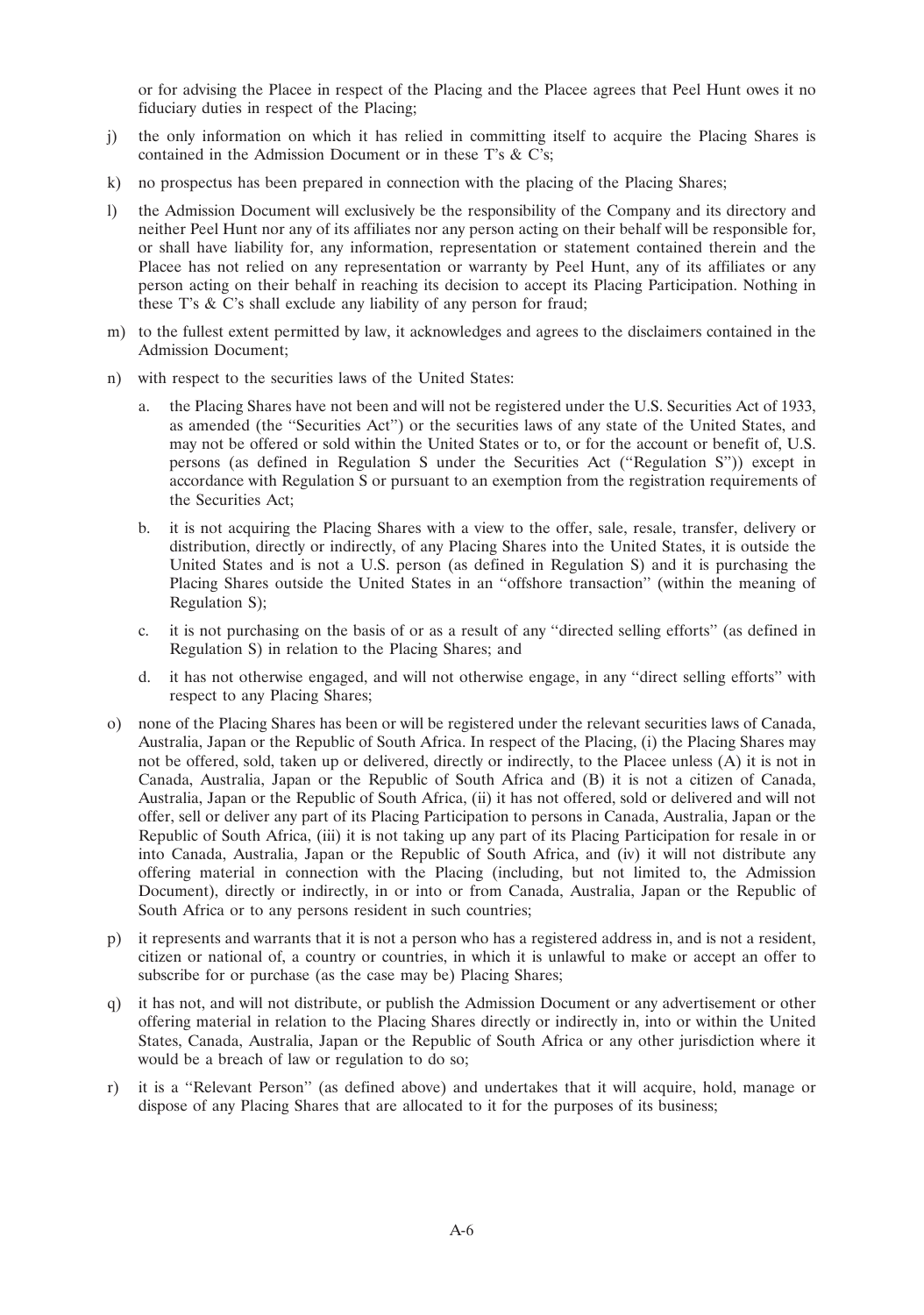- s) in the case of a Relevant Person in a Relevant Member State (as defined above) who acquires any Placing Shares pursuant to the Placing:
	- a. it is a Qualified Investor (as defined above); and
	- b. in the case of any Placing Shares acquired by it as a ''financial intermediary'', as that term is used in Article 3(2) of the Prospectus Directive, the Placing Shares acquired by it in the Placing are not being acquired on a non-discretionary basis on behalf of, nor have they been acquired with a view to their offer or resale to persons (A) in circumstances which may give rise to an offer of shares to the public or (B) in any Relevant Member State, other than to Qualified Investors or other than in circumstances in which the prior consent of Peel Hunt has been given to the offer or resale;
- t) if it is acquiring any Placing Shares as a fiduciary or agent for one or more accounts, it has sole investment discretion with respect to each such account and full power and authority to make the confirmations, agreements, representations, warranties, acknowledgements and undertakings contained in these T's and C's on behalf of each such account;
- u) it understands (or, if acting for the account of another person, such person understands) the resale and transfer restrictions set out in these T's & C's;
- v) whilst no stamp duty or stamp duty reserve tax may be payable as a result of the issue of Placing Shares to the Placee, if any liability to stamp duty, stamp duty reserve tax or other taxes does arise, it will be entirely for the Placee's account and Peel Hunt will not have any liability in respect of any such duty, taxes or any related costs, fines, penalties or interest arising in respect thereof;
- w) it represents and warrants that the allocation, allotment, issue and delivery to the Placee, or the person specified by the Placee for registration as holder, of Placing Shares will not give rise to a liability under any of sections 67, 70, 93 or 96 of the Finance Act 1986 (depositary receipts and clearance services) and that the Placing Shares are not being acquired in connection with arrangements to issue depositary receipts or to issue or transfer Placing Shares into a clearance system;
- x) in accepting its Placing Participation, it irrevocably appoints any director or employee of Peel Hunt or the Company as its agent for the purpose of executing and delivering to the Company and/or its registrars any document on its behalf necessary to enable the Placee to be registered as the holder of Placing Shares comprised in its Placing Participation or to complete the subscription for such Placing Shares on the Placee's behalf in the circumstances referred to earlier;
- y) the Placing Shares will be issued subject to the terms and conditions set out in these T's  $\&$  C's;
- z) with the exception of the rights of the Company (for whom Peel Hunt is acting as agent), no term of these T's and C's is enforceable under the Contracts (Rights of Third Parties) Act 1999 by a person other than the Placee and Peel Hunt;
- aa) time is of the essence as regards the Placee's obligations in respect of its Placing Participation under these T's & C's;
- bb) it agrees to indemnify and hold harmless the Company, Peel Hunt and their respective affiliates from any and all costs, claims, liabilities and expenses (including legal fees and expenses) arising out of or in connection with any breach of the representations, warranties, acknowledgements, agreements and undertakings in these T's  $\&$  C's and further it agrees that the provisions of these T's  $\&$  C's shall survive after completion of the Placing;
- cc) the Company, Peel Hunt and others will rely upon the truth and accuracy of the foregoing representations, warranties, agreements, undertakings and acknowledgements; and
- dd) its Placing Participation, these T's  $\&$  C's and any contractual or non-contractual obligations arising out of or in relation to thereto shall be governed by and construed in accordance with English law and that the courts of England shall have exclusive jurisdiction to hear and decide any proceedings which may arise out of or in connection with these T's & C's, except that enforcement proceedings in respect of the Placee's obligation to make payment for the Placing Shares (together with any interest chargeable thereon) may be taken by Peel Hunt in any jurisdiction.